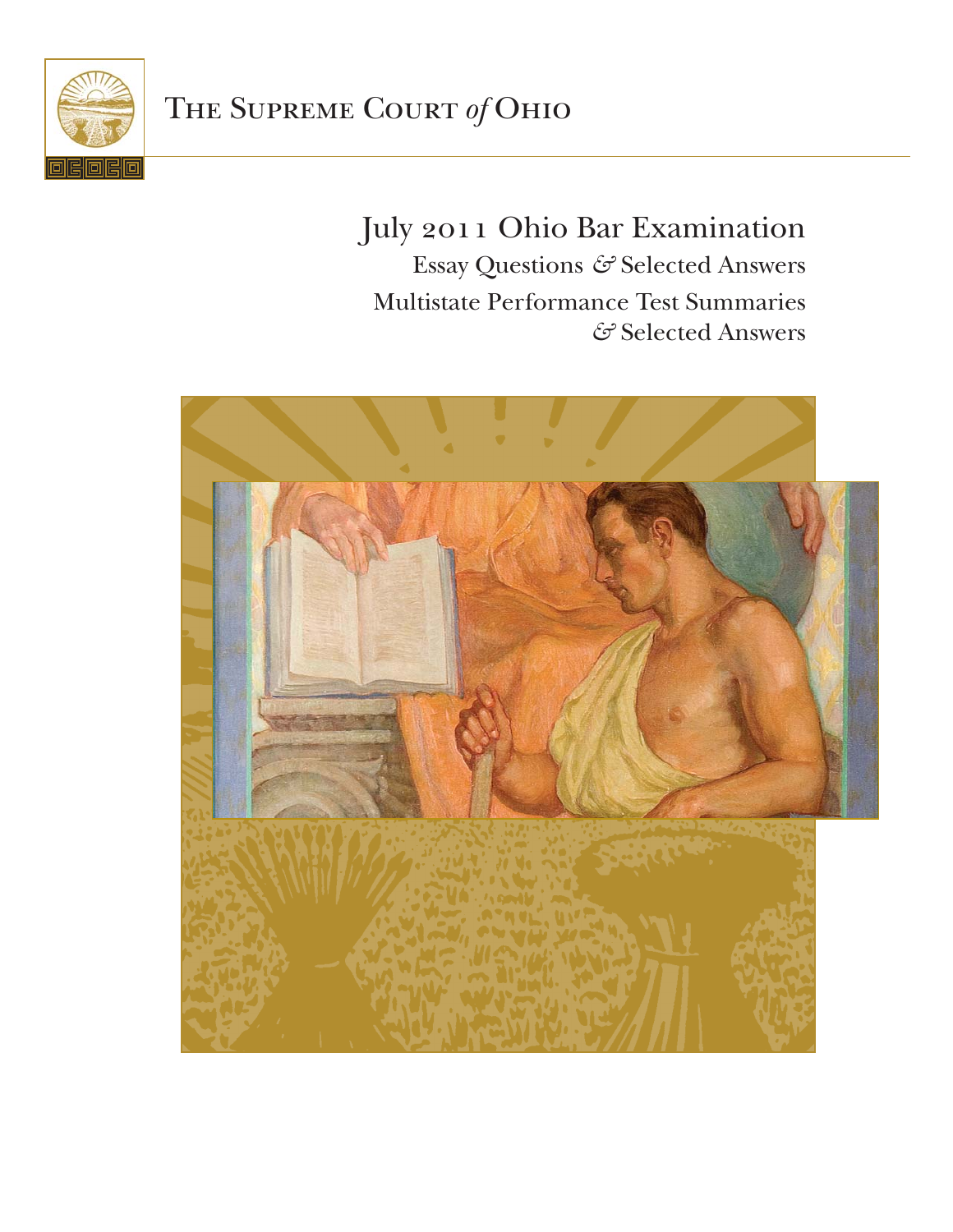*On the cover:*

Detail from Ohio Judicial Center Law Library Reading Room mural 7, which depicts the availability of knowledge in printed books.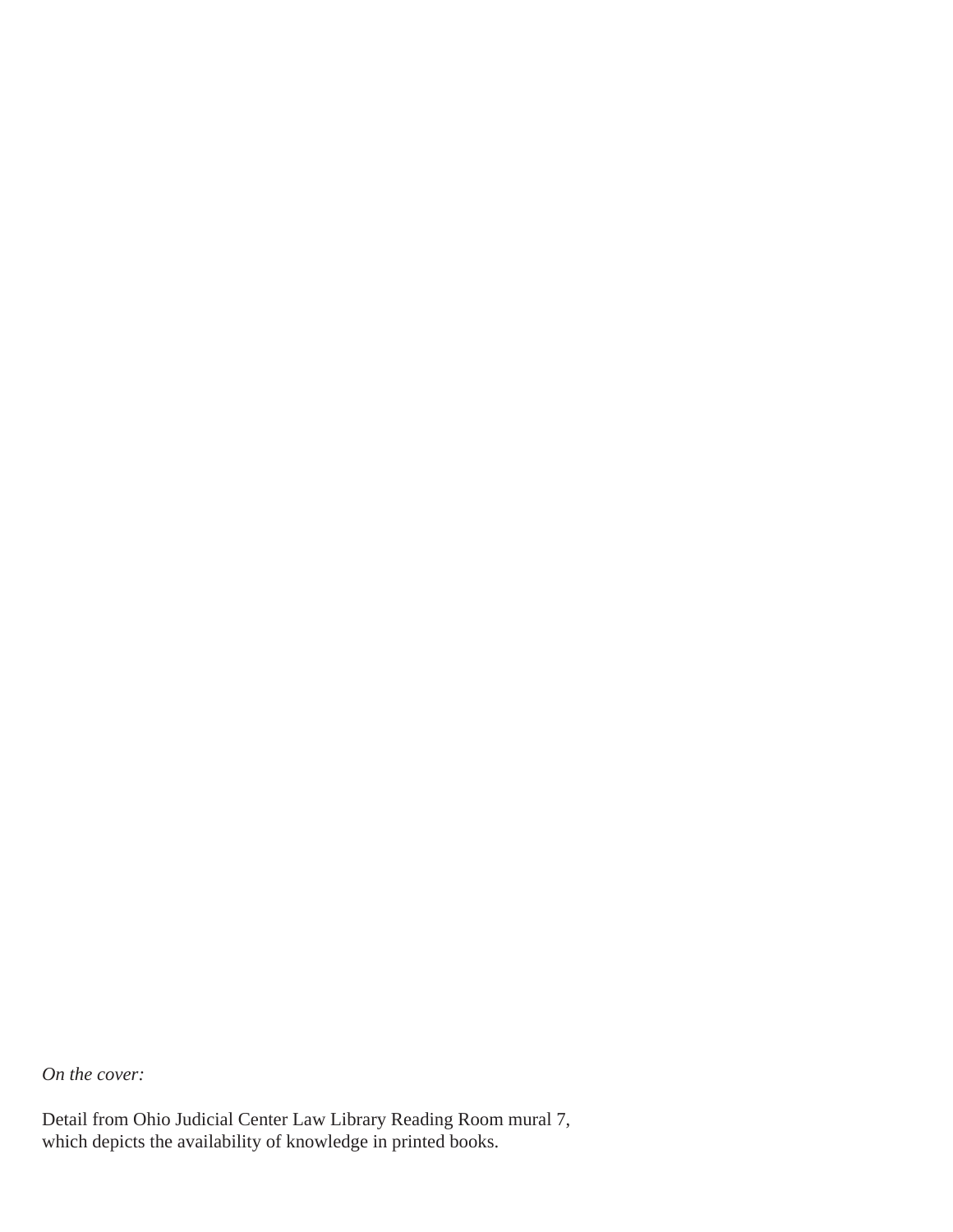# THE SUPREME COURT of OHIO

#### JULY 2011 OHIO BAR EXAMINATION

Essay Questions & Selected Answers Multistate Performance Test Summaries & Selected Answers



#### **MAUREEN O'CONNOR**

CHIEF JUSTICE

**PAUL E. PFEIFER EVELYN LUNDBERG STRATTON TERRENCE O'DONNELL JUDITH ANN LANZINGER ROBERT R. CUPP YVETTE MCGEE BROWN JUSTICES** 

**STEVEN C. HOLLON**

Administrative Director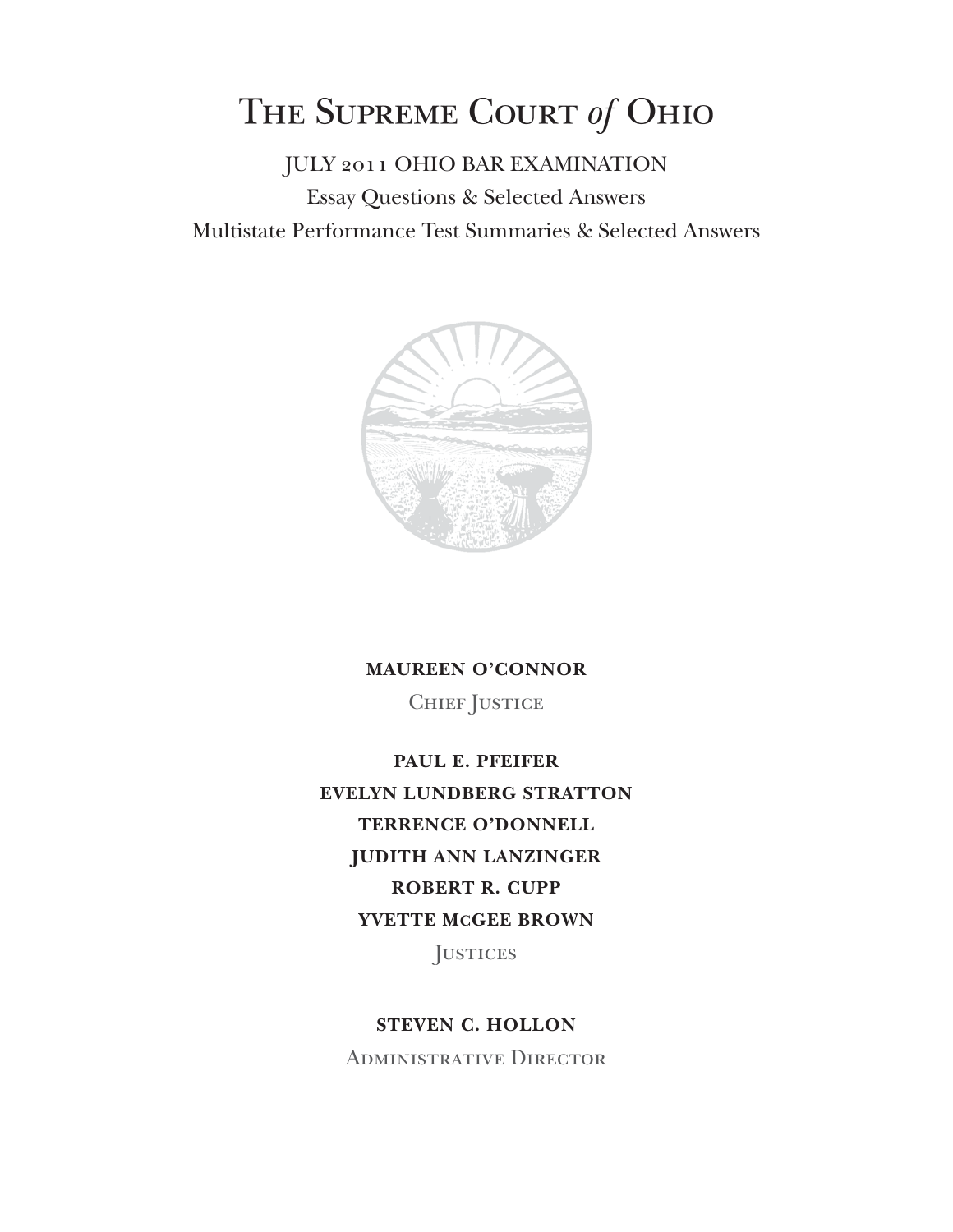OFFICE OF ATTORNEY SERVICES

**SUSAN CHRISTOFF**

DIRECTOR OF ATTORNEY SERVICES

### OFFICE OF BAR ADMISSIONS **LEE ANN WARD**

DIRECTOR OF BAR ADMISSIONS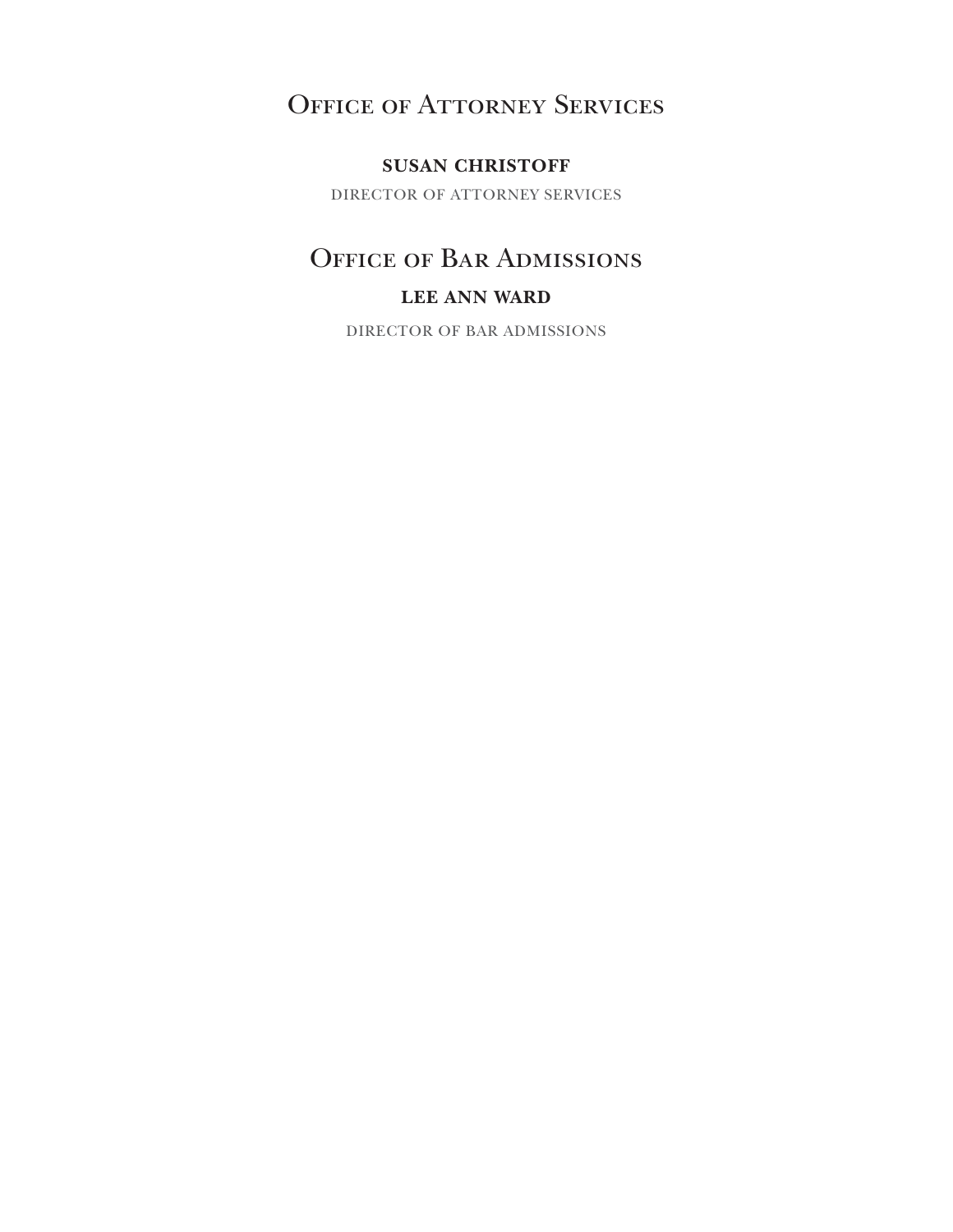# HIO BAR<br>EXAMINATION

**July 2011 Essay Questions and Selected Answers MPT Summaries and Selected Answers**

This booklet is a compilation of the 12 essay questions from the July 2011 Ohio Bar Examination, along with National Conference of Bar Examiners (NCBE's) summaries of the two Multistate Performance Test (MPT) items given on the exam. This booklet also contains actual applicant answers to the essay and MPT questions.

**The essay and MPT answers published in this booklet merely illustrate above-average performance by their authors and, therefore, are not necessarily complete or correct in every respect.** They were written by applicants who passed the exam and consented to the publication of their answers. See Gov. Bar R.  $I(5)(C)$ . The answers selected for publication were transcribed as written by the applicants. To facilitate review of the answers, the bar examiners may have made minor changes in spelling, punctuation and grammar to some of the answers.

The 12 essay questions on the July 2011 exam were presented to the applicants in sets of two. Applicants were given one hour to answer both questions in a set. The length of each answer was restricted to the front and back of an answer sheet.

The two MPT items included on the exam were prepared by the NCBE. Applicants were given 90 minutes to answer each MPT item.

Copies of the complete July 2011 MPTs and their corresponding point sheets are available from NCBE. Check NCBE's website at www.ncbex.org for information about ordering.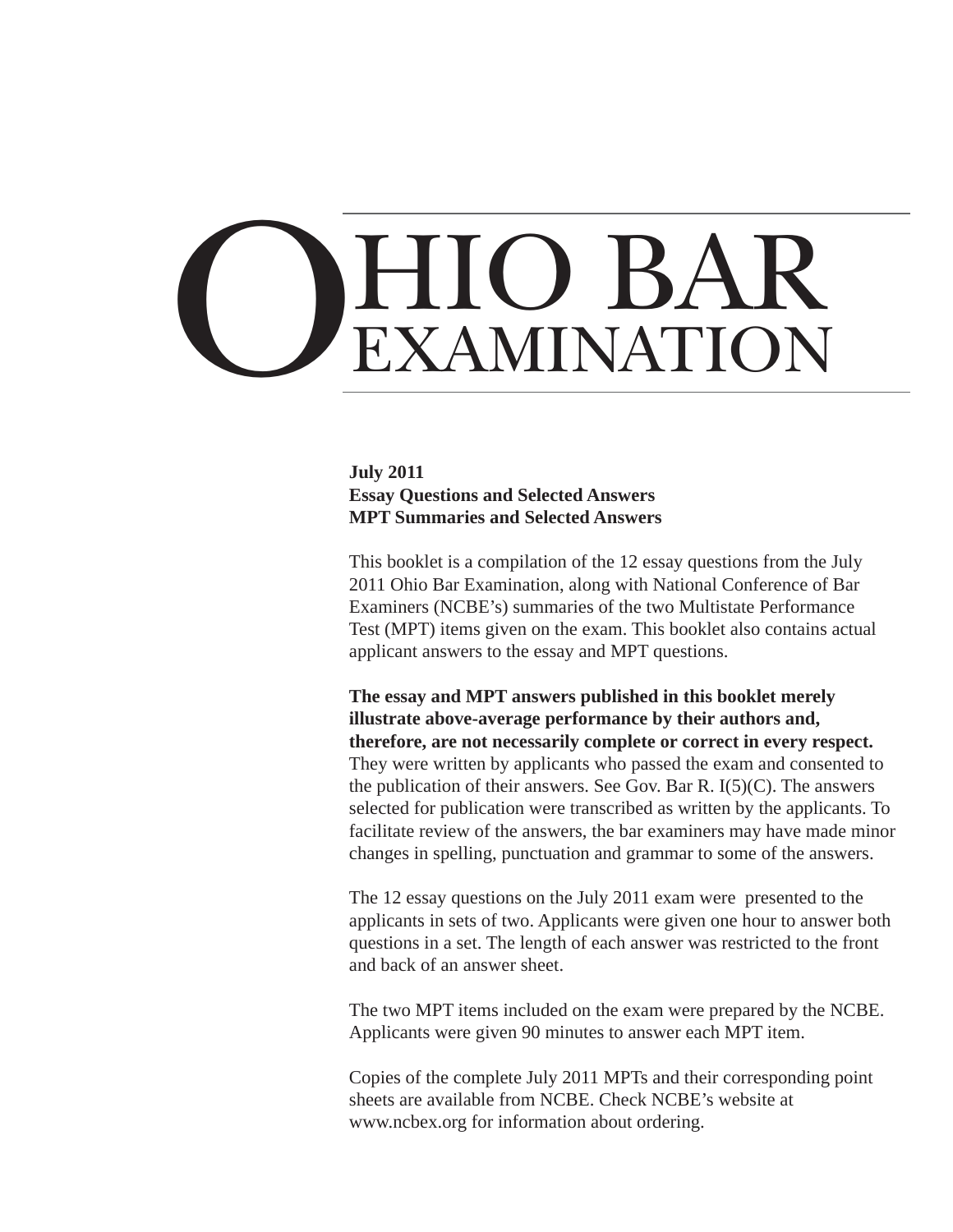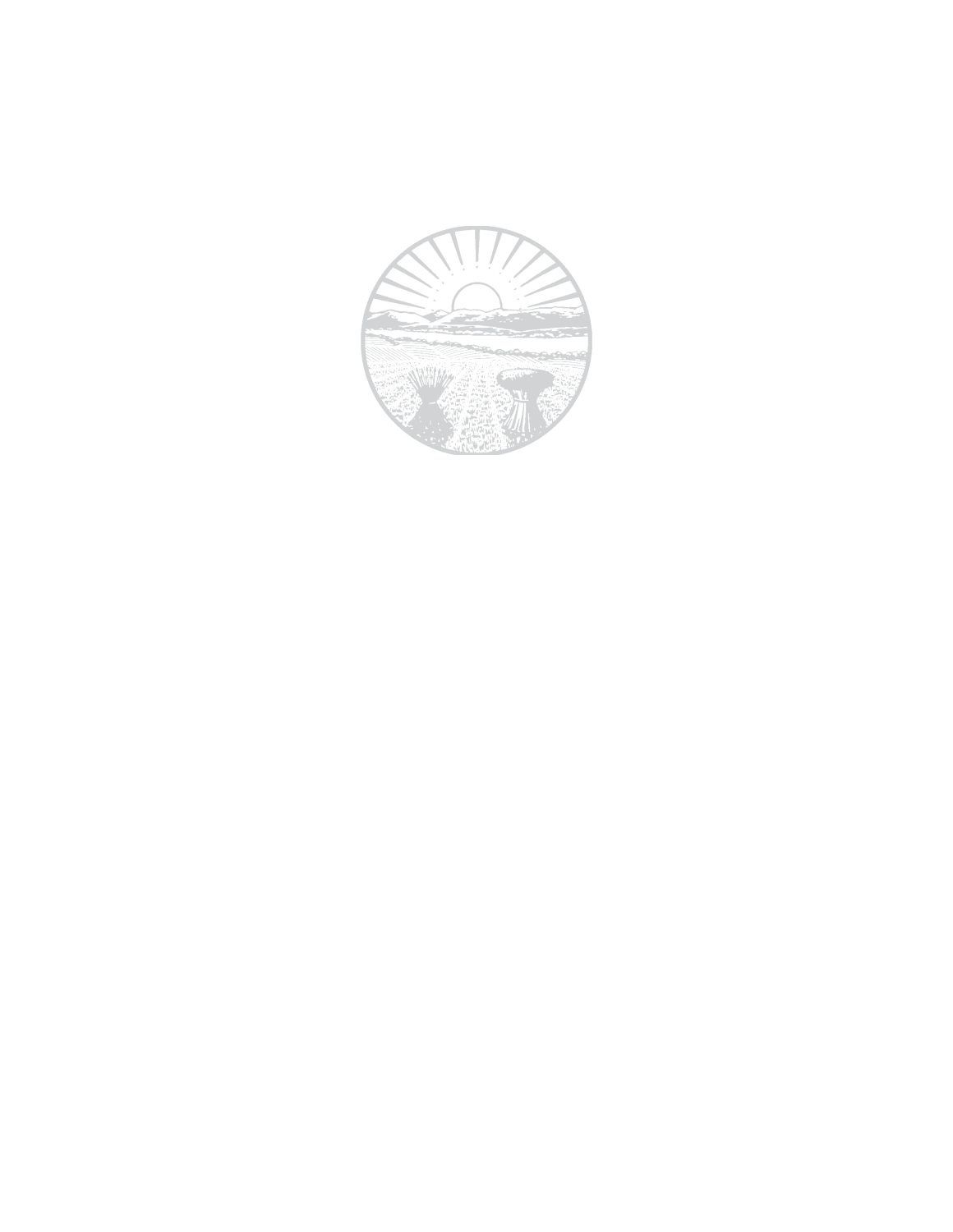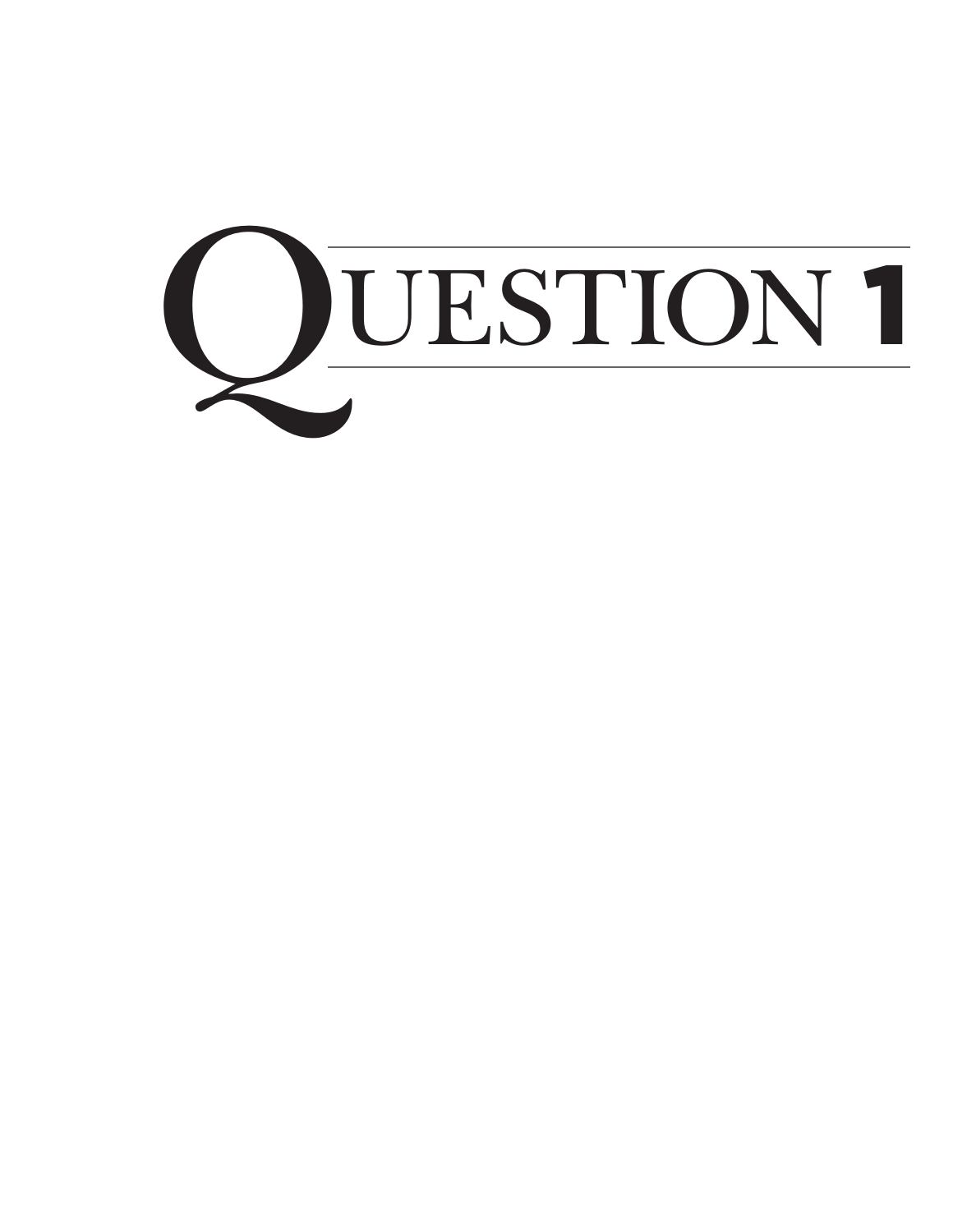Danielle had been int<br>that the school board<br>State University. Dan<br>would often study lat<br>her computer, Danielle's do<br>the floor. Danielle kne<br>Danielle decided to p Danielle had been interviewing for a position as a kindergarten teacher in Ruraltown, Ohio, and recently learned that the school board has narrowed the field of applicants to Danielle and Paige, one of Danielle's classmates from State University. Danielle remembered Paige from their freshman year because Paige, who commuted from home, would often study late in the library and spend the night in the dorm room of one of her classmates. After searching her computer, Danielle was able to find the photo she took when Paige once slept in a beanbag cushion on the floor of Danielle's dorm room. The photo showed Paige scantily clad and appearing to be drunk and passed out on the floor. Danielle knew that Paige never drank alcohol, but believing the photo could be used to her advantage, Danielle decided to post the photo on her SocialNet homepage. SocialNet is an Internet social networking site.

Danielle posted the photo so it could be seen by her 842 SocialNet "buddies," acquaintances to whom she had granted access to all of the information she posted on the site. Danielle added the following caption to the photo:

"Most of you remember Paige and her reputation in college. She never knew I took this photo. Can you believe she's a finalist for a kindergarten teaching position at Ruraltown Elementary School? Share this with everyone you know who cares about young children."

When Buddy, one of Danielle's 842 SocialNet "buddies," saw Danielle's post, he immediately became outraged that an apparent drunk might be teaching his nieces and nephews at Ruraltown Elementary School. Buddy re-posted the picture of Paige and Danielle's caption about Paige for all 550 of his SocialNet "buddies" to see, many of whom were not "buddies" of Danielle. He added the comment, "Share this with everyone you know. This woman should not teach Ruraltown's kids. She's a DRUNK!"

Danielle's original post and Buddy's later post were eventually seen by most of the residents of Ruraltown, including the members of the school board. As a result, the school board selected Danielle for the teaching position, even though Paige was the more qualified candidate.

Paige is planning to file a civil tort action against Danielle and Buddy. What causes of action can Paige state against each of them? Explain fully.

Do not discuss defenses.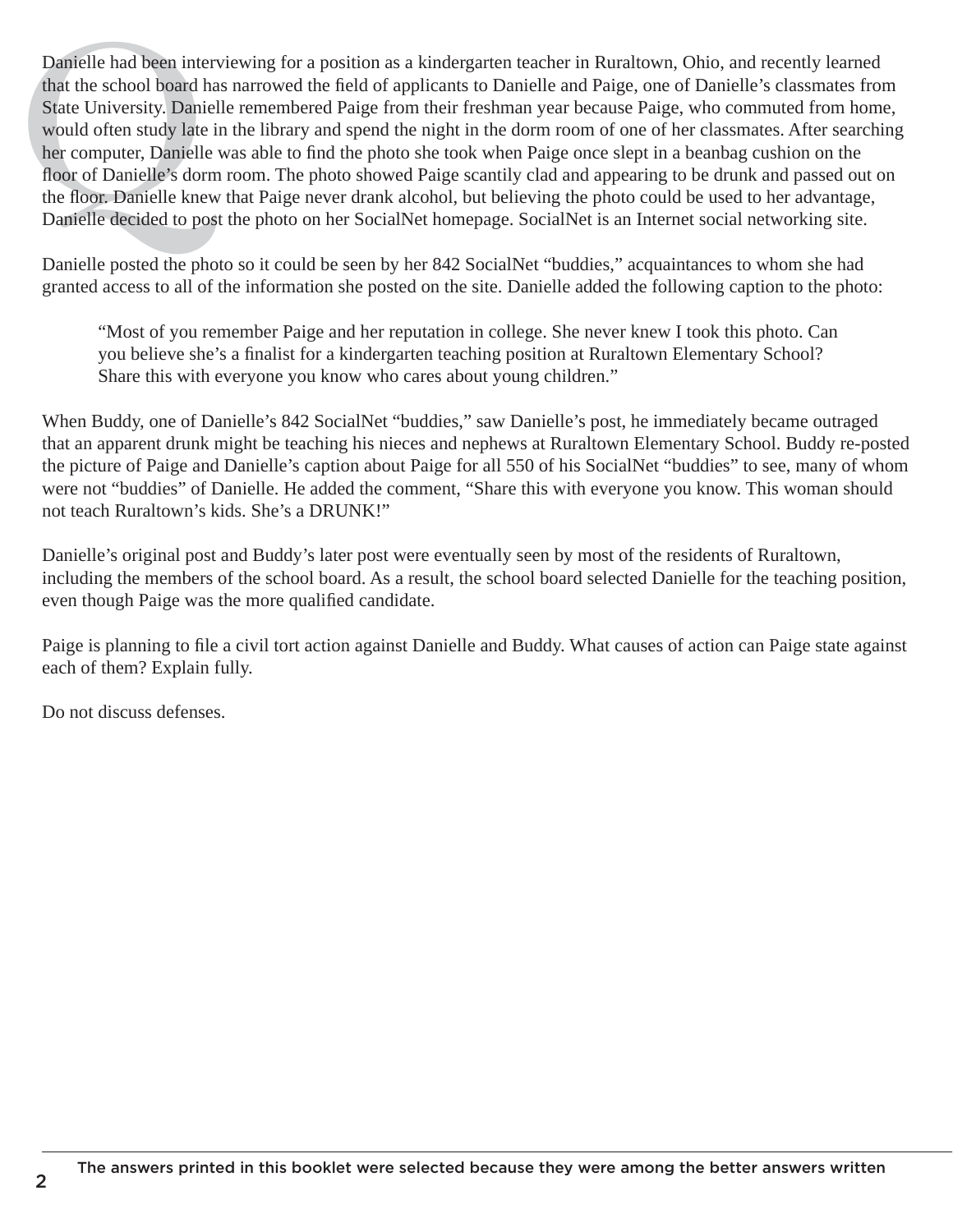*Paige v. Danielle* — Paige would have a claim for invasion of privacy false light and defamation against Danielle.

Paige v. Danielle –<br>The tort of invasion<br>that would be highl<br>Paige was not drun<br>also posted by Dan<br>regarding Paige's "<br>Paige could also su The tort of invasion of privacy by portraying someone in a false light involves the intentional portrayal of facts that would be highly offensive to a reasonable person, as they portray the person in a false light. Here, because Paige was not drunk in the picture and in fact never drank alcohol, the image portrayed her in a false light. It was also posted by Danielle with the intent to portray Paige in a false light as a drunk, as evidenced by the statement regarding Paige's "reputation" in college.

Paige could also sue for invasion of privacy by public disclosure of private facts or intrusion. These offenses involve the portrayal of private facts or intrusion in a private area that would be highly offensive to a reasonable person. The publication of the photo portrayed Paige while she was asleep, scantily clad, in her dorm room. Thus, this would be an intrusion and publication of highly private facts that would be highly offensive to a reasonable person.

Defamation consists of a defamatory statement impugning the plaintiff's reputation, reasonably regarding the plaintiff, published to a third party, and resulting in damages. In Ohio, the defamatory statement must at least be made with negligence regarding the falsity of the statement. Libel is a printed defamatory statement. Under the 1st Amendment, defamation involving a public figure or official, however, requires actual malice or the knowing or reckless disregard involving the falsity of the statement.

Here, Paige would have a claim against Danielle for defamation by publishing libel and she would likely prevail. Danielle posted a picture along with the statement about Paige's reputation in college with the intent to ruin her chances of receiving the position of kindergarten teacher by negatively portraying her as a drunk. She wrote the statement directly alluding to Paige's bad reputation as a drunk in college. She published it to 842 of her "buddies" on SocialNet. Although Paige does not appear to be a public figure, Daniele's actions amount to actual malice because she published the photo knowing that Paige did not have a bad reputation in college and with the purpose of damaging her chances for receiving the kindergarten position. Thus, Paige has a claim for defamation and the actual malice would allow damages to be presumed and possible for Paige to receive punitive damages. Because Danielle knew these claims to be false, she would receive no qualified immunity for acting with actual malice.

Finally, Paige could sue for the intentional interference with a business relationship. This is the tortious interference with an economic expectancy. Although there was no contract entered into yet between Paige and the school, she had an expectancy to be considered one of the finalists, and could attempt to claim that Danielle interfered with her interest as a finalist for the kindergarten position.

*Paige v. Buddy* — Buddy would also be liable for defamation. Here, Buddy rebroadcasted the post to additional third parties with his SocialNet friends regarding Paige's reputation. Although he did not know it was false, he acted negligently regarding the truth, as he did not investigate further. With such a serious allegation regarding a teacher, an ordinary, prudent person would ask Danielle where she got her information. He failed to do this and breached a duty of ordinary care, negligently broadcasting the post and picture on SocialNet. Thus, he would be liable for defamation in Ohio, if Paige can prove actual damages. He could claim qualified immunity because he was acting in the public interest out of his concern regarding Paige, whom he thought was a drunk, becoming a kindergarten teacher. This may be successful for him.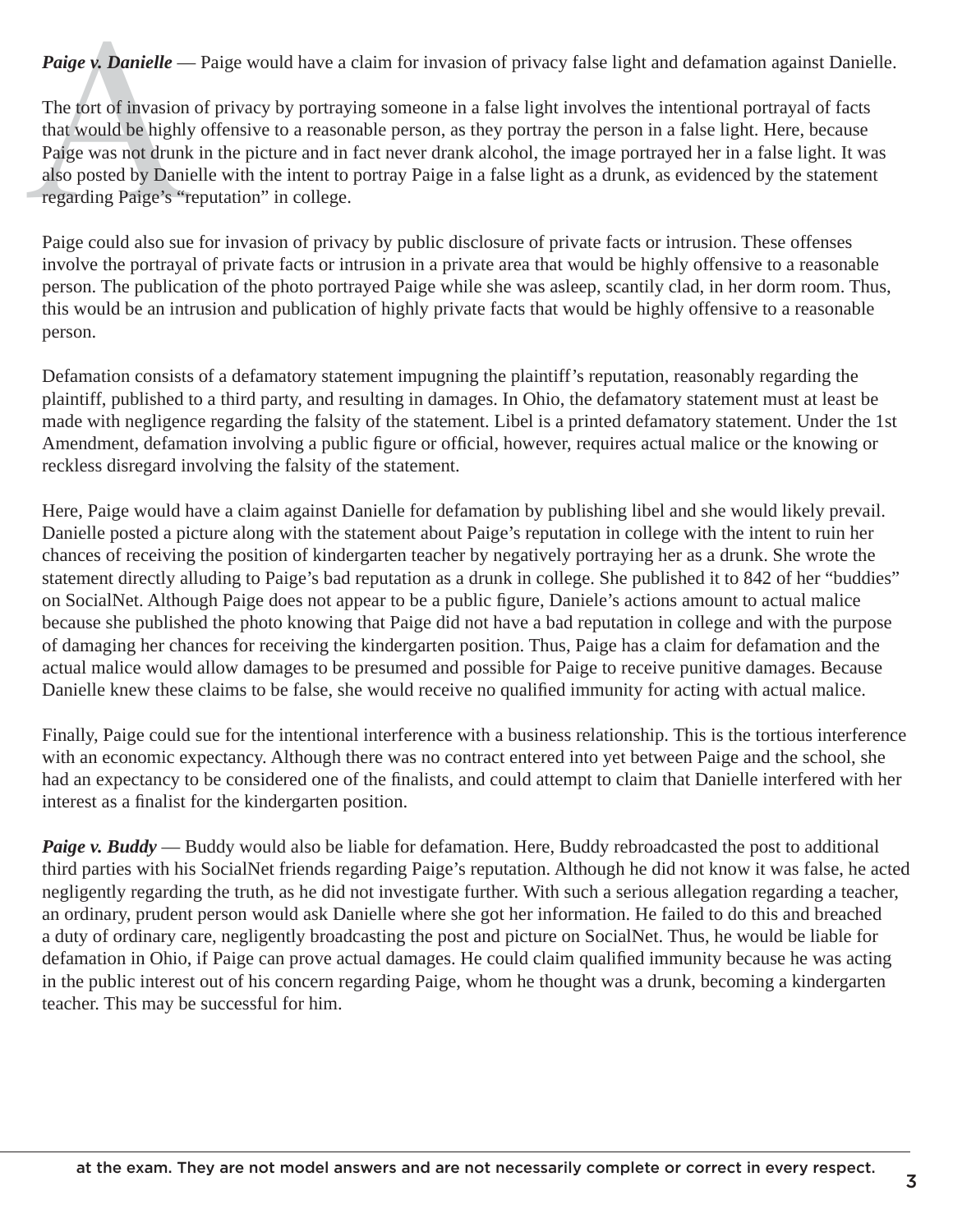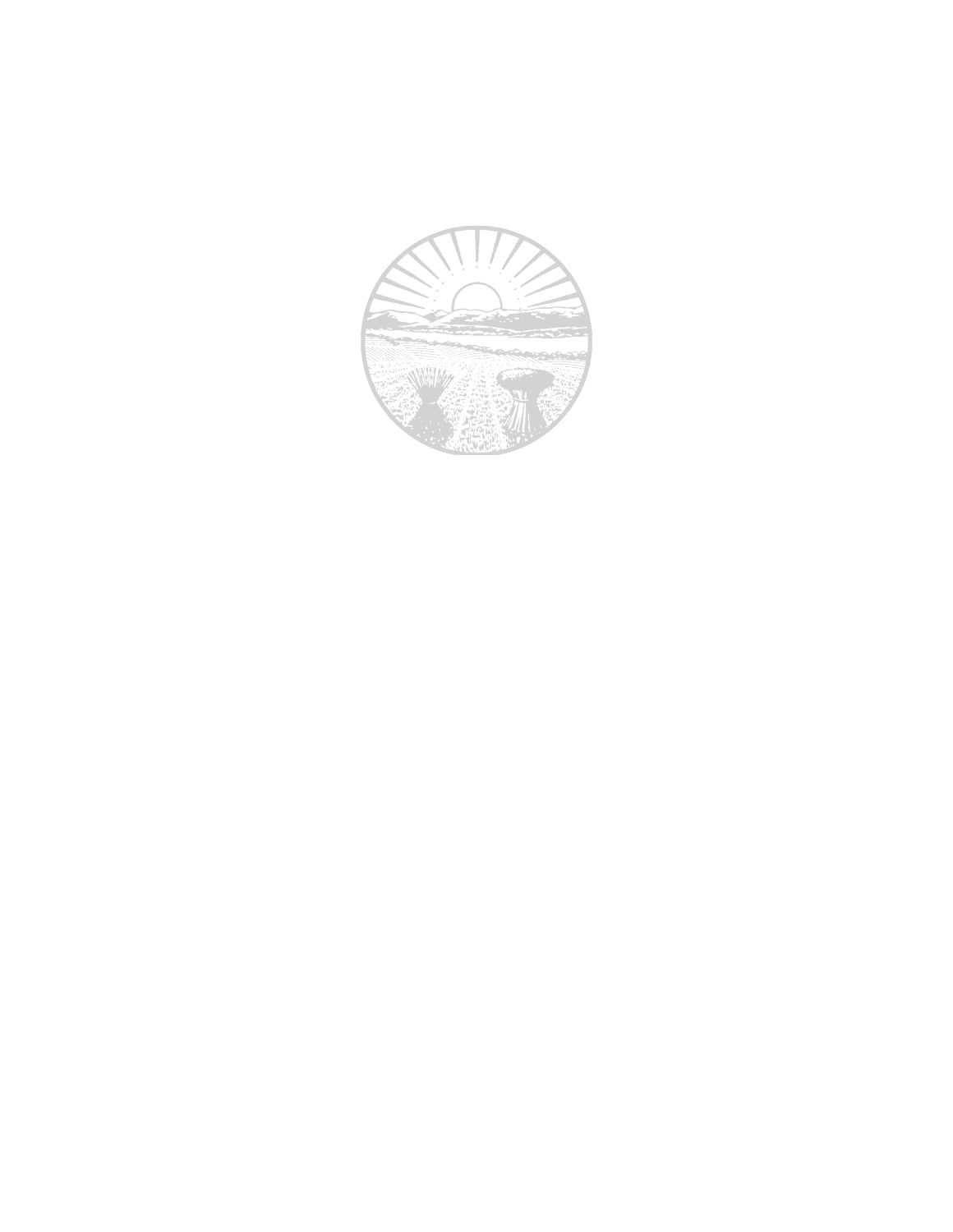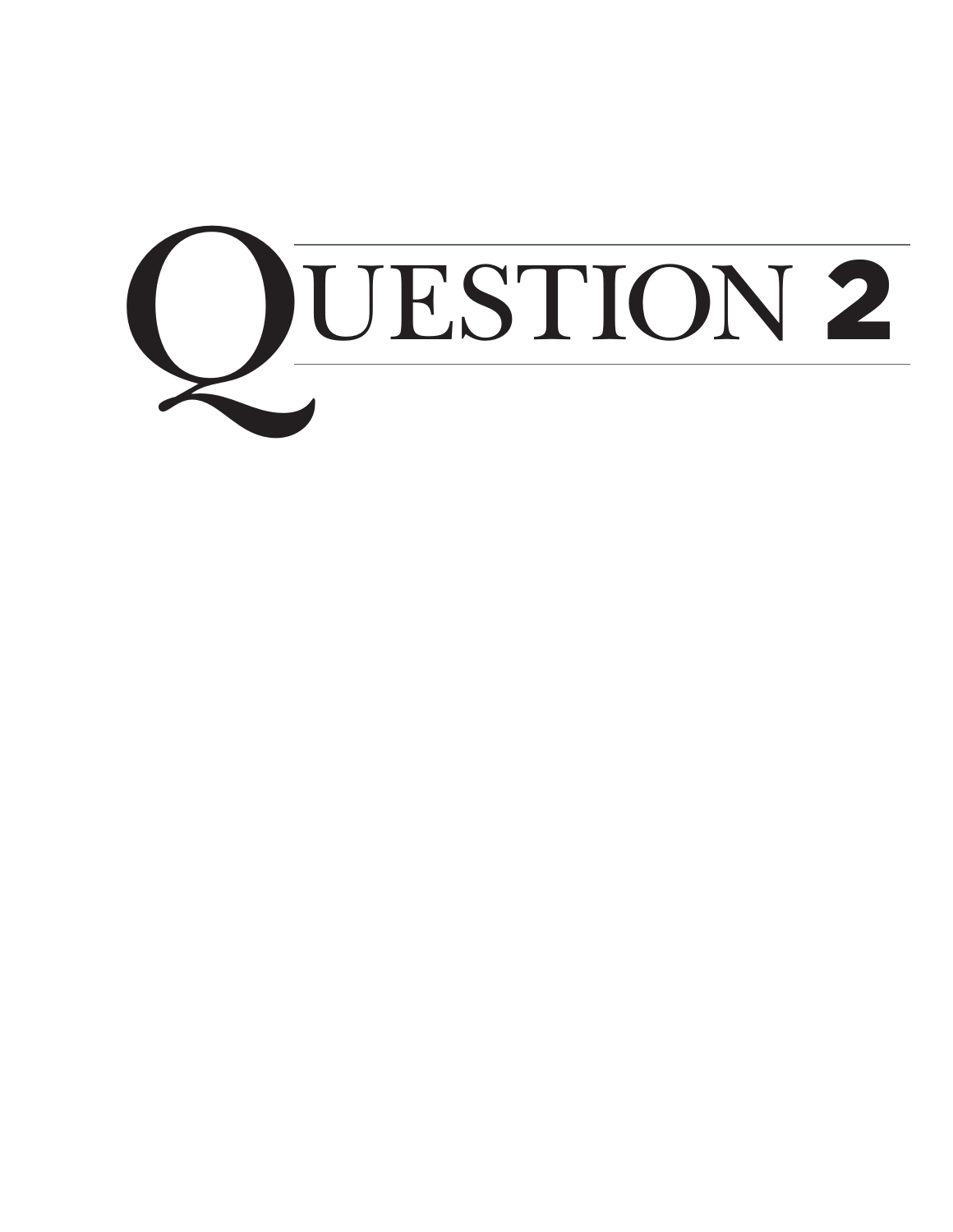The following events occurred in Anytown, Ohio:

- The following events<br>
1. Owen v. Carl: Ca<br>
specified that the<br>
Owen's phone, In<br>
substituted coaxia<br>
as fiber optic cabl<br>
error, Owen objec<br>
specific performa **1. Owen v. Carl:** Carl entered into a valid written contract with Owen to build a house for Owen. The contract specified that the house must be internally wired (i.e., hidden behind the walls) with fiber optic cable for Owen's phone, Internet and video needs. Upon completing work on the house, Carl realized he had unwittingly substituted coaxial cable for fiber optic cable. For Owen's needs, coaxial cable is substantially the same quality as fiber optic cable and performs substantially the same as fiber optic cable. When Carl informed Owen of this error, Owen objected. They were unable to resolve the issue to Owen's satisfaction, so Owen sued Carl for specific performance to require him to remove the coaxial cable and replace it with fiber optic cable or, in the alternative, for money damages for the cost of replacement.
	- **2. Betty v. Sam:** Betty, who was moving to Ohio from a distant state, entered into a valid written contract with Sam for the purchase of Sam's home. The closing date of the deal was April 15. However, under the terms of the contract, Betty had the right to move her household goods onto the property and store them in the basement on March 31. The contract also contained a liquidated damages clause that required a payment of \$100 to Betty for each day after March 31 that the basement was not available to accommodate Betty's goods. On March 31, the basement was not available to Betty, so she was required to rent a storage locker to store her household goods at a cost of \$150 per day. On April 15, Sam informed Betty that he had decided not to go through with the contract to sell the house. Betty sued Sam for specific performance, for liquidated damages, and for the difference between the liquidated damages and the daily cost of the storage locker.
	- **3. Fan v. Broker:** Before the pro football season began, Sports Fan (Fan) entered into a valid written contract with Ticket Broker Inc. (Broker) to purchase four tickets to the Super Bowl for \$1,000 each. The contract required that the tickets be located in the Premium Reserved Seating section and delivered to and paid for by Fan one week before the date of the Super Bowl game. Fan, in turn, contracted to sell three of the tickets to other individuals for \$1,100 each. Fan booked a non-refundable flight to Super Bowl City and a non-refundable hotel room deposit for the two days he intended to be in Super Bowl City for the game.

Two teams, the Protons and the Neutrons, made it through the regular season and playoffs undefeated and were to play each other in the Super Bowl. The match-up was universally proclaimed as the greatest sports match-up in history. Ticket prices for the game skyrocketed. Broker repudiated the contract with Fan and sold the four Premium Reserved Seating tickets to a third party for \$2,500 each. Fan had an opportunity to purchase four tickets in the General Admission section for \$1,000 each but declined to do so and, instead, stayed home to watch the game on TV. Fan sued Broker for breach of contract.

- **1.** How would the Court be likely to rule on Owen's claims against Carl for specific performance and damages?
- **2.** How would the Court be likely to rule on Betty's claims against Sam for specific performance and damages?
- **3.** What is the measure of damages, if any, that Fan can recover against Broker?

Explain your answers fully.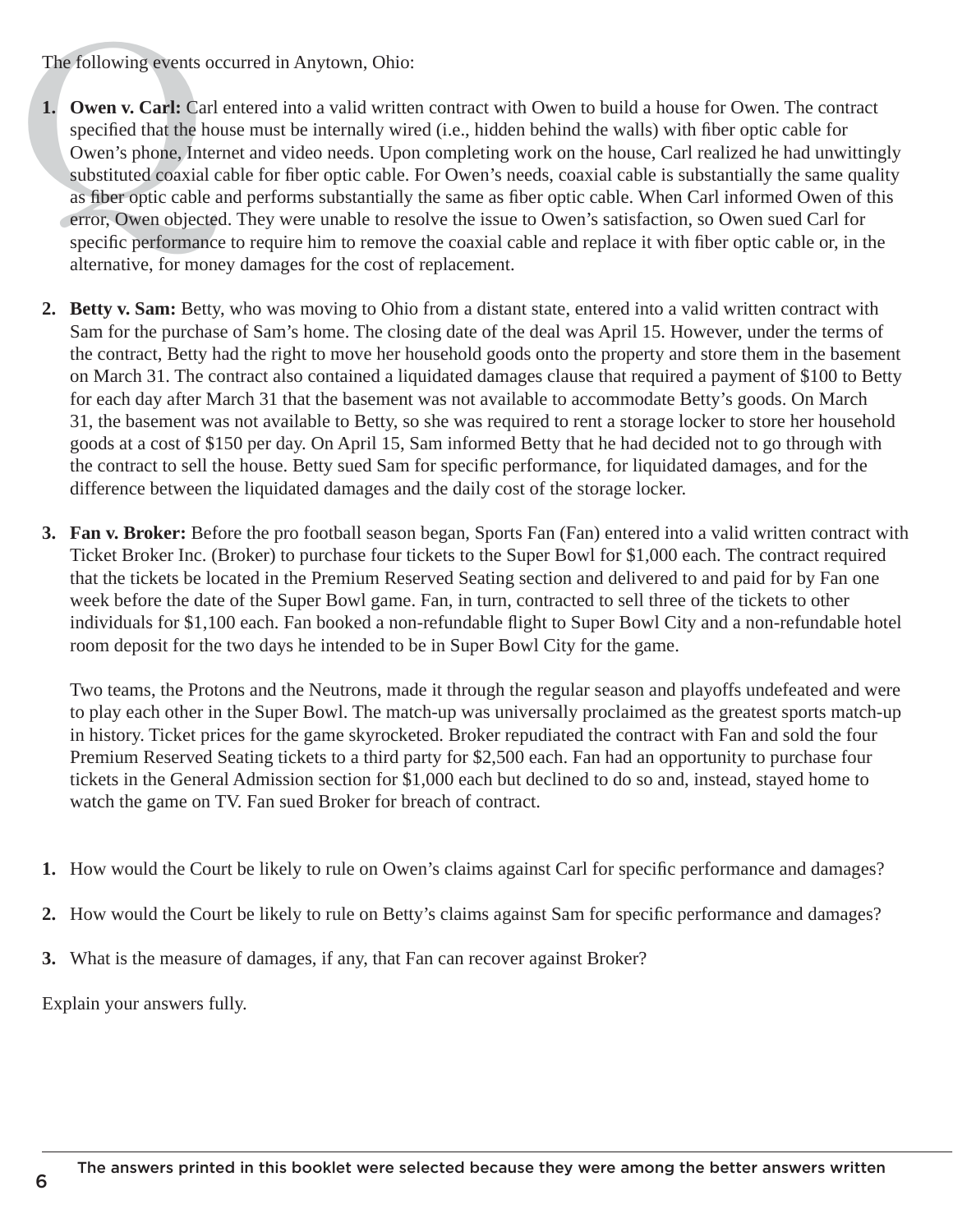#### **1. Owen v. Carl**

1. Owen v. Carl<br>The Court is lik<br>with Owen. A v<br>contract, the ren<br>breach is minor<br>may be awarde<br>the contract. Fo<br>the same. Here,<br>the performanc The Court is likely to rule for damages for Owen, but only nominal damages. Carl breached a valid contract with Owen. A valid contract is made of offer, acceptance and consideration. Since this was a construction contract, the remedy is usually specific performance, rather than money damages to repair the breach. If the breach is minor, or not material to the contract, specific performance is not an available remedy, but damages may be awarded. The question is if the coaxial cable for the fiber optic cable constitutes a material breach of the contract. For Owen's needs, the coaxial cable is substantially the same quality, and performs substantially the same. Here, there was a breach, but not a material breach. Carl made a mistake which caused a breach, but the performance of the two cables would be the same. The court is likely to enforce some measure of monetary damages for the breach, but the amount will be nominal, or the cost difference between the cables.

The Court is likely to rule for Carl on specific performance. Specific performance is required for a breach of contract as a remedy when there is a real estate contract, or something that can easily be fixed. Specific performance is not required when the breach has been immaterial, or would cause an unjust enrichment to the aggrieved party, or a substantial burden to the party who breached. The breach was not a material breach because the performance of the cables was substantially the same. Further, Carl would be substantially burdened by a remedy of specific performance. The wires were all to be hidden behind walls. Assuming that Carl noticed the difference after the walls were in place, the cost of tearing down the walls, uninstalling all of the wires, installing the proper cable, and rebuilding the walls would be a substantial and inappropriate measure of damage against Carl. The court is likely to rule specific performance is not required.

#### **2. Betty v. Sam**

The Court is likely to rule for Betty for specific performance for the sale of the house. Specific performance is required on the valid contract to buy and sell a piece of property, as each piece of property is unique. Betty and Sam had a valid contract to buy the land and the house. When Sam decided not to go through with the sale of the house, he breached the contract and is subject to damages. The damage available to Betty for the breach is specific performance. Therefore, the Court is likely to rule for Betty.

The Court is likely to rule for Sam on the liquidated damages clause. Liquidated damages are damages agreed to in a contract so that if a breach of the contract occurs the aggrieved party may have a remedy. Liquidated damages clause are used when the actual measure of damages is hard to calculate or impossible to calculate. Here, the cost of damages could have been reasonably discovered by finding the cost of a storage unit in the area. The Court is likely to rule that, because the amount of damages could be reasonably discovered, the liquidated damages clause was unenforceable.

The Court is likely to rule for Betty for the specific damages of the daily cost of storage. Instead of being charged the difference between the liquidated damage price and the cost of the storage locker, the Court is likely to find that Sam is liable for the entire cost of the storage locker.

#### **3. Fan v. Broker**

Fan is not entitled to recover any damages from Broker. When a breach of contract occurs, the aggrieved party must mitigate the damages. The aggrieved party must take reasonable steps to recoup the loss incurred by the breach. To mitigate the damages, Fan could have bought General Admission tickets to the Super Bowl game and sold them for \$1,100, and Fan, therefore, cannot recover damages against Broker.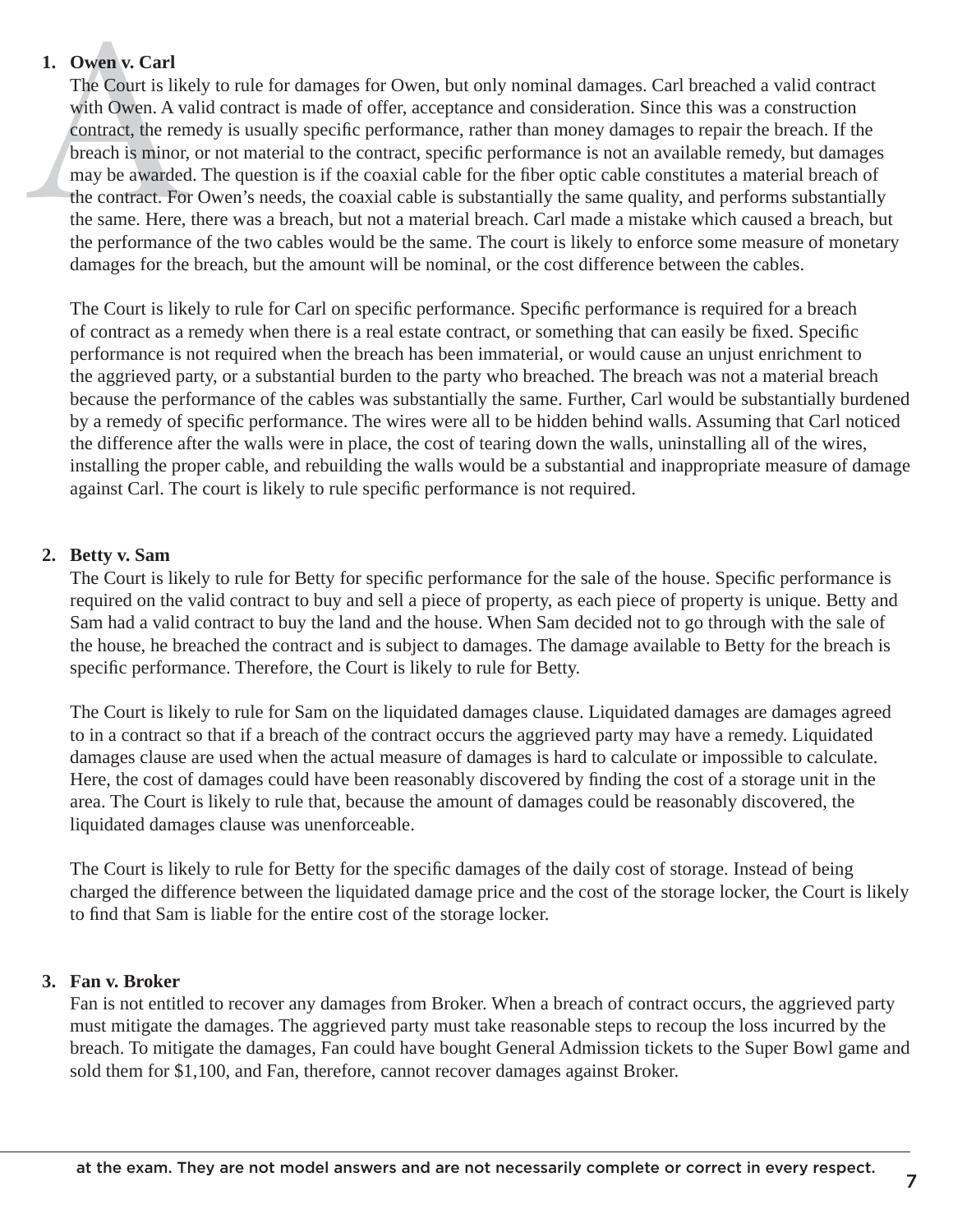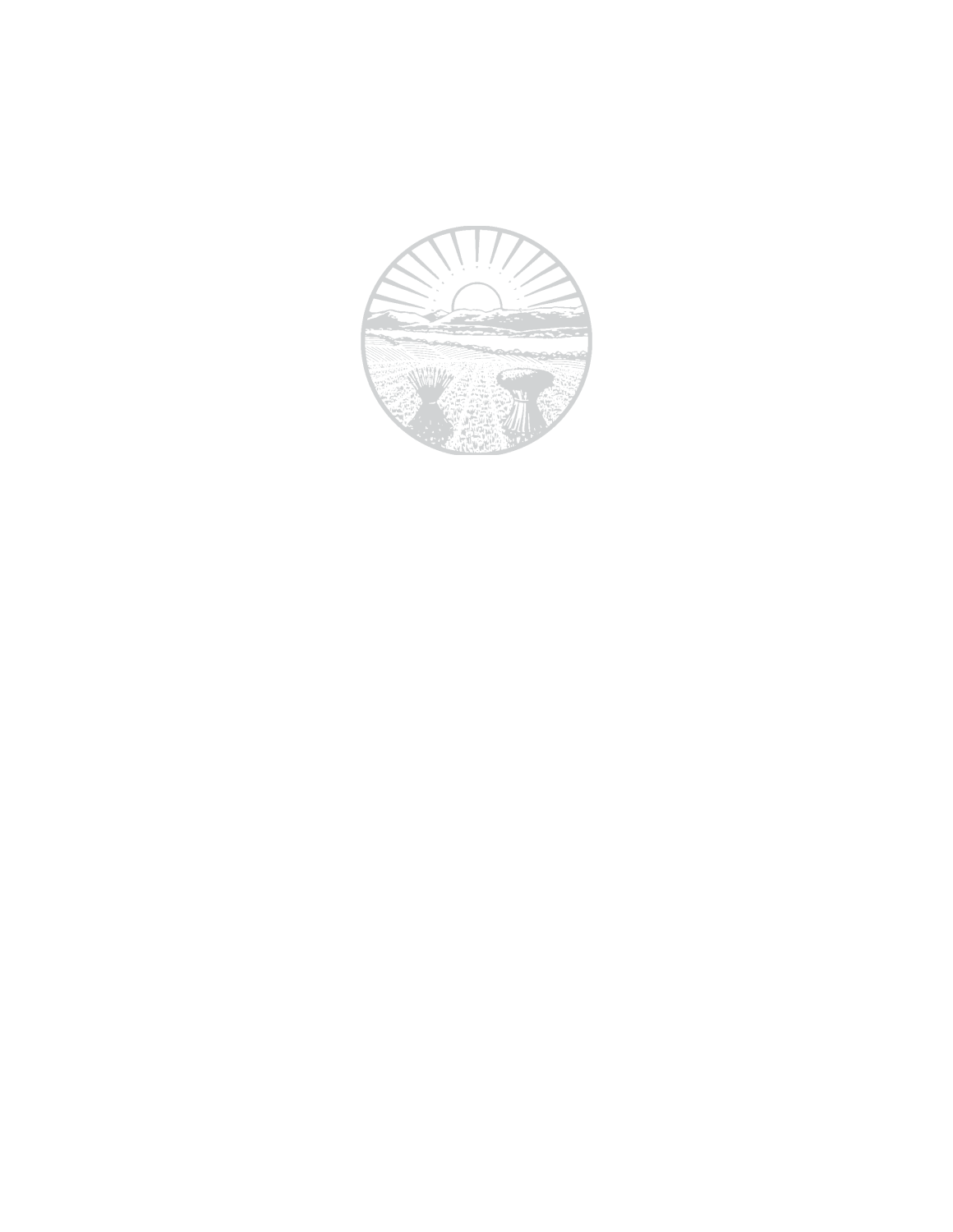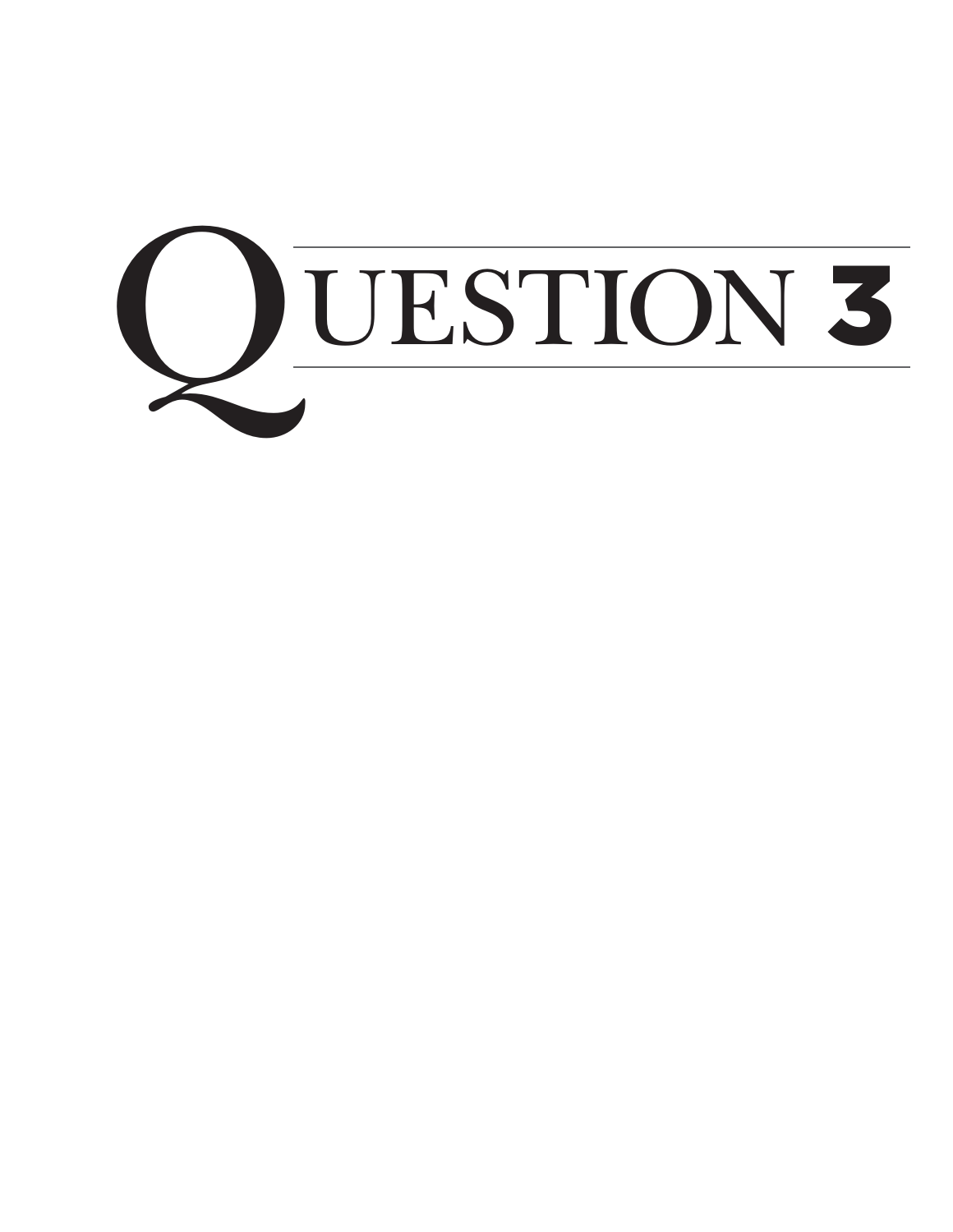Investor, Accountant, and Promoter formed two Ohio corporations: Acme, Co. (Acme) and Zero, Inc. (Zero).

Investor, Accountant,<br>Acme's Articles of In<br>by the laws of the sta<br>common stock. The a<br>Accountant, who own<br>Acme's board of dire<br>Zero's articles contain Acme's Articles of Incorporation permit it to conduct any business which is lawful anywhere to the extent permitted by the laws of the state of Ohio. Its articles of incorporation also authorize the issuance of 1,000 shares of voting common stock. The articles contain no other provisions. The shareholders are Investor, who owns 600 shares; Accountant, who owns 300 shares; and Promoter, who owns 100 shares. All three shareholders are members of Acme's board of directors.

Zero's articles contain the same provisions as those of Acme, except that the name of the corporation is Zero, Inc. and Zero is authorized to issue 2,000 voting shares. The shareholders of Zero are Investor, who owns 700 shares, and Accountant, who owns 300 shares. Its board of directors consists of Investor, Accountant and Promoter.

For valid business reasons, Investor determined that Acme should merge into Zero, and Zero should be the surviving corporation. Investor issued a notice of a special meeting of the shareholders of Acme, and a notice of a special meeting of the Board of Directors of Zero. Each notice was properly given and stated that the purpose of the meetings was to authorize the merger of Acme into Zero.

At Acme's special meeting, Investor and Accountant, acting as shareholders, voted their shares in favor of the merger, and Promoter voted against the merger. After Acme's meeting, the members of the board of directors of Zero met. Investor and Accountant, as directors, voted in favor of the merger, and Promoter voted against the merger.

A merger agreement containing all of the statutory requirements was signed by Investor as president and Accountant as secretary of each of the corporations, and the required documents were properly filed with the secretary of state. The merger agreement provided that the shareholders of Acme would receive the following number of shares of stock of Zero in exchange for their shares in Acme, to-wit: Investor - 600 shares; Accountant - 300 shares; and Promoter - 100 shares. Investor and Accountant delivered their stock certificates for their shares of Acme to Zero and received new stock certificates from Zero pursuant to the terms of the merger agreement. Promoter did not deliver his certificate for his shares of stock of Acme, and Zero has not delivered its stock certificate for Promoter's shares.

Ninety days after the effective date of the merger, Promoter demanded the fair market value for his shares of Acme. After the merger, Investor properly called a special meeting of the shareholders of Zero to reduce the board of directors to one person and to elect himself as a sole director. Investor and Accountant voted their shares in favor of the reduction in the number of directors, and Promoter did not vote. Thereafter, Investor, as the sole director, elected himself as president, and authorized that Zero pay him \$1,000,000 for past services, which was a reasonable amount.

Fifteen months after the effective date of the merger, Investor called a special meeting of the shareholders of Zero. The purpose of the meeting was to sell substantially all of the assets of Zero and to liquidate it and pay all of its debts, including the \$1,000,000 owed to Investor. Investor voted his 1,300 shares in favor, Accountant voted his 600 shares in opposition, and Promoter did not vote. Acting as director of Zero, Investor authorized payment of the \$1,000,000 owed to him.

Now, 16 months after the merger, Accountant challenges the validity of the merger, the election of Investor as the sole director, and the authorization of the director to pay Investor the \$1,000,000.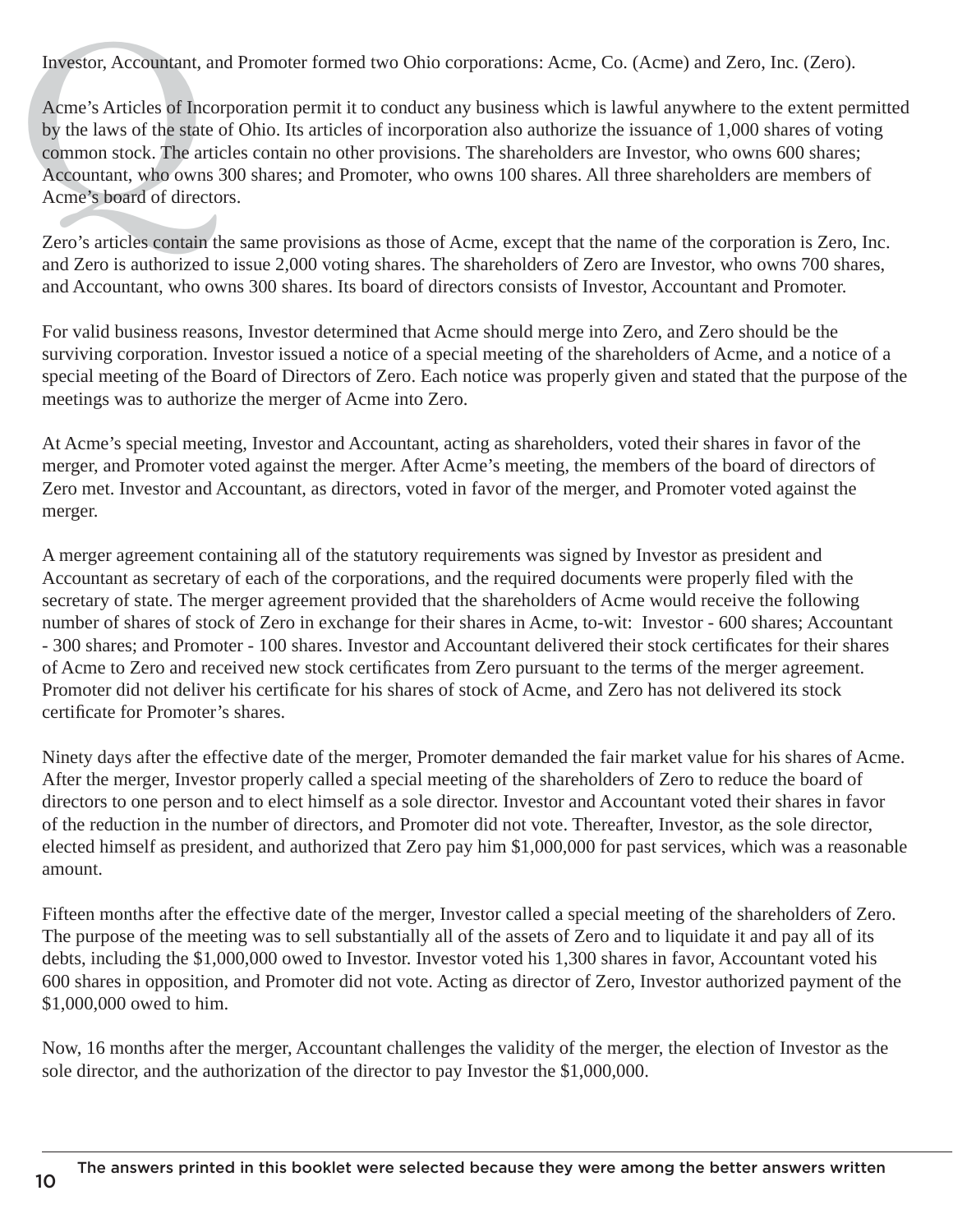Promoter challenges the validity of the merger and demands either that the merger be set aside or, in the event that the merger is found valid, he receive the fair market value for his stock in Acme or a stock certificate for 100 shares of stock of Zero.

The following issues must be resolved.

- **1.** Were the actions of Acme and Zero in authorizing the merger valid?
- **2.** Does Promoter have the right to receive the fair market value in cash for his shares of Acme's stock?
- **3.** Was the reduction of the board of directors of Zero to one member valid?
- **4.** Was the election of Investor as president of Zero valid?
- **5.** Was the act of Investor as sole director of Zero authorizing the \$1,000,000 payment to himself valid?
- **6.** Was the authorization of the sale of substantially all of the assets and the liquidation of Zero valid?
- **7.** Will Accountant be able to require the rescission of the merger?

1. The actions<br>that remain<br>meeting, an<br>requires ma<br>fundamenta<br>but no meet<br>they were o **1.** The actions of Acme and Zero were not valid in authorizing the merger. For a merger, the corporation that remains must have approval by the board of directors (majority). Here Zero properly called a special meeting, and Investor and Accountant voted in favor, thus majority. Acme, the disappearing corporation, requires majority board approval and the two-thirds approval by the shareholders because the merger is a fundamental change. Here, 9/10 of the shares were voted at a proper special meeting in favor of the merger, but no meeting for Acme's board of directors was called, which was needed. At the shareholder meeting, they were only acting as shareholders.

- **2.** Promoter had no right to receive fair market value of his Acme stock because he didn't comply with the appraisal process. A shareholder who is harmed by a fundamental change or shares disappearing into the other corporation may seek appraisal rights only if he notifies the board of his intention within 10 days of the board approving the changes votes no, and if they cannot agree on a fair market value by three months, court determines it. Here, three months passed, and Promoter did vote no but failed to give timely notice to the board.
- **3.** The reduction of the board of Zero to one director was invalid because it generally must have three directors. Here, even if Zero is considered to only have two shareholders, they must have two directors. Only if there is only one shareholder may there be one director. Here, they at least have two (Investor and Accountant) and maybe three (Promoter).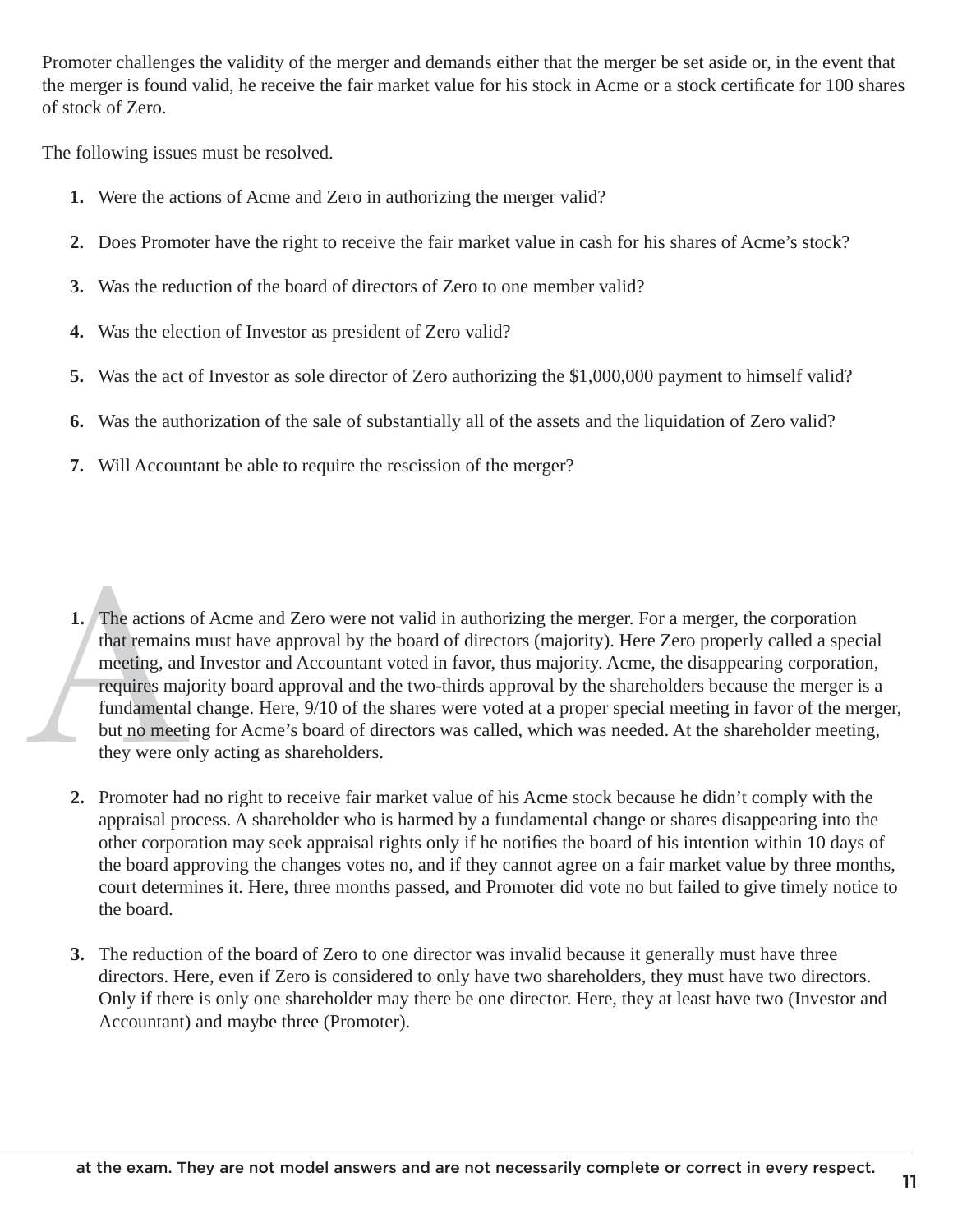- **4.** The election of Investor as president is invalid because of the duty of loyalty concerns. The officers are elected solely by the directors, but directors cannot engage in self dealing and loyalty concerns. The duty of loyalty is to act honestly, morally and conscientiously with the corporation. Here, Investor was the sole director and elected himself as president. This is self dealing.
- 4. The election<br>elected sole<br>of loyalty is<br>director and<br>5. The authori<br>loyalty. An<br>officers/dire<br>disinterested **5.** The authorization of the \$1,000,000 payment to himself was invalid because it violates the duty of loyalty. An officer or director cannot authorize his own payment. He must deal at arm's length with other officers/directors of equal power. (Here, assuming authorizing \$1,000,000 payment as a director.) Other disinterested directors had to authorize the payment. Investor can argue that even if it breached loyalty, it was fair and thus that is sufficient to be held valid. Thus, because it is a fair amount, it saves the loyalty breach issue.
	- **6.** The authorization of the sale of substantially all assets and liquidation was a fundamental change which requires board approval and two-thirds shareholder approval. Here, only 1,300 shares voted for and 700 against (or not to OK). Since 1,300/2,000 is not two-thirds of the shares, it fails. Investor voted his 1,300 shares in favor of the sale/liquidation. Accountant voted his 600 shares in opposition, and Investor did not vote his 100 shares. Two-thirds of all shares are needed, and 1,300 shares is not two-thirds of 2,000 shares. Note also the board approval needed, and because Investor stands to gain personally from the sale/ liquidation (\$1,000,000 payment), he alone on the board cannot recommend the sale. Note shareholders may have an interest when voting because of no fiduciary duties.
	- **7.** Accountant will not be able to rescind the merger because rescission can only occur within a reasonable amount of time. Sixteen months after a merger is not a reasonable amount of time.
	- **8.** The merger is not outside of ultra vires.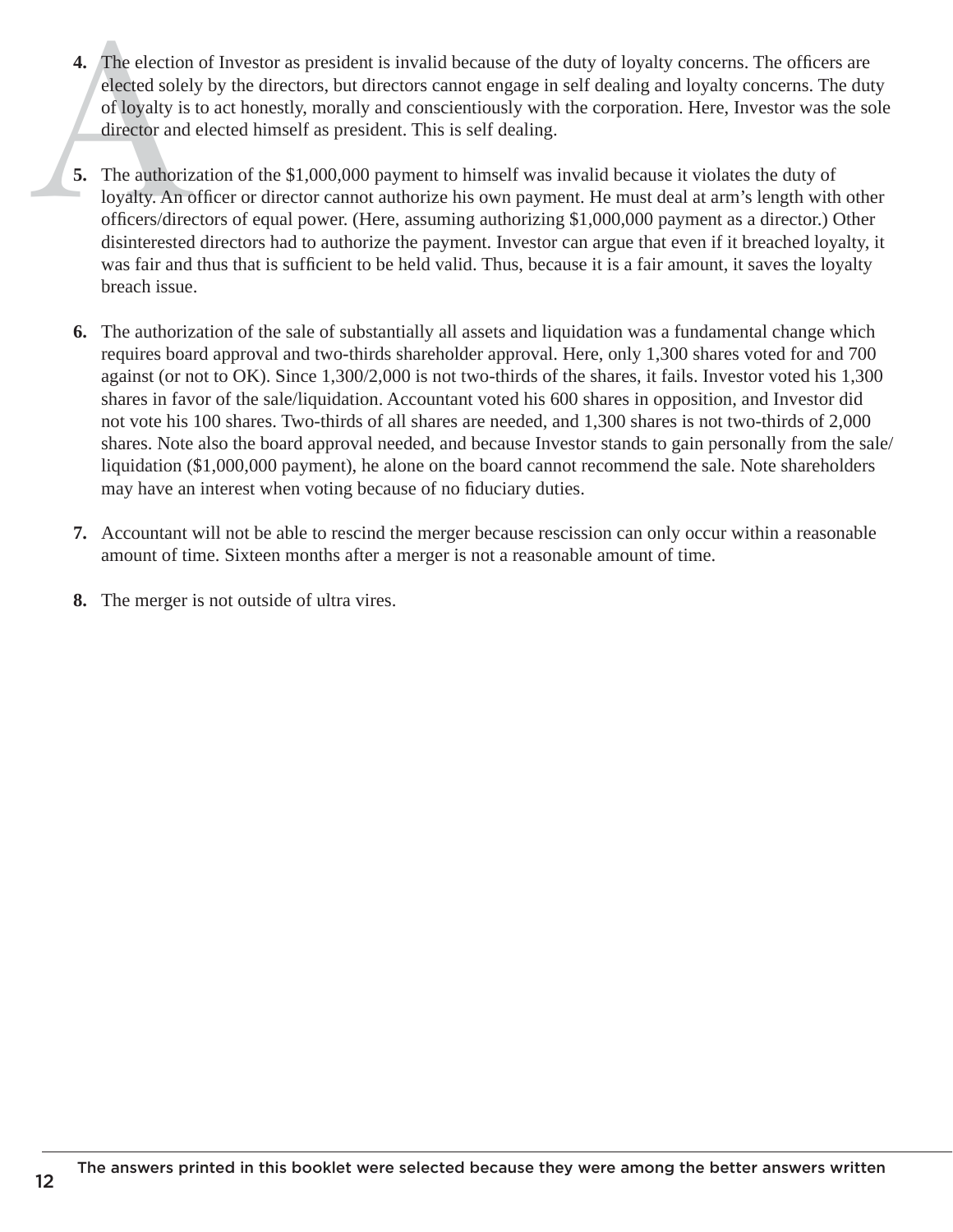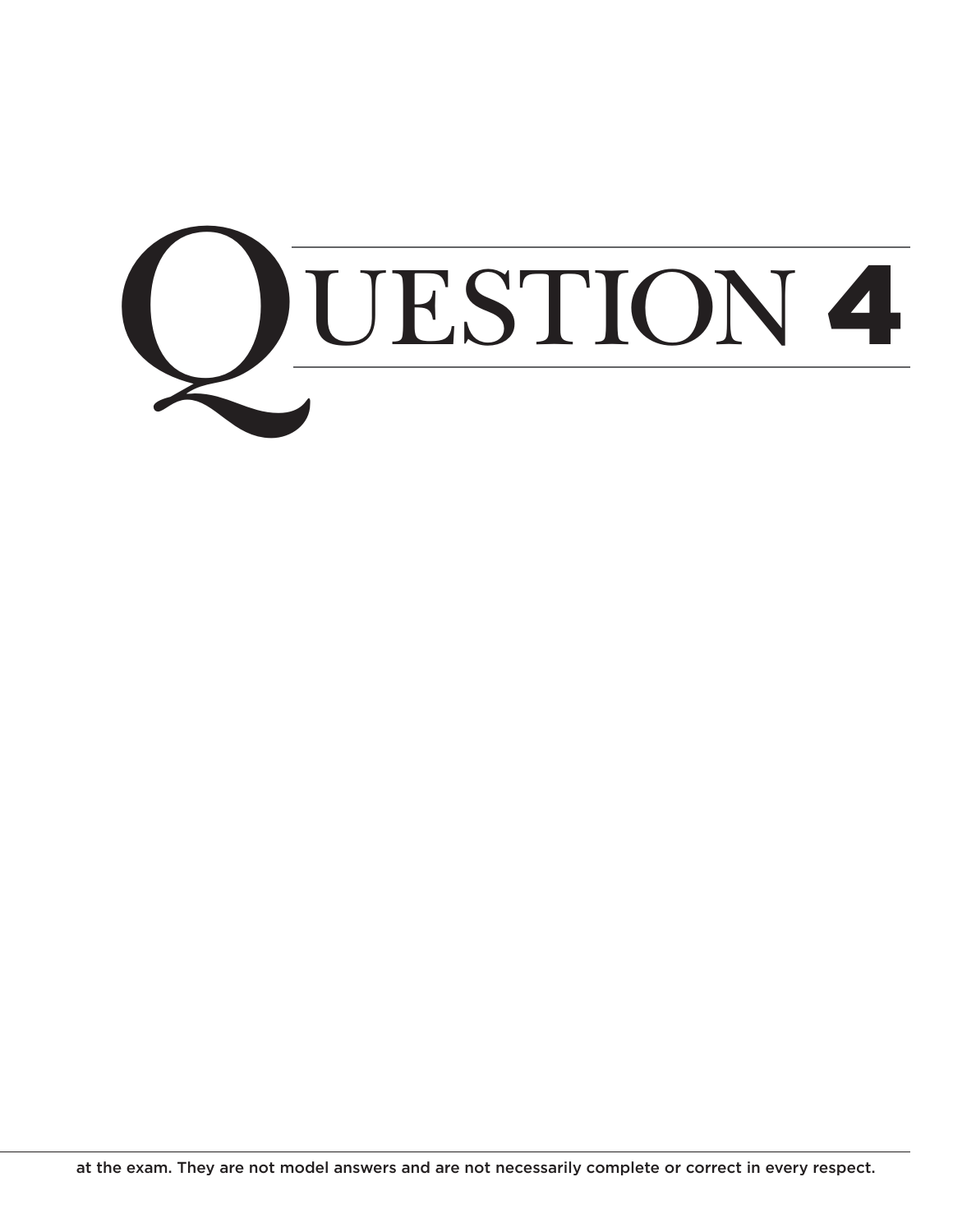In April 2008, Patty a<br>was the sole cause of<br>treatment. She missed<br>injuries. She also seel<br>date of the accident.<br>Dan's attorney timely<br>discovery requests wi In April 2008, Patty and Dan collided in their automobiles at an intersection in Anytown, Ohio. Dan's negligence was the sole cause of the accident. Patty suffered injuries to her neck and back for which she sought medical treatment. She missed several weeks of work. Patty has filed a lawsuit against Dan seeking compensation for her injuries. She also seeks damages for lost income and claims to suffer from ongoing anxiety and depression since the date of the accident.

Dan's attorney timely filed an answer to the complaint admitting Dan's negligence and served the following discovery requests with the answer:

#### **INTERROGATORIES**

- **1.** Have plaintiff's driving privileges ever been suspended or restricted?
- **2.** State the name of each and every expert consulted or retained by plaintiff regardless of whether such expert will testify at the trial of this matter.

#### **REQUEST FOR PRODUCTION OF DOCUMENTS**

- **1.** Provide copies of notes from any and all interviews with eyewitnesses to the accident in issue, which were conducted by counsel or a private investigator retained by counsel.
- **2.** Provide a complete copy of plaintiff's employment file from her present employer.
- **3.** Provide copies of any and all medical records for the treatment of the injuries plaintiff sustained in the accident in issue.

#### **NOTICE AND MOTION OF APPOINTMENT FOR MENTAL EXAMINATION**

Counsel for defendant has made an appointment for a mental examination of plaintiff to be conducted by Dr. Ignatz Platz, a licensed psychiatrist, at 10:00 a.m. on June 8, 2010. Plaintiff is required to appear at the offices of Dr. Platz at 101 Main Street, Anytown, Ohio, at that time and date for said examination.

What objections might Patty's attorney reasonably make to the notice of appointment and to each interrogatory and request for production? How would the Court likely rule on each objection? Discuss your answers fully.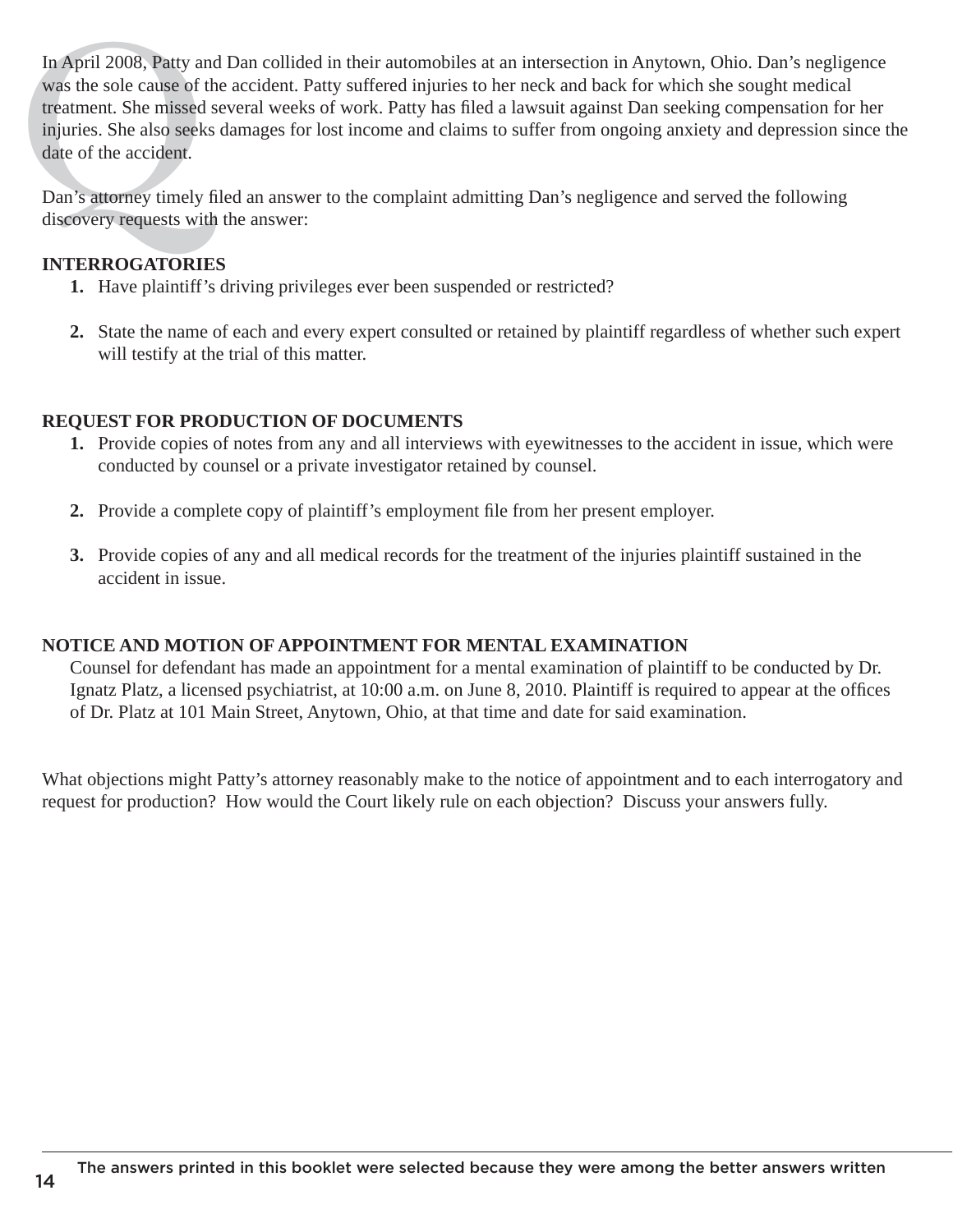#### **1. NOTICE**

**1. NOTICE**<br>Patty's attorney<br>made for appro<br>order by the cor<br>condition at iss<br>up by defendan<br>with the notice<br>showing by the<br>for ongoing any Patty's attorney can object to the notice of appointment for mental examination because it was not a motion made for approval by the court. A mental exam may only be of a party by an impartial physician, and only upon order by the court after the requesting party shows that the exam is necessary and the plaintiff put the medical condition at issue in the case. The notice simply states that plaintiff is required to appear for an appointment set up by defendant's counsel, not that there was any showing or order by the court to do so. Patty need not comply with the notice of appointment. However, the court may order Patty to go to an impartial psychiatrist upon a showing by the defendant that it is necessary since she placed her mental condition at issue by seeking damages for ongoing anxiety and depression since the date of the accident.

#### **2. INTERROGATORIES**

- **a.** Patty's attorney can object to the first interrogatory as irrelevant. Evidence is relevant if it makes any material fact more or less probable. Since Dan admitted his negligence, Patty's driving privileges are not at issue. The court will overrule this objection, though, because interrogatories are permitted for anything relevant to the subject matter of the litigation, including anything reasonably calculated to lead to admissible evidence. Since Patty's driving privileges could show that she may have been comparatively negligent, which would reduce her recovery, the court will overrule this objection.
- **b.** Patty's attorney can object on the grounds that only experts who are expected to testify at trial are discoverable. Experts who are consulted or retained but who are not going to testify at trial are not required to be disclosed. Since the interrogatory asks for disclosure of each and every expert regardless of whether the expert will testify, it is not proper. The court will sustain the objection to the extent that non-testifying experts need not be disclosed, but those experts who are expected to testify must be disclosed.

#### **3. REQUESTS FOR PRODUCTION OF DOCUMENTS**

- **a.** Patty's attorney can object since this is protected work product. Work product includes documents and tangible things prepared in anticipation of litigation by or for a party, and is subject to a qualified privilege. It is not subject to discovery unless the moving party shows that there is a substantial need for the materials and the party cannot obtain similar information without undue hardship. Even if the moving party meets this burden, notes by an attorney, especially regarding opinions or theories, are still protected as privileged. The court will sustain this objection since Dan has not shown substantial need for these materials nor undue hardship in doing his own interviews or investigations.
- **b.** Patty's attorney can object to this request as irrelevant and overly broad. Patty's employment has nothing to do with the lawsuit, other than her lost income. To require her to provide a complete copy of her employment file would require disclosure of irrelevant information not reasonably calculated to lead to any admissible evidence. The court will sustain the objection regarding disclosure of the complete employment file, but may require Patty to provide other evidence of her lost income since that is relevant to the damages issue in this case.
- **c.** Patty's attorney can object to this request based on physician-patient privilege. This applies when a patient seeks medical treatment or diagnosis from a doctor. However, if a patient places her medical condition at issue, this privilege does not apply. Since Patty seeks compensation for her injuries from the accident, she has placed her condition at issue and the medical records are discoverable. The court will overrule this objection.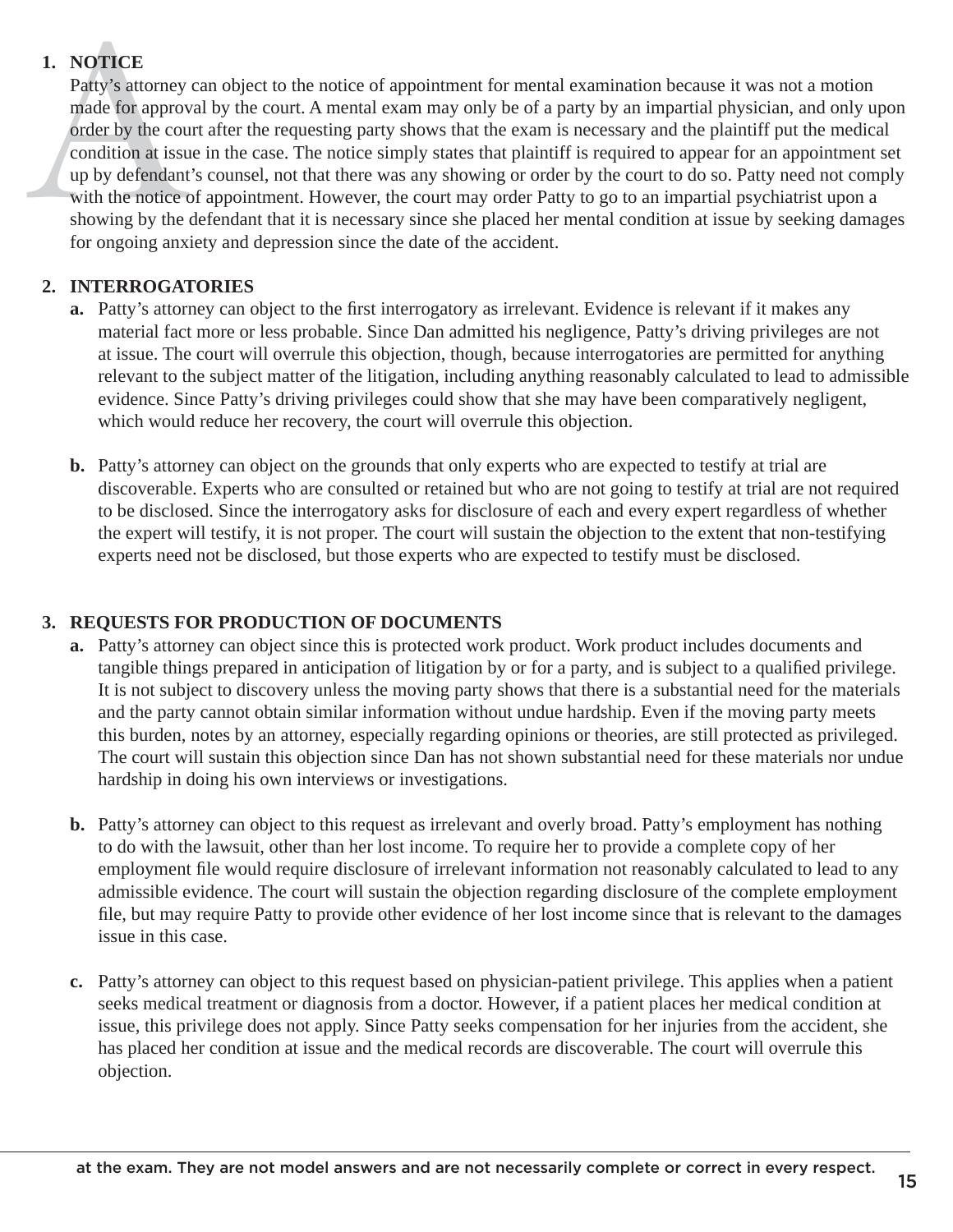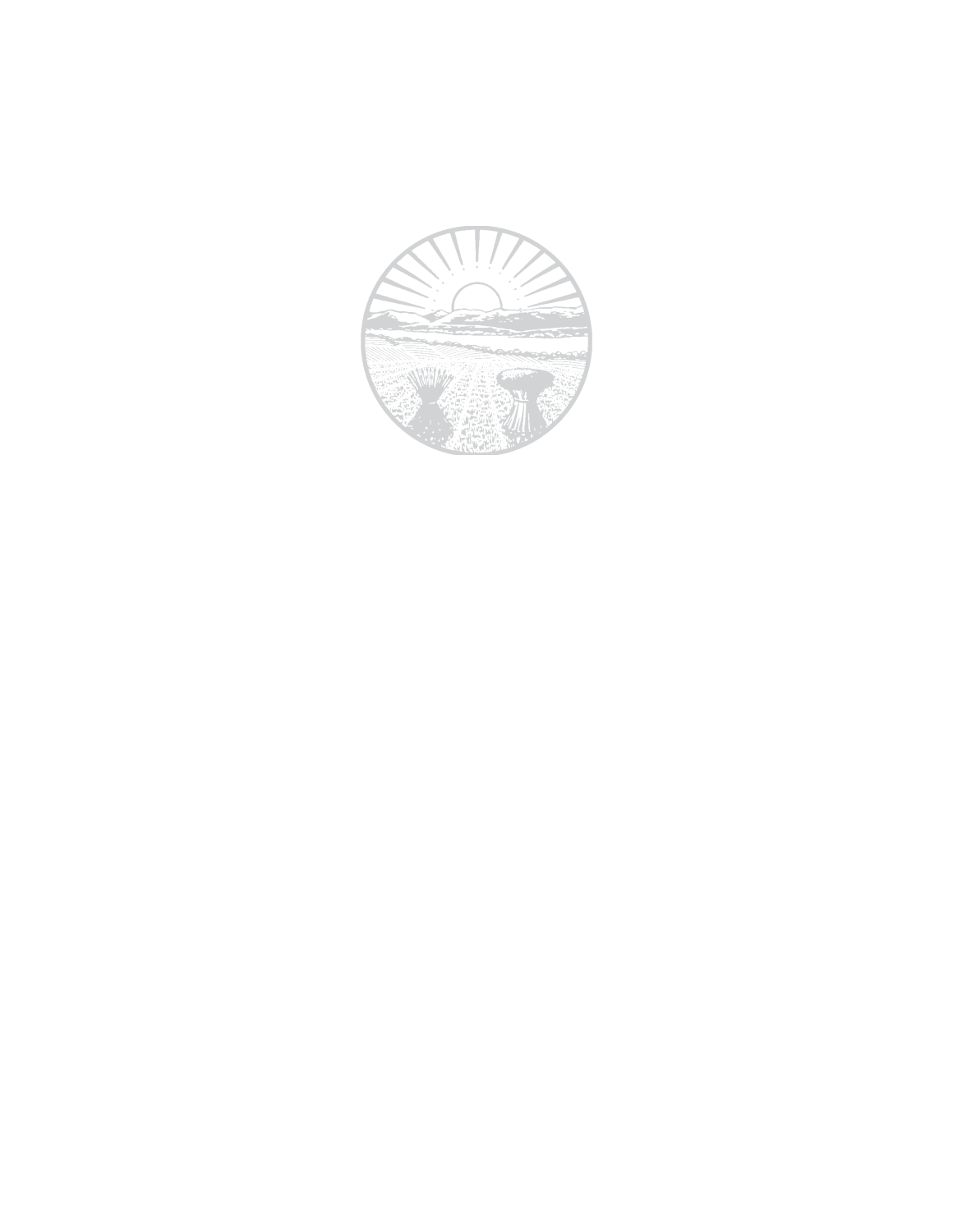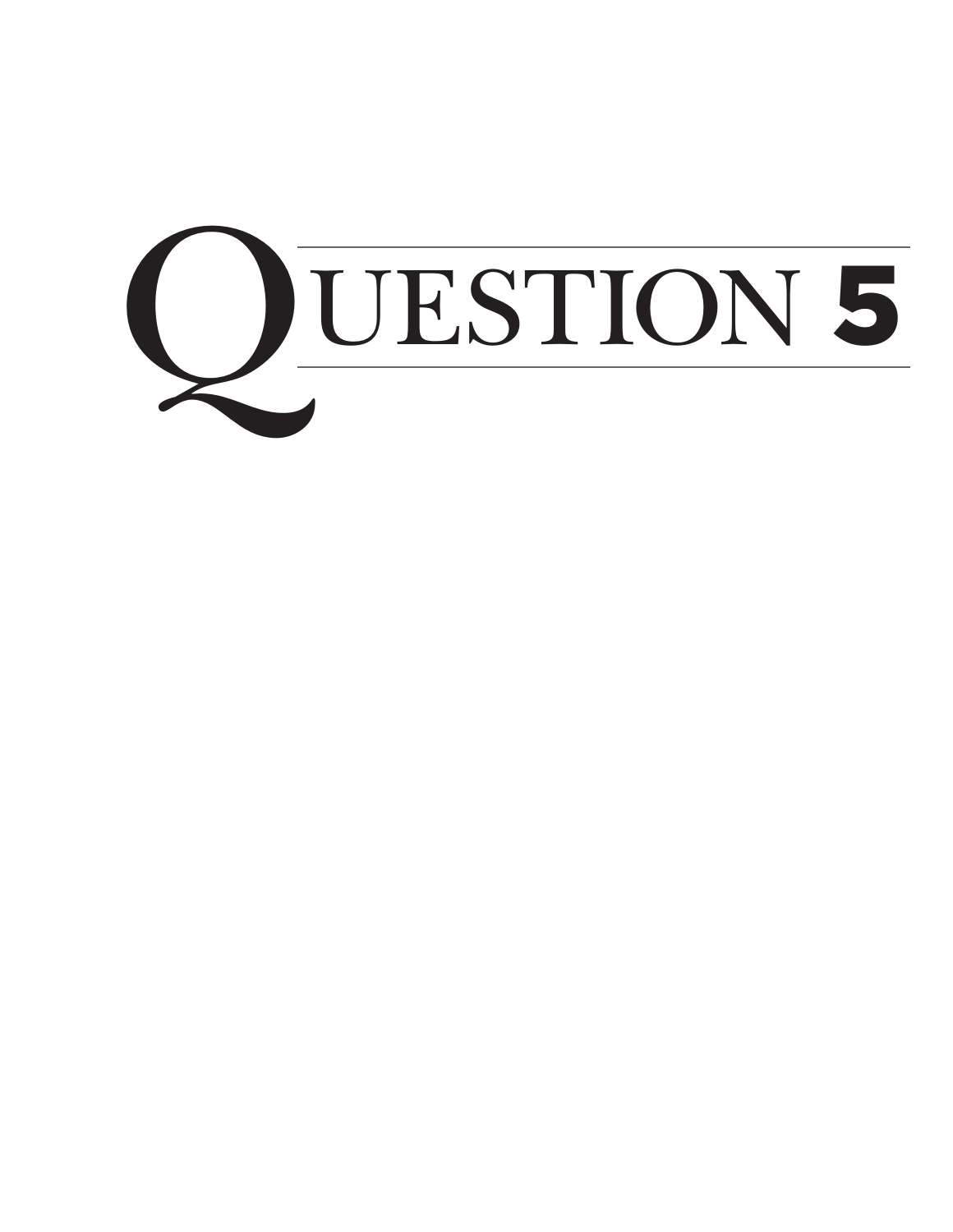Frank used to work for<br>year, Frank left Pump<br>jobs, Valvolink starte<br>Frank and Valvolink i<br>of the jury trial, Pump<br>Court granted the mo<br>The following issues Frank used to work for PumpCo, a manufacturer of high-pressure pumps for use in the oil and gas industry. Last year, Frank left PumpCo and went to work for Valvolink, a competitor of PumpCo. Shortly after Frank changed jobs, Valvolink started to manufacture a pump very similar to PumpCo's best-selling pump. PumpCo thereafter sued Frank and Valvolink in Anytown, Ohio, for misappropriation of trade secrets. Three weeks prior to the beginning of the jury trial, PumpCo filed a motion for an order requiring that the witnesses be separated during the trial. The Court granted the motion.

The following issues involving witnesses arose at trial:

- **1.** At the trial, PumpCo called Frank as its first witness and started to ask him leading questions about his work at Valvolink. Valvolink's counsel objected.
- **2.** During the examination of Frank, PumpCo's counsel discovered that two days before the trial, Frank and Valvolink's CEO discussed their anticipated trial testimony together. PumpCo's counsel subsequently objected to any testimony by Valvolink's CEO.
- **3.** Spectator, who was in the courtroom when Frank testified, heard Frank testify that Ernie, an engineer employed by Valvolink, was going to testify at the trial as a witness for Valvolink. Spectator, who was acquainted with Ernie, called Ernie and related to him what Frank's testimony had been. When PumpCo's counsel eventually cross-examined Ernie at trial, he discovered the conversation with Spectator, objected, and moved that all of Ernie's testimony be stricken.
- **4.** At the trial, the outside expert retained by Valvolink came into the courtroom to listen to the testimony of PumpCo's outside pump expert. PumpCo's counsel saw him enter and objected to Valvolink's expert being in the courtroom.
- **5.** At the trial, Valvolink's outside pump expert testified extensively about the features of Valvolink's pump. On cross-examination, PumpCo's lawyer tried to ask the expert about a defective seat belt assembly that expert had designed many years ago when he worked in the automotive industry. Valvolink's counsel objected to cross-examination about the seat belt assembly.
- **6.** The Court limited the direct and cross-examination of Valvolink's outside pump expert to 30 minutes each. Counsel for both parties objected to the limitation.
- **7.** After the direct and cross-examination of Valvolink's outside pump expert, the Court stated that there appeared to be certain similarities between the Valvolink pump and the PumpCo pump and questioned the expert extensively about those similarities. Out of the presence of the jury, Valvolink's counsel objected to the Court's examination of the expert.

With regard to matters 1 through 5 above, how should each objection be resolved? With regard to matters 6 and 7 above, was the Court's ruling correct? Explain your answers fully.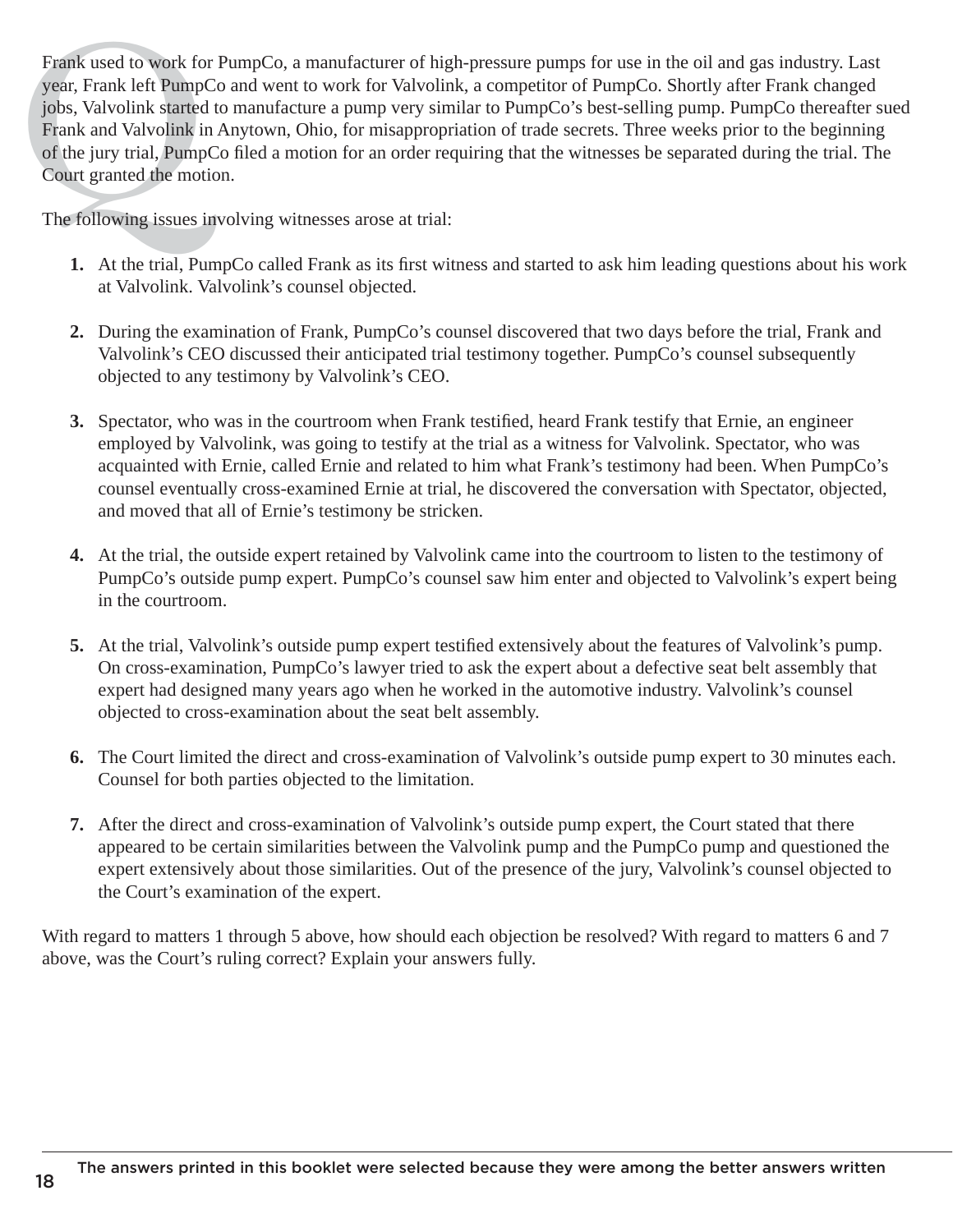- **1.** The court should overrule Valvolink's objection. Leading questions are permitted when a witness is hostile, or "adverse," even when the witness is called by the party doing the questioning, rather than during crossexamination. Here, Frank is a defendant himself and an employee of Valvolink, the other defendant, so he is adverse to PumpCo and the court should let PumpCo's attorney lead him.
- 1. The court sl<br>or "adverse<br>examination<br>adverse to I<br>2. The court sl<br>"during the<br>based on ot defense by **2.** The court should overrule PumpCo's objection. The court previously granted a motion to separate witnesses "during the trial." There can be good cause for this in order to avoid witnesses adjusting their testimony based on other witnesses' trial testimony, but Valvolink and Frank should not be prejudiced in their joint defense by forbidding them to talk to each other pre-trial, and the court's previous order does not prohibit the communication here, two days before trial began.
	- **3.** The motion to strike Ernie's testimony should be denied, and the objection overruled, though it is a close case. A party cannot evade a court order by use of intermediaries, and arguably here, Ernie and Frank violated the court's order that witnesses be separated during trial. Ernie is an employee of Valvolink and was a party to the allegedly violative conversation with Spectator, apparently in furtherance of Ernie's loyalty to Valvolink and desire for Valvolink to prevail. However, it is not clear whether Ernie had notice of the court's order or whether the order specified that it should be conveyed to likely witnesses. Valvolink and Frank should not be denied. Ernie's evidence if they bore no fault for the conversation, particularly when it was initiated by Spectator, who appears to have no connection to either defendant. The rules of evidence should be construed in the interest of just administration, and relevant evidence should be admitted absent a reason for exclusion. Here, where no order violation is clear by either defendant, the court should (a) instruct the jury about what happened and how it is related to the prior order, to allow the jury any appropriate adverse inference, if any; and/or (b) allow PumpCo to cross-examine Ernie about the conversation, his motivations, and any notice he may have had that the conversation with Spectator was inappropriate.
	- **4.** The objection should be overruled. The court's prior order appears geared to prevent collusion and unfair anticipation of cross-examination points. Here, the witnesses are adverse, and Valvolink's expert may be needed to rebut or use the evidence of PumpCo's expert. He should be permitted to stay.
	- **5.** The court should overrule the objection. The expert's qualifications and the reliability of his methods are relevant. A prior defective design is relevant to making it more or less likely that this expert is qualified and his methods reliable. Then again, the relevance is marginal, and there is a risk of unfair prejudice due to the inference that the expert may have caused injury to persons via a defective design of a safety-belt. However relevant evidence should only be excluded in cases like this where its probative value is substantially outweighed by the danger of unfair prejudice. On cross, with an opportunity to explain available to the expert, the court should allow the questioning. The prejudicial effect is too speculative to substantially outweigh probative value.
	- **6.** The limitation is valid and the court's ruling is correct. Courts have significant power to structure trial and limit time to administer justice in the cases before them efficiently. The limitation here is even-handed. If the matters were extremely complex, the limitation might violate due process, but the issue here appears limited to a single trade secret dispute about a single product. Without more showing of the need for more time, no due process violation is apparent.
	- **7.** The court acted appropriately in questioning Valvolink's expert. Courts may comment on evidence and question witnesses during trial so long as they show no bias and do not usurp the role of the jury as a fact finder.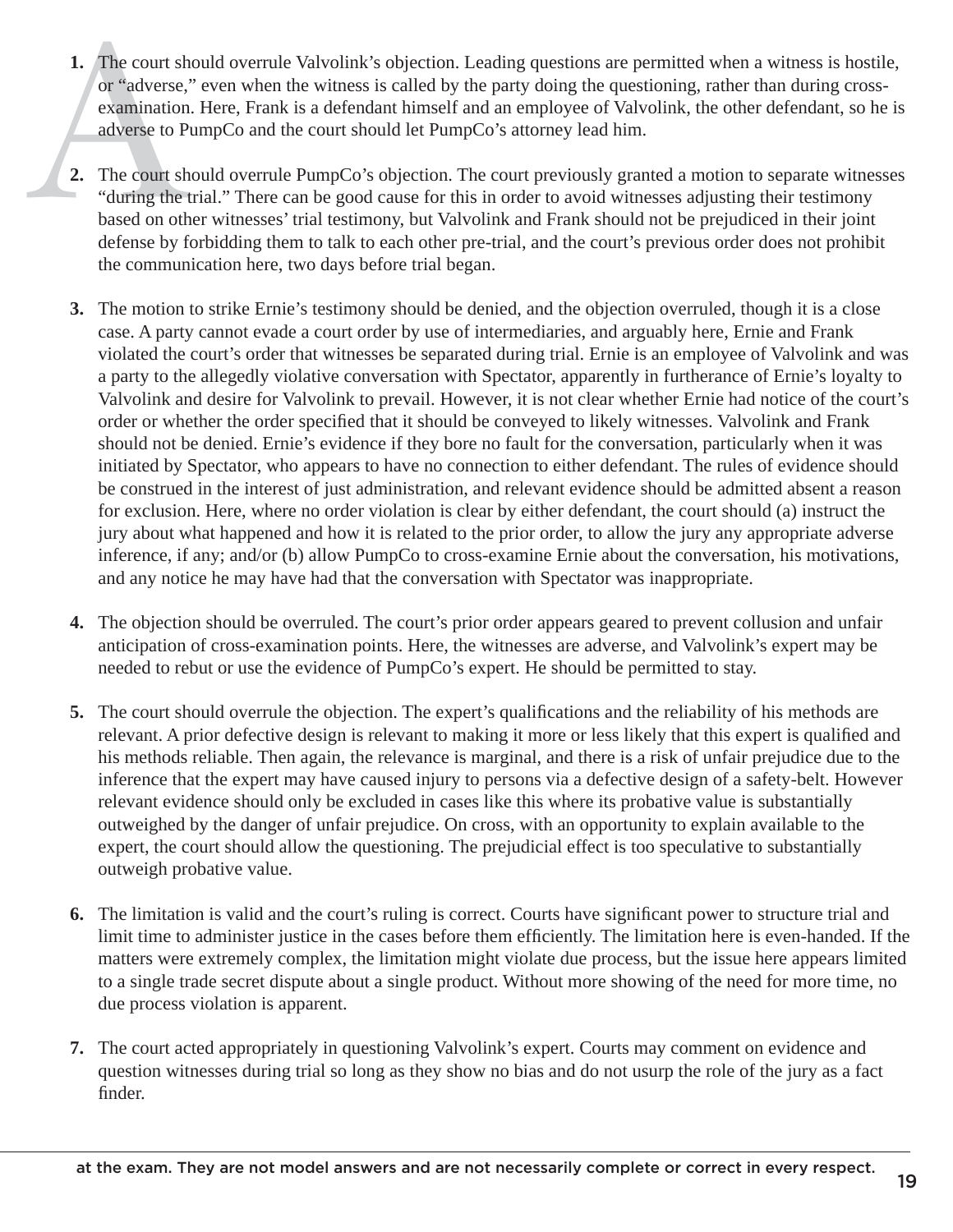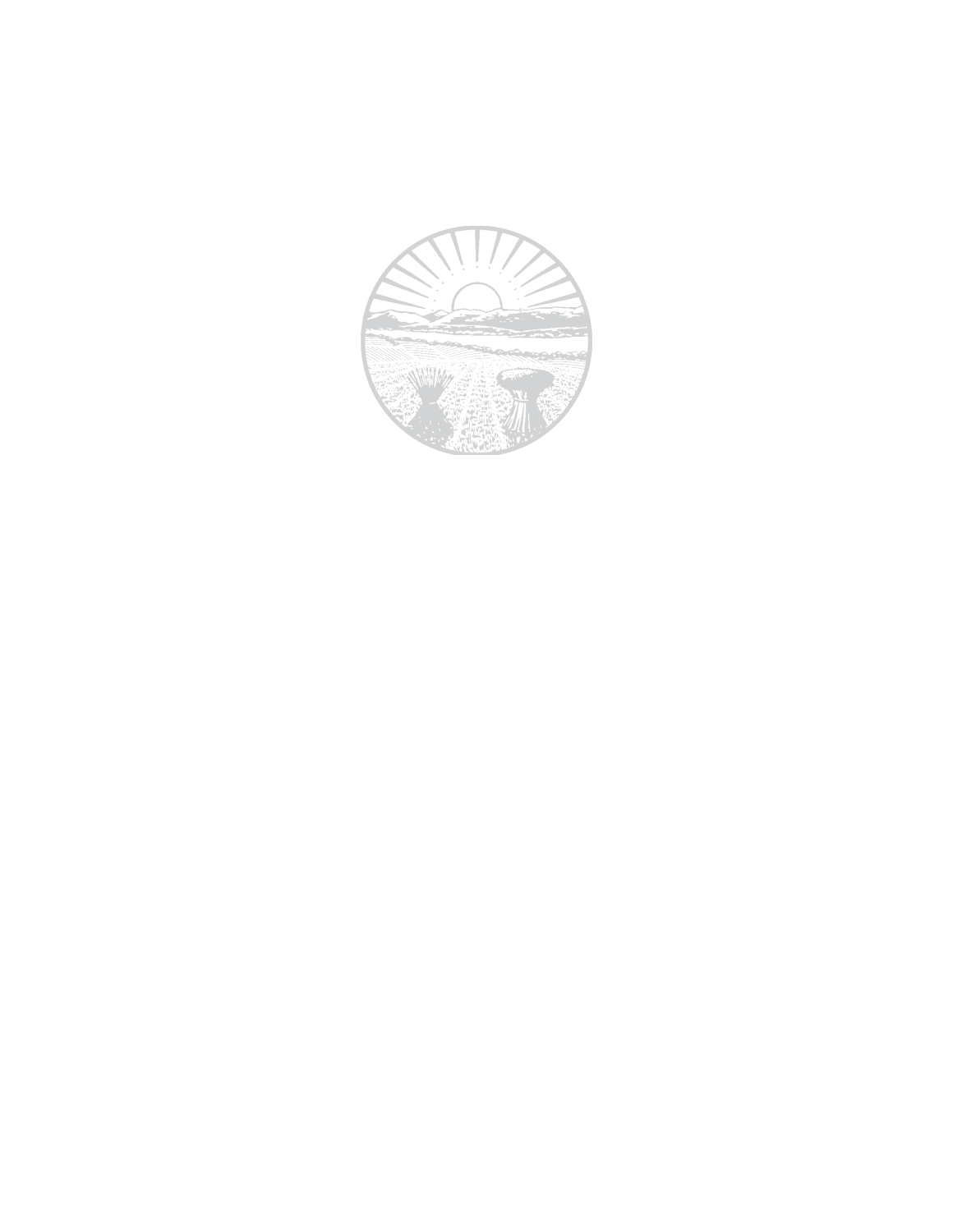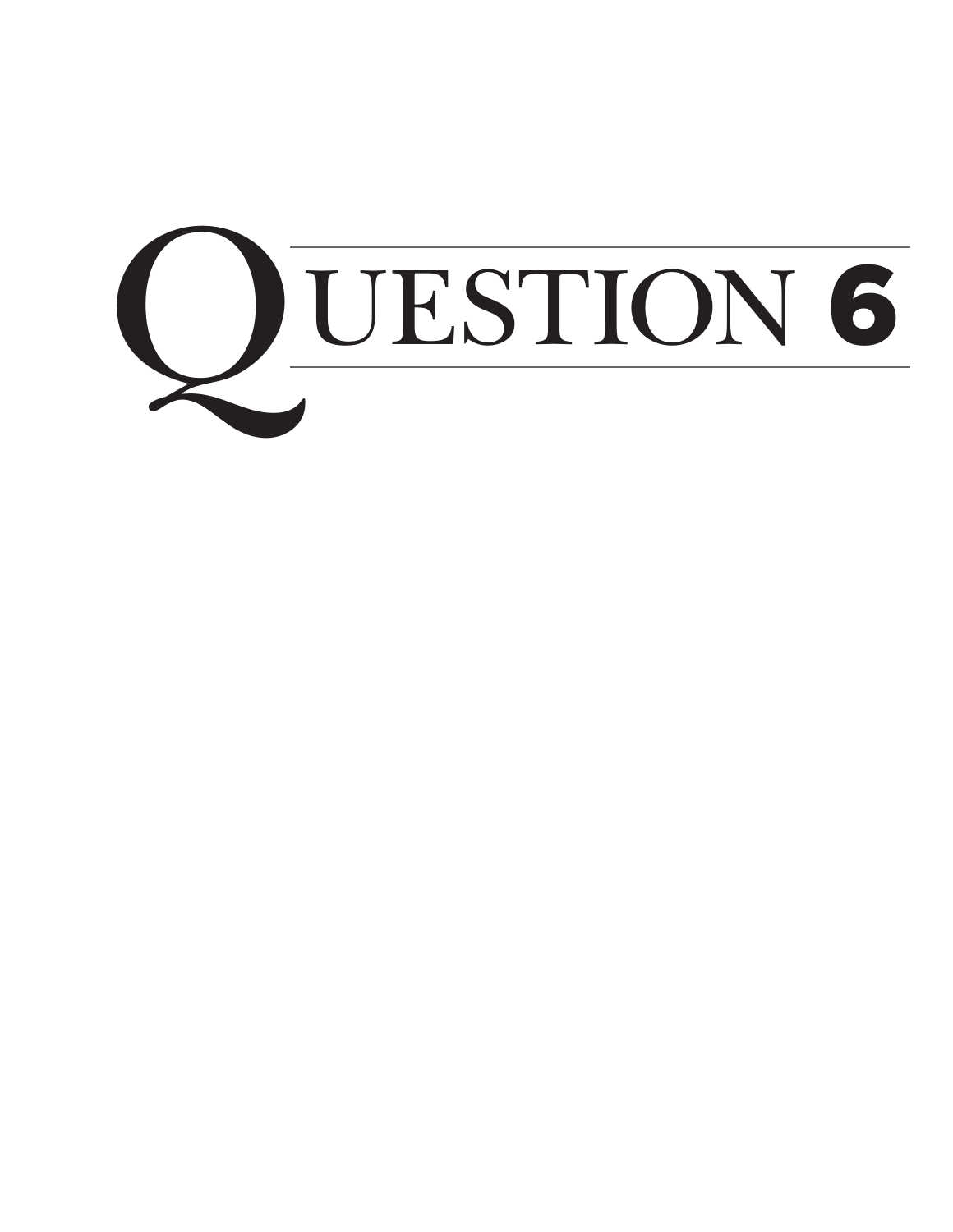The police obtained a<br>of illegal drugs. Hous<br>previous search, gunf<br>outbuildings, any per<br>several controlled pur<br>was issued.<br>Officer (Cop) was in<br>Defendant sitting on t The police obtained a search warrant for House on Main Street in Any County, Ohio, in connection with sales of illegal drugs. House, a known drug house, had previously been searched pursuant to a warrant. During the previous search, gunfire was exchanged. The present search warrant authorized the search of House, the curtilage, outbuildings, any persons present, and vehicles on or near the property. The affidavit for the search warrant recited several controlled purchases of narcotics made by police officers and undercover agents shortly before the warrant was issued.

Officer (Cop) was in charge of the front perimeter of the scene. As he approached House in his vehicle, he observed Defendant sitting on the front steps of House and then getting up and running toward a van parked across the street from House. Cop observed Defendant enter the van but could not see inside because of the darkly tinted windows on the vehicle. Cop pulled his vehicle in front of the van to prevent its departure pending execution of the search warrant. Cop's reasons for doing so were that he had the duty to secure the front perimeter of the search area, to protect the other officers' safety, and to secure any contraband that Defendant might have taken from the area covered by the search warrant and hidden in the van.

After the search of House was completed by the other officers, Cop extracted Defendant from one of the rear seats of the van, relying on the search warrant's authorization to search persons who were present at or near House. Cop frisked Defendant with negative results. There were two other occupants of the van, a male and a female, seated in the front of the van. Cop believed that, under the circumstances of this case, the authority provided to the police in the search warrant included the right to search the van. Therefore, he asked the other occupants to exit the van. Cop established that the female occupant was the owner of the van and Defendant was neither the owner nor co-owner.

After Defendant was removed from the vicinity of the van and handed off to other officers, Cop checked the area where Defendant had been seated and found a loaded firearm. Defendant was arrested and charged with carrying a concealed weapon. The male and female front seat occupants of the van claimed to have no knowledge of the firearm.

Defendant's lawyer filed a motion to suppress any evidence obtained by the police, claiming that they violated Defendant's rights under the Fourth Amendment to the U.S. Constitution and Article 1, Section 14, of the Ohio Constitution.

What arguments should Defendant's lawyer make in support of the motion? What arguments should the State make in opposition? How should the Court rule on Defendant's motion to suppress? Explain fully.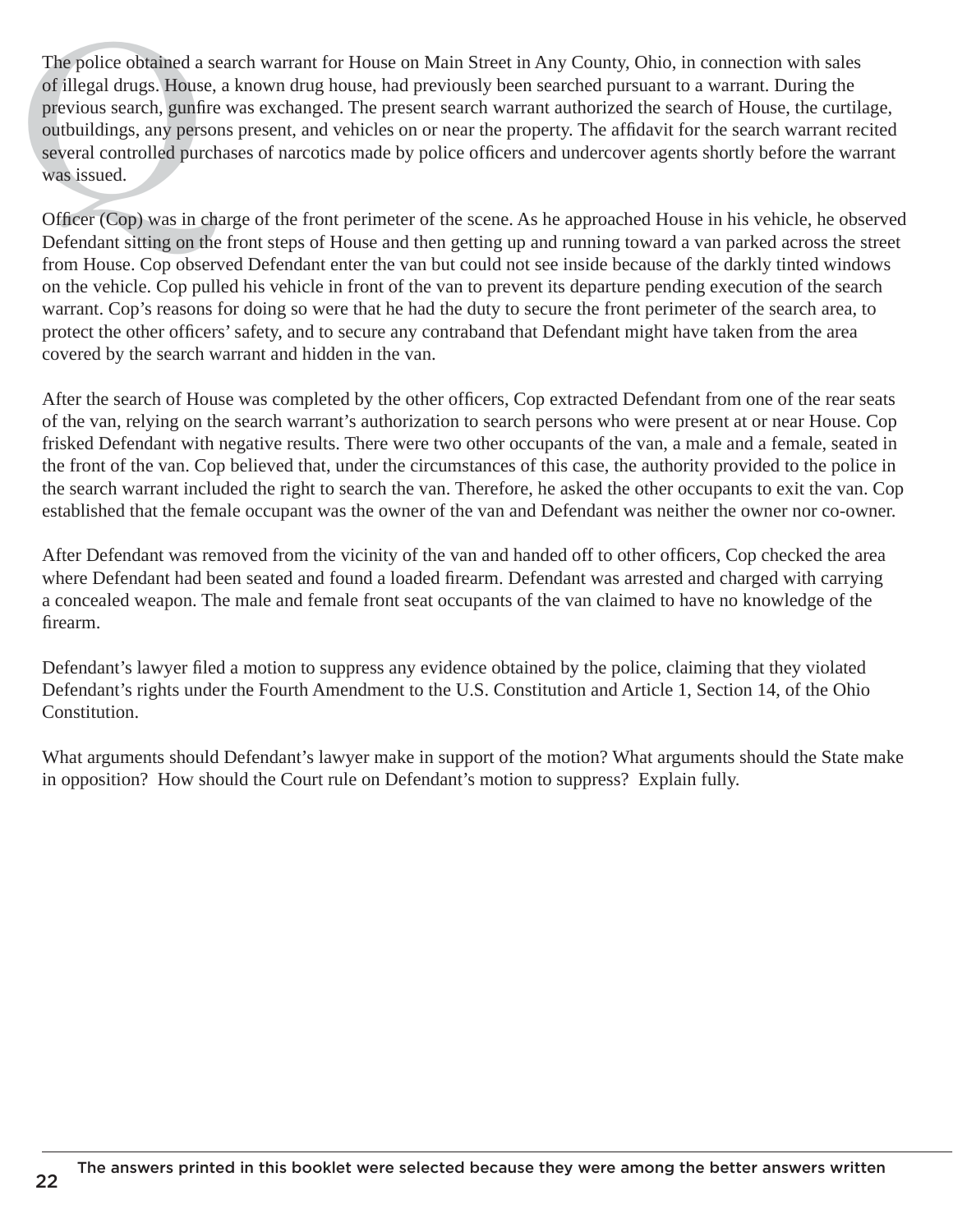Defendant will arge<br>Constitution, the Fe<br>lawful search, polic<br>search warrant was<br>cause and must dic<br>of not only House,<br>cause, it was hardly<br>The State in rebutta Defendant will argue that the warrant was improper and too broad. Under the rules of Criminal Procedure and the Constitution, the Fourth Amendment protects citizens from unlawful searches and seizures. In order to conduct a lawful search, police need a valid search warrant absent exigent circumstances. Here, Defendant will argue that the search warrant was overbroad and too generic. Under the general rules, a search warrant must be based on probable cause and must dictate with particularity the places and parties to be searched. Here, the warrant allowed for search of not only House, but curtilage, outbuildings, and vehicles near the property. Although the warrant had probable cause, it was hardly made with particularity.

The State in rebuttal will argue that warrant was proper, and even if it was not proper, Cop reasonably believed that it was. Under the general rules, fruits of an invalid search will be suppressed from trial under the exclusionary rule if they were seized improperly. An exception exists however when a law enforcement officer searches an area under the reasonable mistake that the search warrant is valid. Here, Cop believed that the search warrant was valid. Here, the state will first argue that the warrant does state with particularity the areas to be searched. They then will argue that even if the warrant was improper, the evidence will not be excluded because Cop reasonably believed that his search was authorized.

Defendant will argue that he was improperly seized, and the State will argue that there were exigent circumstances. Under the general rule, a warrant is not necessary for a search and seizure if there exists exigent circumstances and probable cause. Here, the state will argue that the Defendant fleeing from the scene created an exigent circumstance that allowed the police to properly detain him. Further, the general rule allows for a valid Terry Stop if an officer has a reasonable suspicion that crime is afoot. This allows the officer to temporarily detain a vehicle or person if they articulate facts that an officer's safety might be in jeopardy. Here, Cop felt that crime was afoot, and the safety of his officers was at issue, so his detainment and subsequent frisk were valid.

Defendant will argue that Cop's search of the van was improper. Under the general rule, a cop may search the grabbing area of a detainee without a warrant under the search incident to an arrest exception. This search however is limited to the grabbing area where the defendant is currently being detained. Here, the Defendant will argue that he was already out of the vehicle when Cop found the gun under the car.

The State will argue that even without a valid warrant, the search of the van was proper under the automobile exception. Under the general rules, an officer may search a vehicle with a warrant if they have probable cause that contraband is located within it. Here, Cop felt that given the exigent circumstances of Defendant's escape attempt, some fruit of a crime may be located in the van. As a result, he has the right to search every compartment of the van, including under the seat.

The State will argue that Defendant has no standing to suppress the evidences seized, as he did not own the Van. Under the general rules, an individual can only make a motion to suppress if they have a stake in the area that was seized. Here, Defendant has no standing to make this motion because he did not own the Van. As a result, he cannot argue that the found gun was improperly seized.

The Court will rule in favor of the State. Even though the warrant may have been overbroad, Cop's stopping of the Van was within the Terry Stop exception. His search of the vehicle was proper under the automobile exception. Defendant also has no standing to suppress the gun. The Defendant's motion will be denied.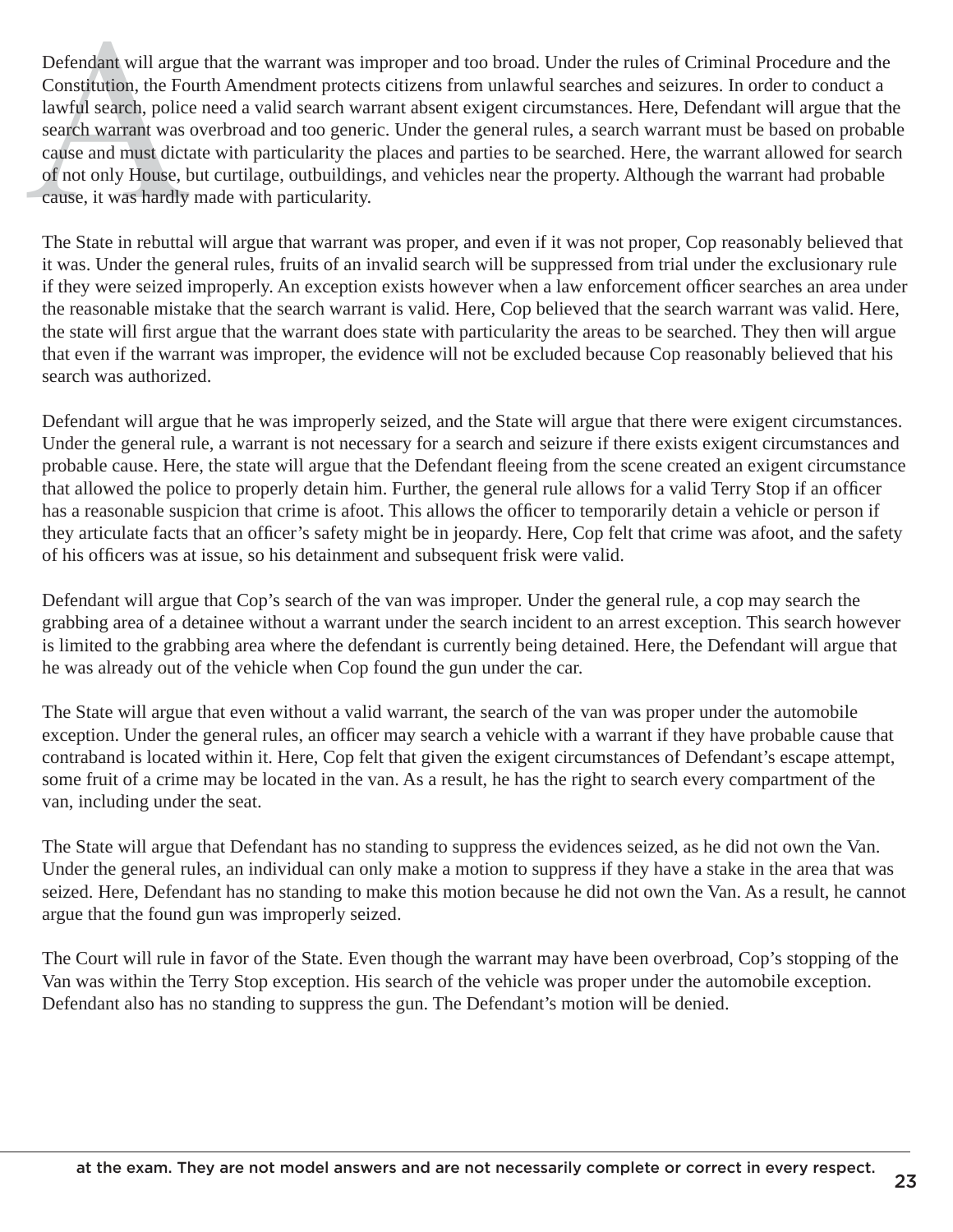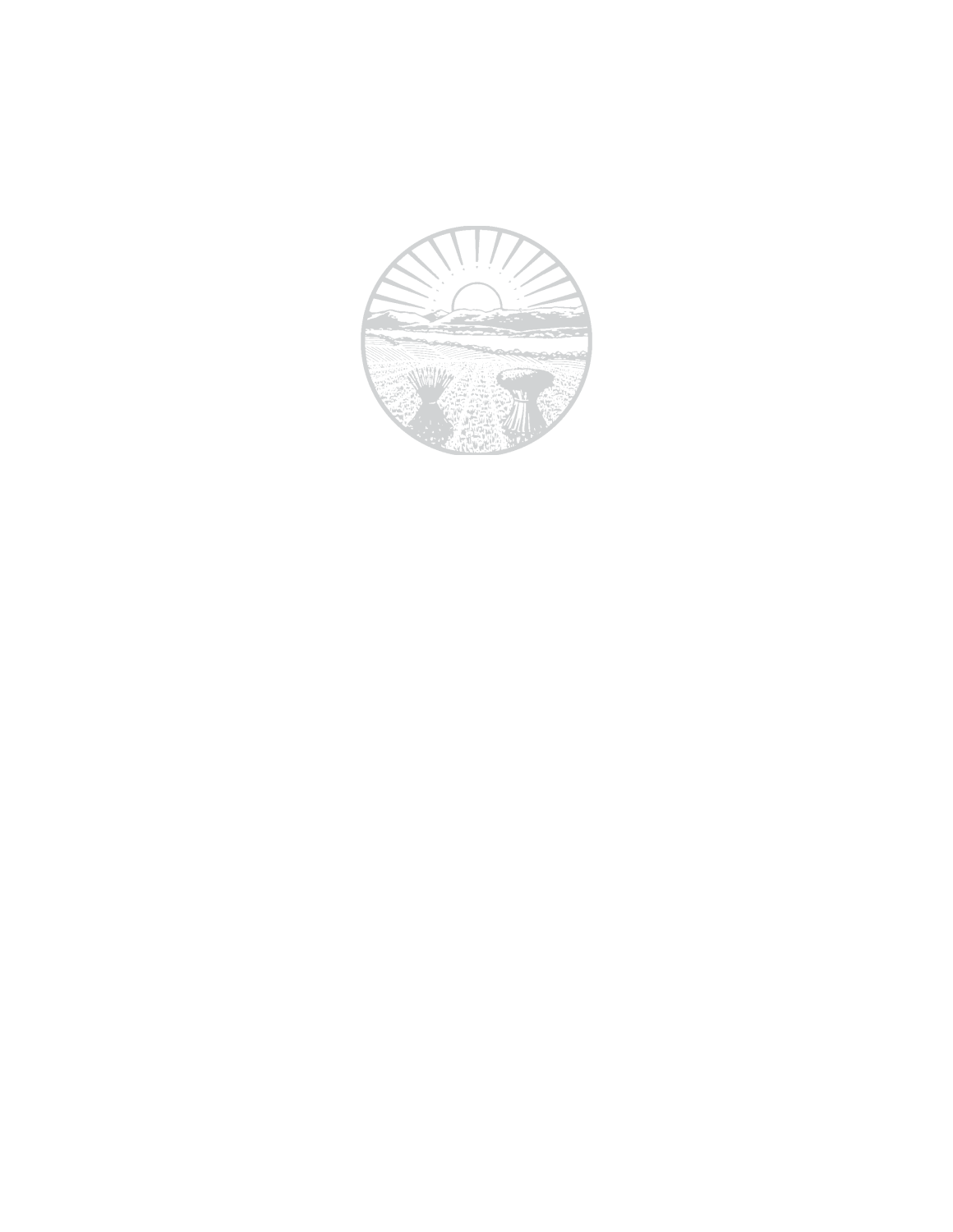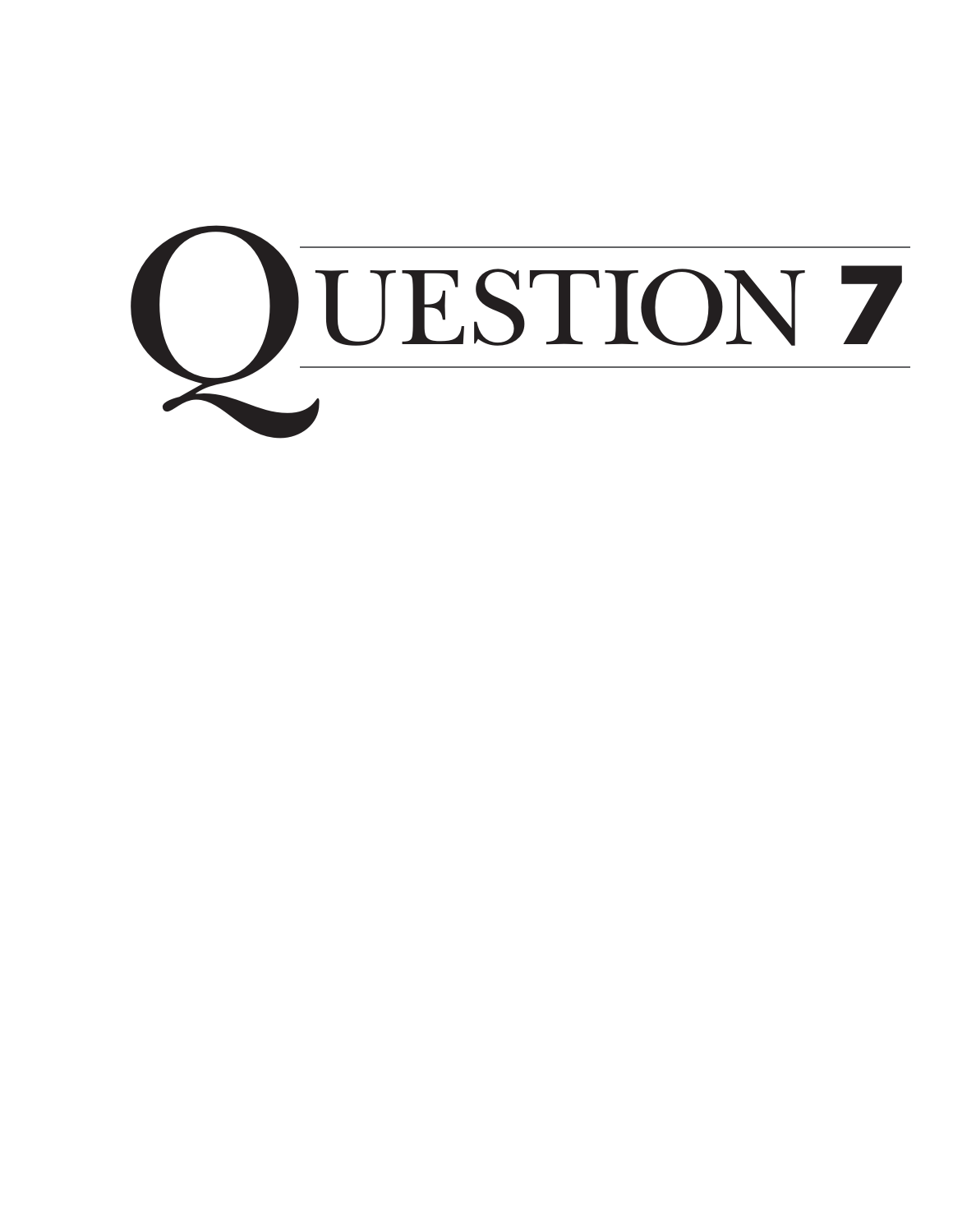Candidate is a member<br>a candidate for the jue<br>Franklin has promulg<br>including the followin<br>CANON A.<br>Lighting different produced in the produced of fice<br>office shall different Candidate is a member of the bar in the state of Franklin. He meets all of the requirements of that state to become a candidate for the judiciary, and he has filed to run for a seat on the Common Pleas Court. The Supreme Court of Franklin has promulgated several ethical canons regulating the conduct of judges and candidates for the judiciary, including the following:

**CANON A**. To preserve the impartiality and non-partisanship of judicial elections, no candidate for judicial office shall disclose his or her affiliation with a political party, and no candidate for judicial office shall directly solicit funds for his or her campaign committee.

The Supreme Court also has in place the following rule for the governance of the bar:

**RULE 1**. All lawyers in Franklin must register with the Supreme Court and will be issued an identification card. When making an appearance in any court in this state, lawyers must present their identification card to the clerk of the court in order to facilitate confirmation that the lawyer is in good standing and eligible to practice.

Immediately after filing for election, Candidate sent the following letter to his friends and professional acquaintances:

Dear Friend:

 I am running for the Common Pleas Court because I am a member of the Republicrat Party and am concerned that Republicrats are underrepresented on the bench. I need your support and would ask that you contribute \$100 to my campaign committee.

/s/ Candidate

Shortly thereafter, Disciplinary Counsel of the Supreme Court informed Candidate that he was under investigation for a violation of the Ethical Canons. Enraged, Candidate went to the Supreme Court building. Standing in front of the doorway to the Supreme Court at midday, he yelled, "This ridiculous canon is an infringement on my constitutional rights!" He then took his Franklin Lawyers Identification Card from his wallet and tore it to shreds.

The police immediately arrested Candidate for violating a Franklin statute, which provides:

Citizens may conduct peaceful protests in front of any government building in Franklin, except within 30 feet of any entrance/exit to the building at any time the building is open for business.

Subsequently, Disciplinary Counsel charged Candidate with a violation of Canon A based on the fundraising letter he sent, and with a violation of Rule 1 for destroying his identification card.

Candidate has filed a lawsuit challenging the constitutionality of Ethical Canon A, Rule 1, of the Supreme Court, and Franklin statute, on the basis that they each infringe on his right to free speech under the First and Fourteenth Amendments to the United States Constitution. You may assume that the lawsuit is proper in all procedural respects, and that state action is present in every situation.

- **1.** Is Candidate likely to succeed in his challenge to Canon A?
- **2.** Is Candidate likely to succeed in his challenge to Rule 1?
- **3.** Is Candidate likely to succeed in his challenge to the Franklin statute?

Explain your answers fully.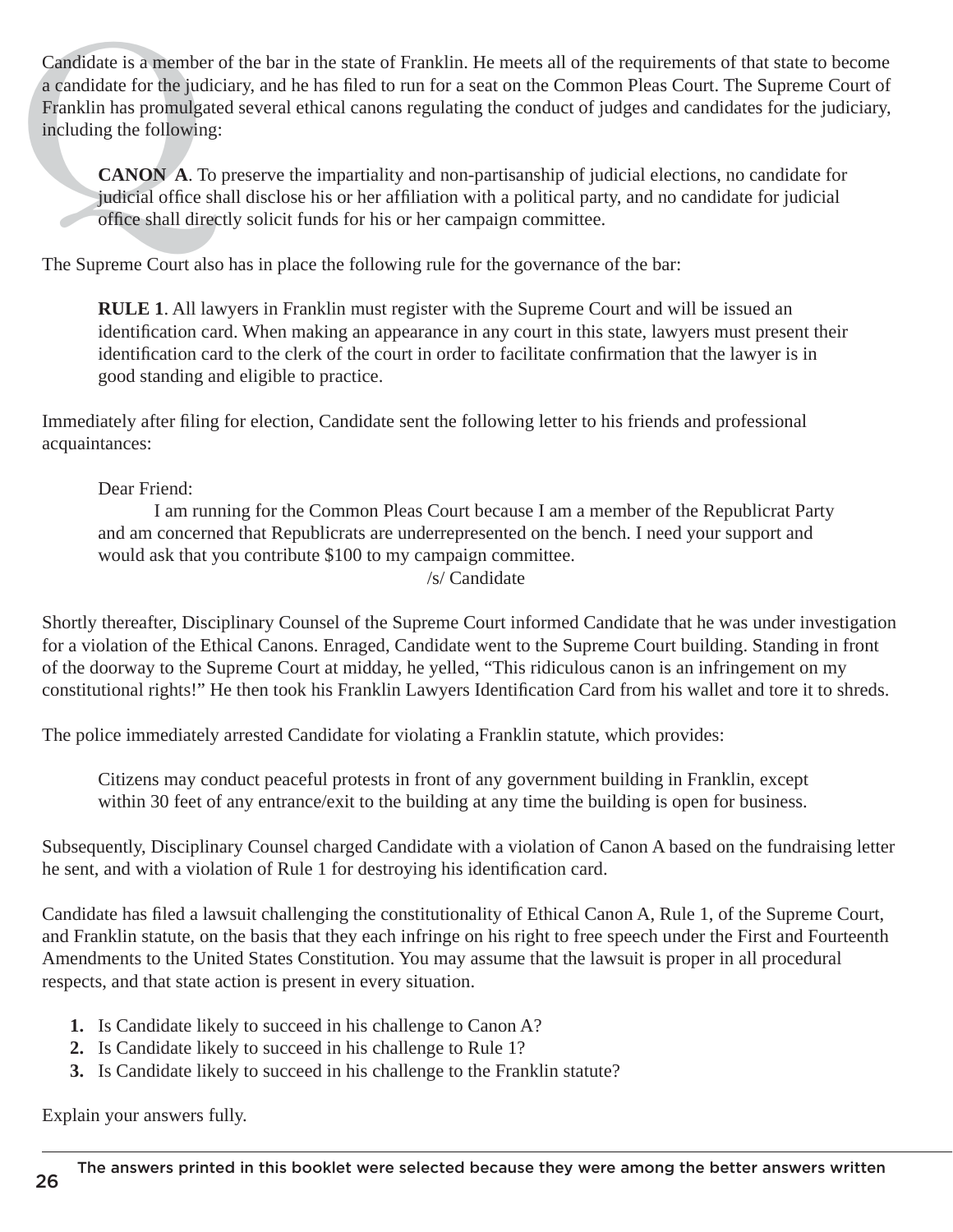- 1. Candidate i<br>Amendmen<br>requires tha<br>survive this<br>restrictions,<br>speech. Car<br>for electora<br>the exceptic<br>government **1.** Candidate is likely to succeed on his constitutional challenge to Canon A. Regulation of the First Amendment right to freedom of association and speech is generally subject to strict scrutiny, which requires that the regulation be narrowly tailored to serve a compelling governmental interest; very few laws survive this analysis. Exceptions to strict scrutiny analysis include expressive conduct, time/place/manner restrictions, and the categories of obscenity, subversive activity, fighting words, defamation, and commercial speech. Canon A regulates the right of a judicial candidate to associate with political parties and raise funds for electoral bids. Raising funds is considered a free speech activity. As Canon A does not fit under any of the exceptions to strict scrutiny analysis, it will only be valid if it is narrowly tailored to meet a compelling governmental interest. As stated previously, most laws do not survive this standard, and it is unlikely that Canon A will either. Although the governmental interest in an impartial judiciary might be compelling, it is difficult to believe that the law is narrowly tailored to achieve that goal; if judicial candidates are not permitted to raise funds, the candidates will be severely hampered in their efforts to run for office and to inform voters of why they are qualified. Thus, Canon A will likely be struck down as unconstitutional.
	- **2.** Candidate is unlikely to succeed on his constitutional challenge to Rule 1. Expressive conduct is subject to a lesser scrutiny than is traditional speech. Generally, regulation of expressive conduct will be permissive if:
		- 1. the law is within the government's power to enact,
		- 2. the law furthers an important governmental interest,
		- 3. the law is unrelated to the suppression of ideas, and
		- 4. the burden on speech is no greater than necessary.

In this instance, charging Candidate with violating Rule 1 by ripping up his bar membership card is a regulation of expressive conduct. However, the Supreme Court generally has the right to regulate admission to and practice before the bar, requiring attorneys to carry cards serves the important governmental interest of ensuring that attorneys are properly licensed, the law in no way relates to suppressing particular viewpoints, and there is a incidental version on the burden of speech—surely there are many other methods of expressing dissatisfaction with judicial candidacy requirements than ripping up one's membership card. Thus, the regulation of Candidate's expressive conduct in this instance does not rise to the level of a constitutional violation, and Rule 1 will probably survive Candidate's challenge.

**3.** Candidate is also unlikely to succeed on his constitutional challenge to the Franklin statute. Government regulation of the time, place, and manner of free speech falls under two different categories. If the regulation concerns a nonpublic forum, the law must simply be viewpoint-neutral and rationally related to a legitimate governmental interest. If the regulation concerns a public forum, the law must be viewpoint neutral, narrowly tailored to further a significant governmental interest, and leave open alternative means of communication. In this instance, the Franklin Statute regulates the time and manner of conduct before a government building, and so will probably be considered a public forum regulation. However, the statute itself simply prohibits protests within 30 feet of the entrance of a building during business hours. Thus, the law is unrelated to the suppression of ideas and hence viewpoint-neutral, furthers the significant governmental interest of safely allowing egress and ingress of a public building during working hours, and leaves open the opportunity to simply conduct one's speech before other parts of the building not adjacent to entrances. Thus, the Franklin statute is constitutional.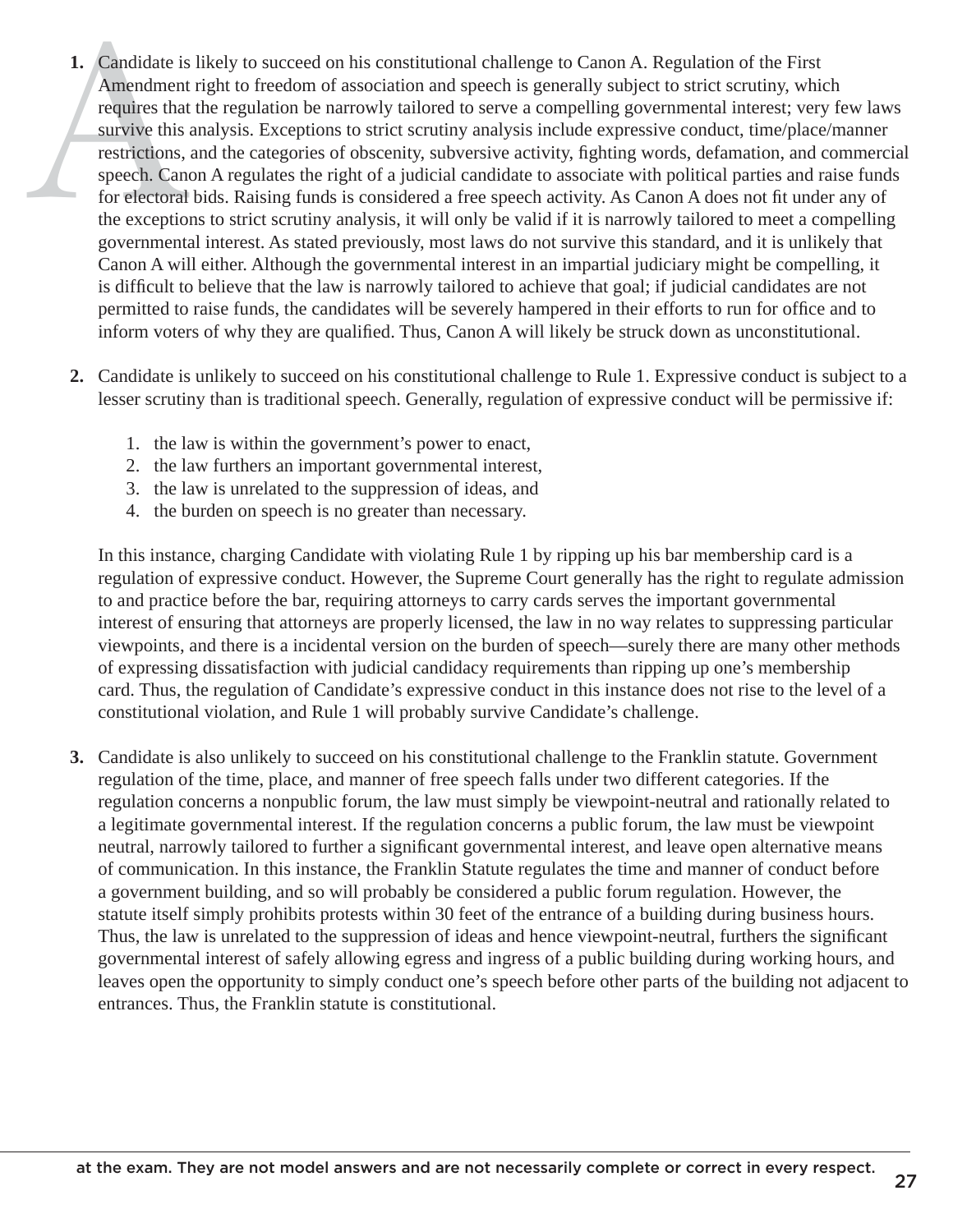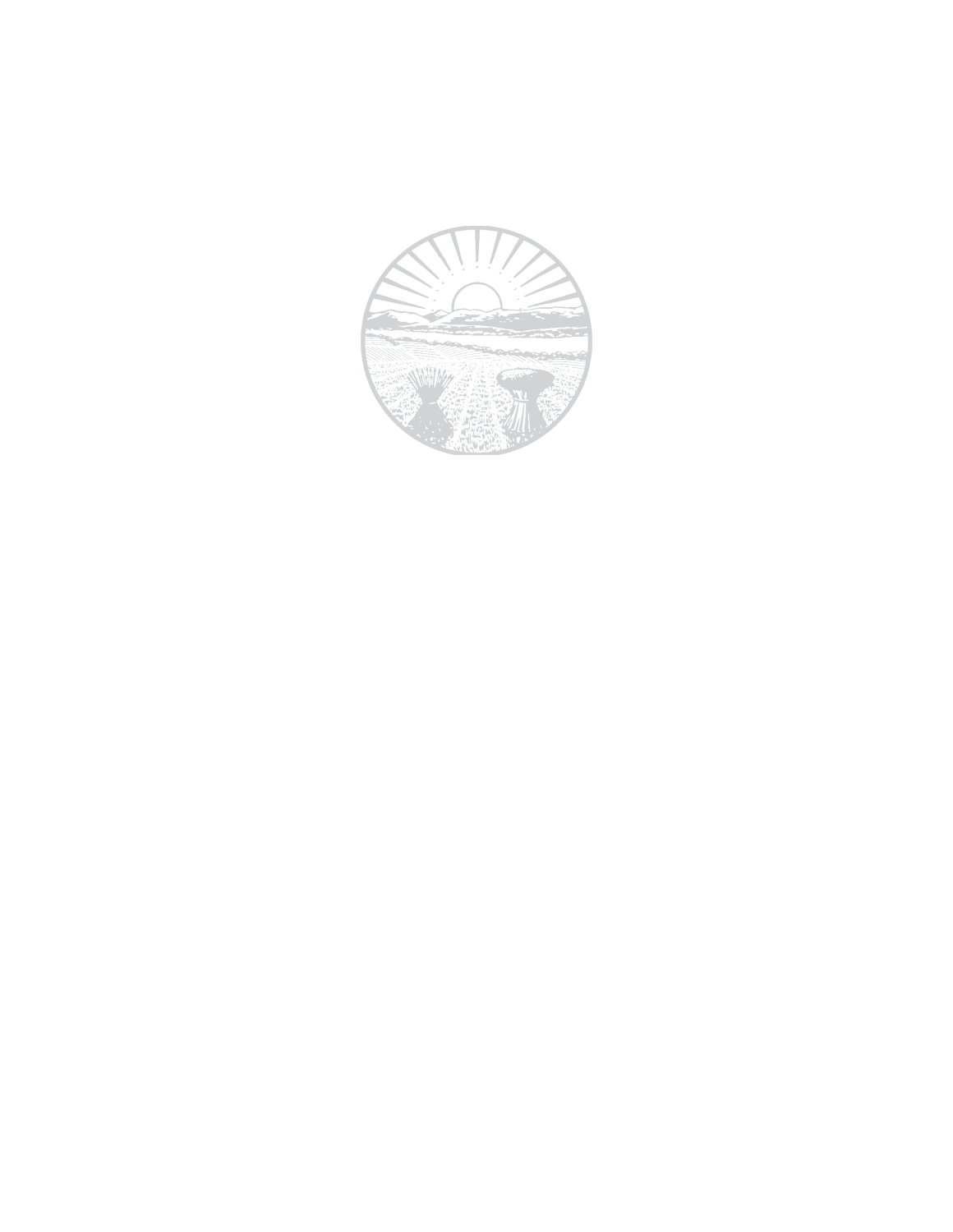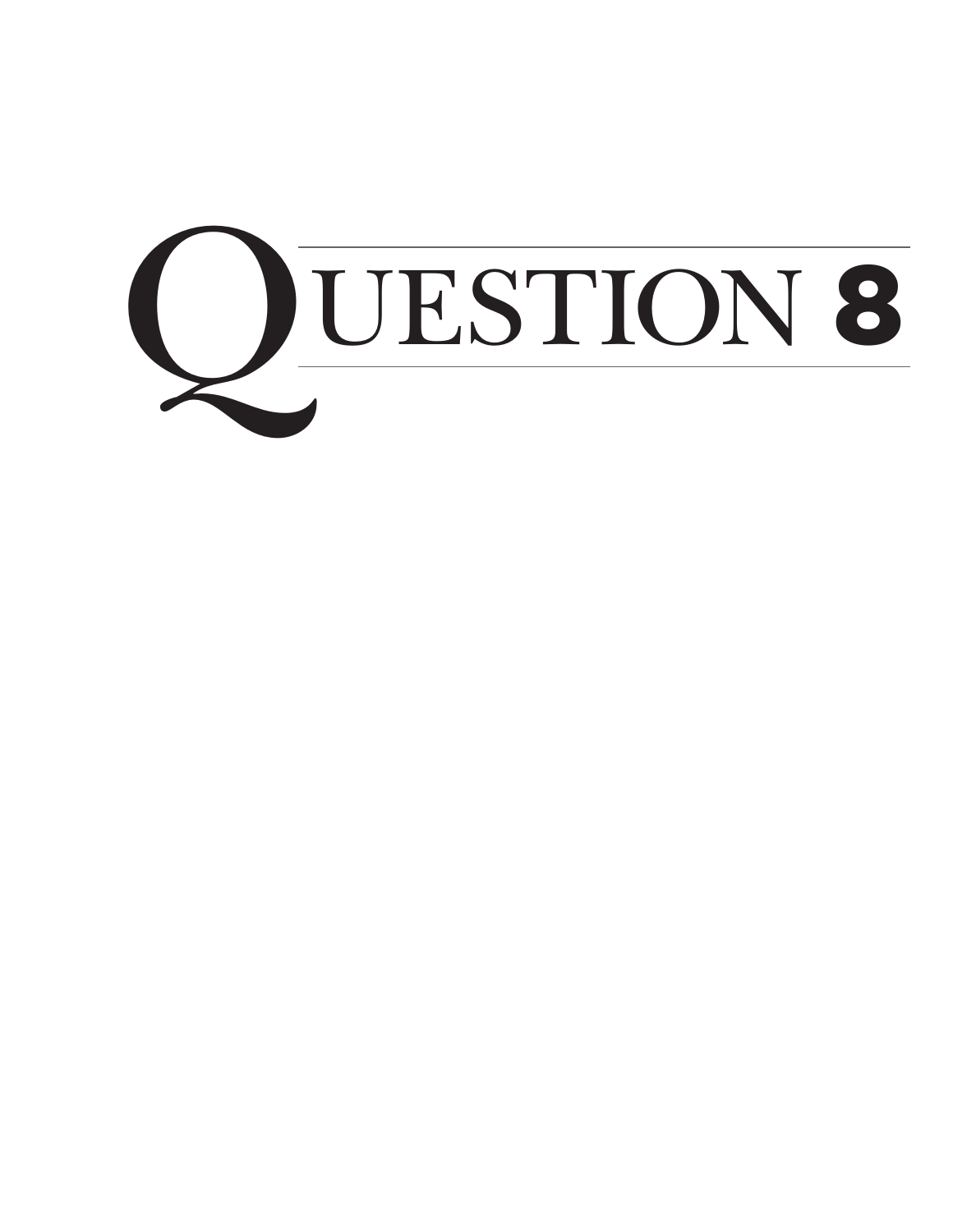Doctor, in Anytown, Contact Ann and Husband about approximate the original original versels causing mass<br>gruesome photograph<br>by a surgical instrument wessels causing massing<br>by a surgical instrument Husband met with Do Doctor, in Anytown, Ohio, advised Ann that she needed gallbladder surgery. Before surgery, Doctor spoke with Ann and Husband about the risks associated with a gallbladder procedure, including bleeding and injury to adjacent organs. Doctor never warned Ann that death was a known risk of gallbladder surgery, and the consent form signed by Ann did not mention the possibility of death. During the operation, Doctor severed one of Ann's major blood vessels causing massive blood loss. Ann died during surgery. Husband requested an autopsy, which produced 18 gruesome photographs documenting Ann's loss of blood and 2 photographs of a blood vessel that had been severed by a surgical instrument used in the surgery.

Husband met with Doctor demanding to know how this could happen. Doctor told him that death from this procedure rarely happens and stated, "I've never had a patient die from a gallbladder surgery before." Doctor repeatedly apologized to Husband and offered to pay Ann's medical expenses.

Weeks later, Husband learned that blood loss and death are inherent risks of the procedure, and that the possibility of death is typically explained in gallbladder surgery consent forms. Husband sued Doctor for Ann's wrongful death, alleging that Doctor had neglected to obtain Ann's informed consent by failing to disclose the known risk of death.

During pretrial discovery, it was disclosed that two years previously Wilma, a former patient of Doctor, had died from excessive bleeding during gallbladder surgery. Doctor admitted to John, Wilma's husband, that Wilma had died from blood loss. Discovery also revealed that seven years ago, the Medical Board temporarily suspended Doctor's medical license for drug abuse. However, for the past five years, Doctor remained drug-free and was a model physician. His medical license has been reinstated, and he is currently in good standing.

At the final pretrial conference, the parties stipulated that the cause of Ann's death was massive blood loss.

At trial, Husband's lawyer sought to introduce the following evidence and Doctor's lawyer made timely objections.

- **1.** John's testimony regarding Doctor's statement that John's wife, Wilma, had died from blood loss during gallbladder surgery.
- **2.** Evidence of Doctor's temporary license suspension.
- **3.** The 20 autopsy photos.
- **4.** Doctor's offer to pay Ann's medical expenses.

How will the Court likely rule on each objection? Explain your answers fully.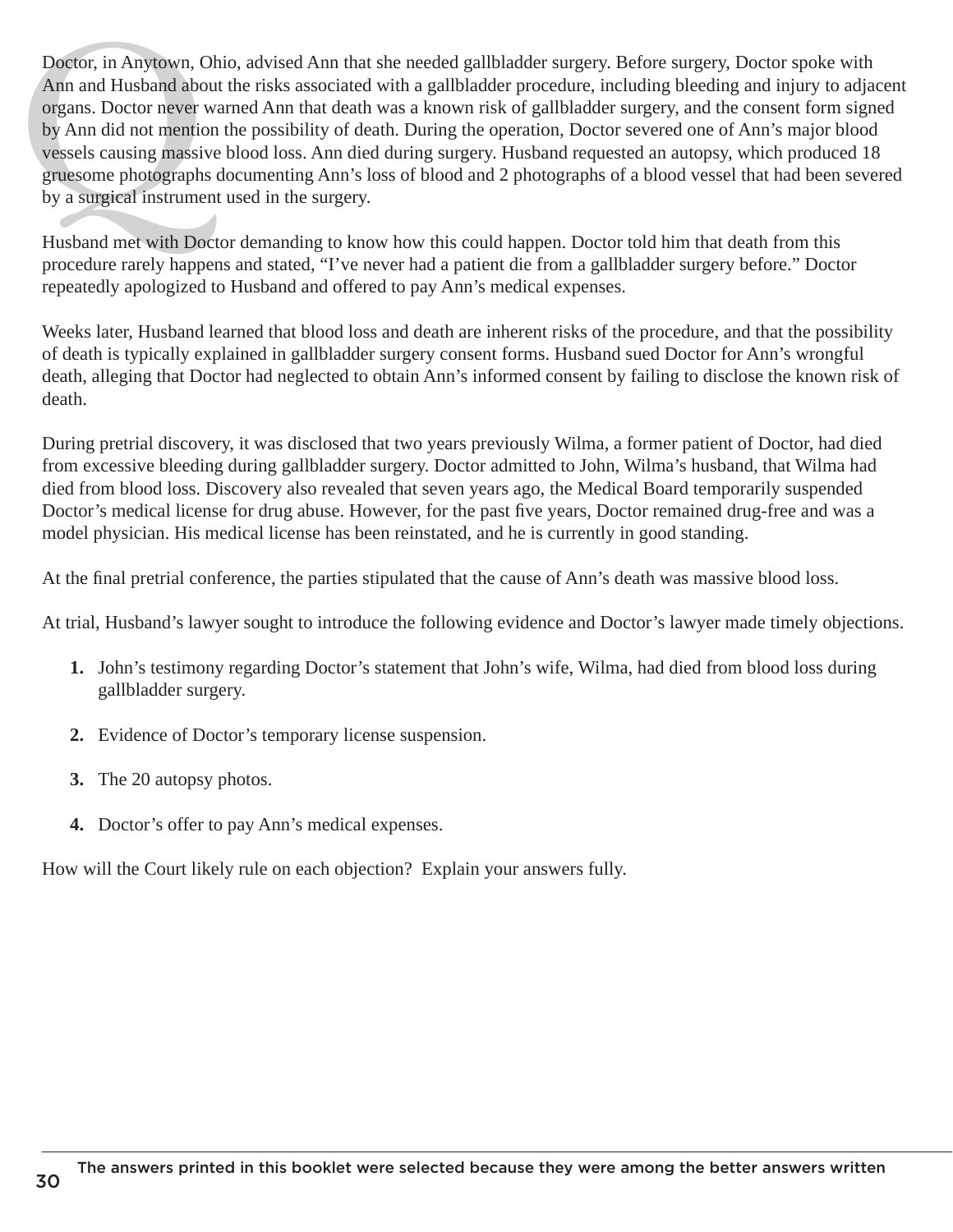1. The Court v<br>
outweighed<br>
be admissib<br>
Opponent. I<br>
D's stateme<br>
interest bec<br>
protected by<br>
made by pa<br>
D's stateme **1.** The Court will sustain Doctor's (D) objection because the probative value of this testimony is substantially outweighed by the danger of unfair prejudice. John's testimony regarding D's statement would typically be admissible under Rule 801(d) (2) of the Federal Rules of Evidence (FRE) as a Statement by a Party Opponent. Under this rule, a statement by a party that is against his current interest is admissible. Here, D's statement that Wilma died of blood loss was made by D; a party. This may be against his current interest because it suggests a history of performing negligent surgeries. Further, the statement would not be protected by the Physician/Patient privilege. Ohio recognizes this privilege as protecting communications made by patients to physicians for the purposes of medical treatment. The patient holds the privilege. Here, D's statement did not concern forthcoming medical treatment. Furthermore, Wilma controls the privilege. The privilege would be inapplicable to Husband's case against D. Thus, the statement is not privileged.

D's statement is however barred by Rule 403. Rule 403 bars otherwise admissible evidence when the probative value is substantially outweighed by the danger of unfair prejudice. In Ohio, such evidence must be excluded. D's statement that he operated on a previous patient who died from gallbladder surgery is in no way probative of whether D obtained Ann's informed consent. The parties have stipulated that the cause of death was massive blood loss. The danger of unfair prejudice is high because it suggests that D is a negligent person. The statement also may not be used as character evidence to show a propensity for negligence because character is not an element in this case. Because the probative value is low and the danger of unfair prejudice is substantially higher, this statement is inadmissible under Rule 403.

- **2.** The Court will sustain D's objection under Rule 403 as impermissible character evidence. Rule 403 precludes evidence when the probative value substantially outweighs the danger of unfair prejudice. The probative value of D's license suspension is very low because it is unrelated to the issue of whether he obtained Ann's informed consent. The danger of unfair prejudice is high, as it paints D as a drug abuser. Thus, 403 precludes this evidence. Further, the FRE prevents character evidence of a defendant's prior bad acts in civil cases to show propensity, unless character is an element of the case. This character evidence, suggesting D is a drug abuser, is inadmissible and D's character is not an element of the case.
- **3.** The Court will sustain D's objection under Rule 403. The 20 autopsy photos, showing Ann's blood loss and the severance of her blood vessel, are highly prejudicial. A jury seeing these photos would likely be so scarred from this jarring evidence that it would interfere with its impartial judgment. Furthermore, the parties have stipulated that Ann died of blood loss. Thus, the probative value of this evidence is very low because the issue in the case is whether D had obtained Ann's informed consent. While anyone with familiarity with the scene could authenticate the photos, they would be impermissible under Rule 403.
- **4.** The Court will sustain D's objection based on public policy grounds. Under the FRE, offers to pay medical expenses are inadmissible in civil cases to show negligence. The public policy rationale favors settlement of disputes. FRE facilitates offers to pay medical expenses to encourage efficient dispute resolution and discourage litigation. D's offer is thus inadmissible. However, D's statement made in conjunction with the offer that he never had a patient die from gallbladder surgery before, is not an offer to pay medical expenses. Thus, if relevant, it is admissible.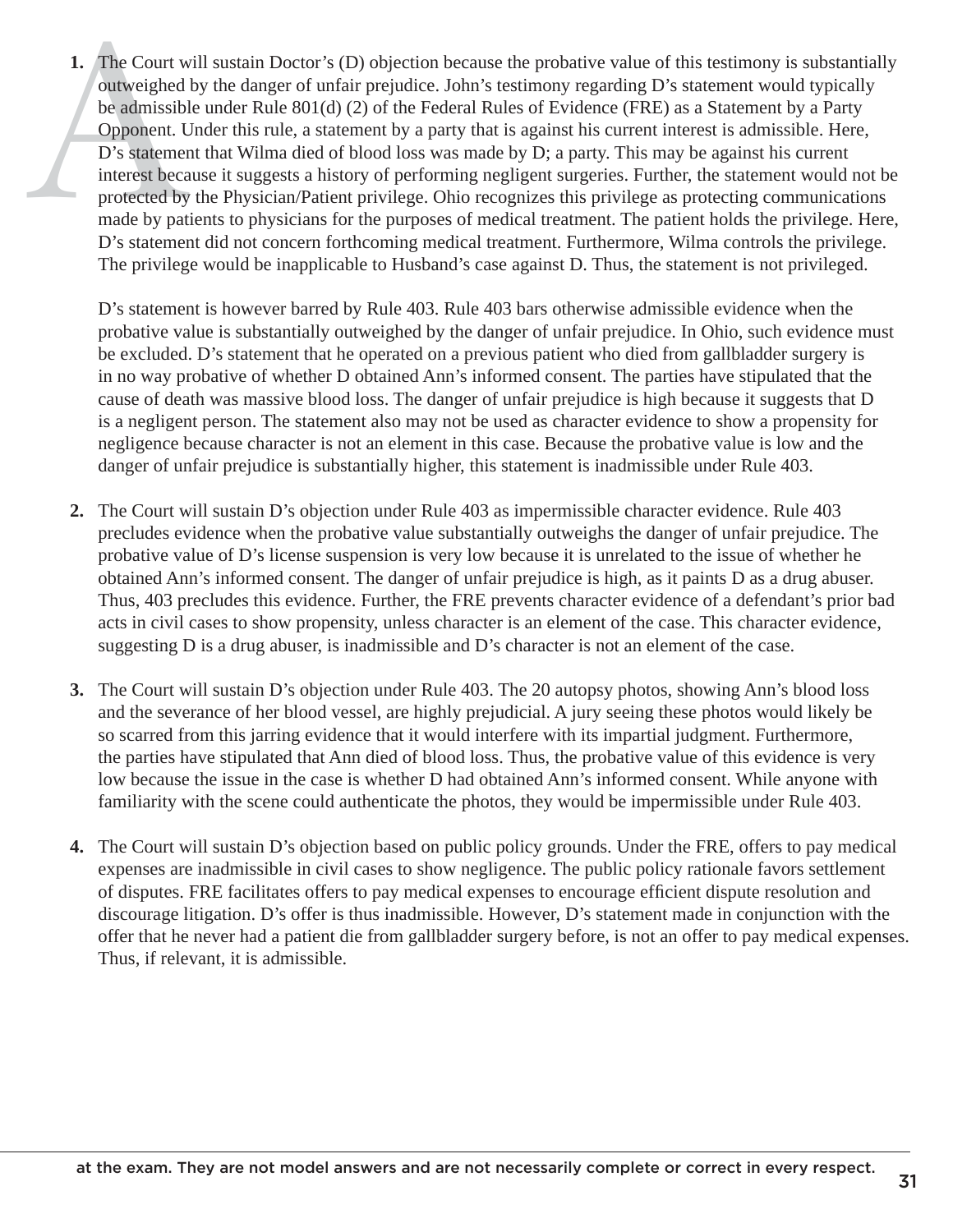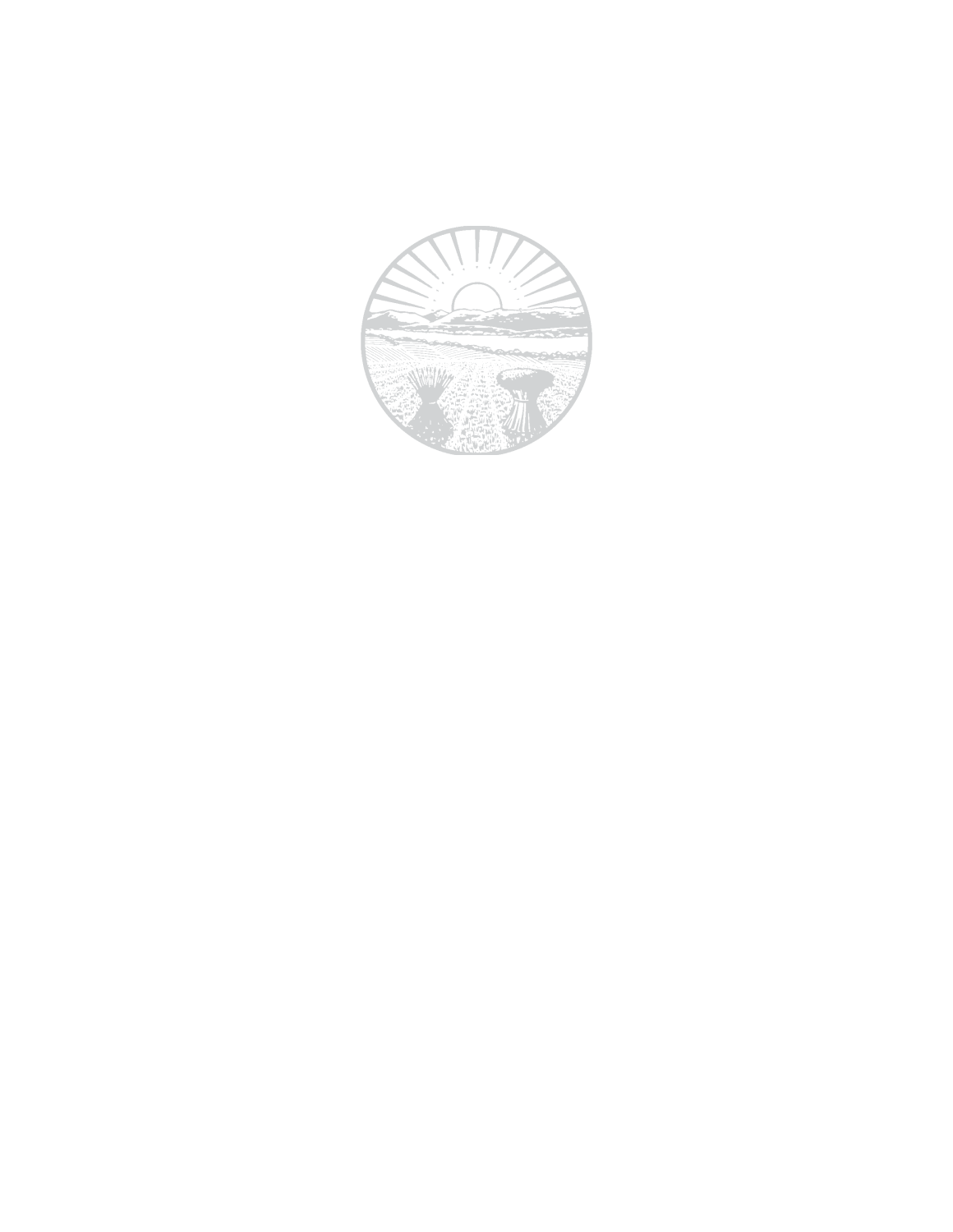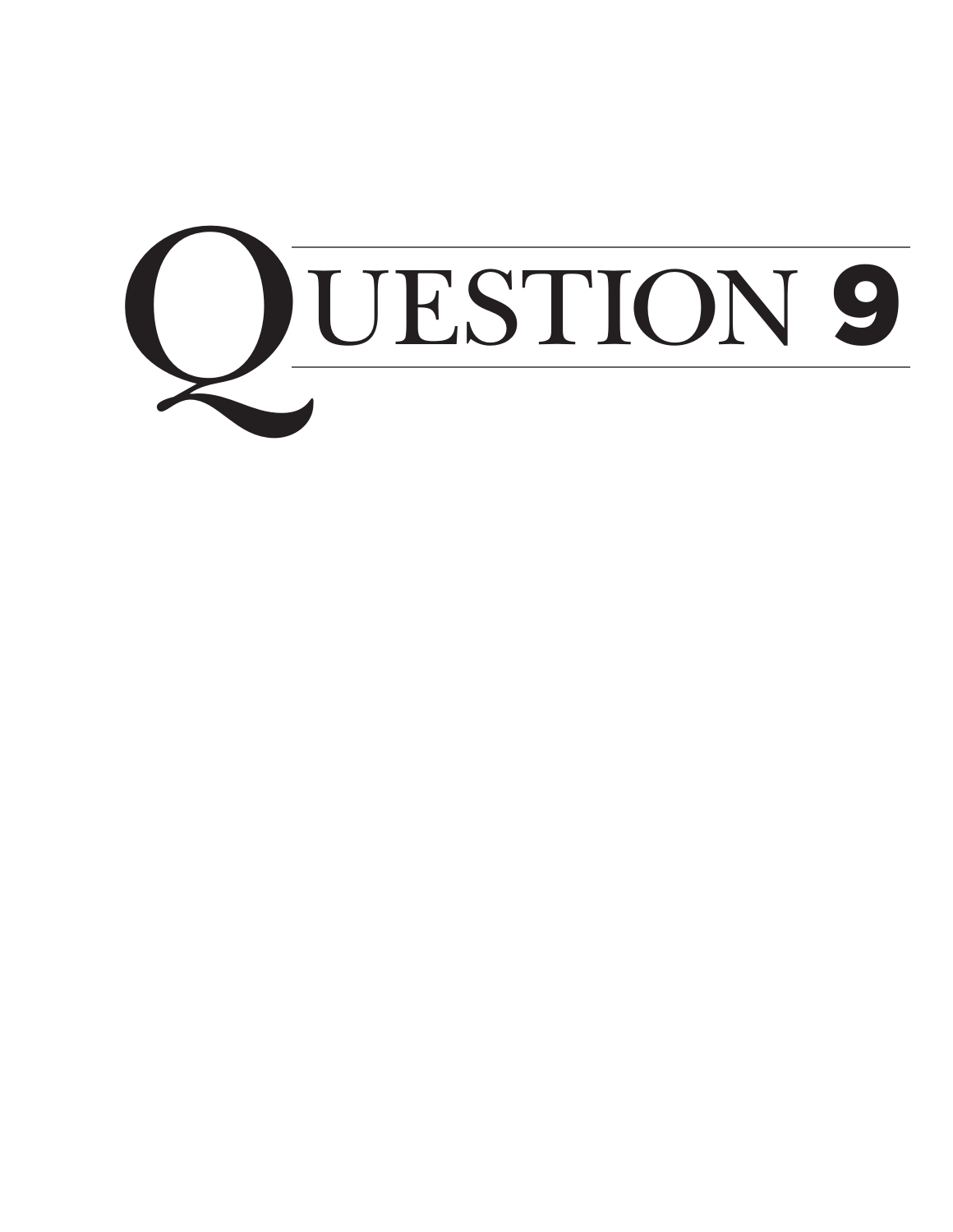- 1. Mary Jones, a<br>her bridal bou<br>May 1, 2010,<br>in the furnitur<br>Smith on Aug<br>Boutique." No<br>borrowed mon<br>and supplies c<br>Smith's Bouti **1.** Mary Jones, a resident of Anywhere, Ohio, borrowed \$20,000 from Bank A to purchase new furniture for her bridal boutique, which she operated as a sole proprietor under the name of "Mary Jones's Boutique." On May 1, 2010, Bank filed a financing statement with the Ohio Secretary of State to perfect its security interest in the furniture. The financing statement listed the debtor as "Mary Jones's Boutique." Mary married Todd Smith on August 1 of the same year and changed her name and the name of her business to "Mary Smith's Boutique." No fictitious name filings were made for either business name. On August 10, 2010, Mary borrowed money from Bank B and gave Bank B a security interest in "all equipment, furniture, inventory and supplies of 'Mary Smith's Boutique'" and Bank B filed a financing statement listing the debtor as "Mary Smith's Boutique." On December 20 of the same year, Mary defaulted on both loans. Bank B claims the rights to the furniture over Bank A.
	- **2.** On May 1, 2010, Bill, a licensed dentist in Anywhere, Ohio, purchased a new television set on credit from Appliance Store for \$2,000. He placed the set in his waiting room for his patients to use but did not tell the salesman that he was a dentist or that he intended to use the set in his waiting room. Appliance Store did not file a financing statement. On July 1, 2010, Bill borrowed \$100,000 from Bank to refinance his dental practice and Bank filed a financing statement with the Ohio Secretary of State covering "all equipment, supplies, inventory and receivables" of Bill's business. On November 1, 2010, Bill defaulted on both loans. Bank claims the television and Appliance Store objects.
	- **3.** Bank A loaned \$10,000 to Appliance Mart to purchase a new computer system. On February 4, 2010, Bank A filed a financing statement with the Ohio Secretary of State perfecting its security interest in the computer system. On May 1, 2010, Appliance Mart sold the computer system to Eileen for \$5,000 cash and put the money into a special account at Bank B identified as "Proceeds from Equipment Sales." On August 1, 2010, Bank B loaned \$10,000 to Appliance Mart and filed a security interest with the Ohio Secretary of State for "all equipment, inventory, receipts, cash and receivables." On September 1, 2010, Appliance Mart defaulted on both loans. Bank B claims the proceeds from the sale of the computer system and Bank A objects.
	- **4.** Bank A loaned \$10,000 to Acme (a company located in Anywhere, Ohio) to purchase inventory. Bank A filed a security interest on the inventory with the Ohio Secretary of State. Several months later, and unbeknownst to Bank A, Acme moved its business to another state (New State) where Bank B loaned money to Acme. One year after Acme had moved, Bank B filed a security interest in all equipment, inventory, and accounts receivable with the New State Secretary of State's Office and subsequently Acme defaulted on both loans. The New State law regarding perfection of a security interest is identical to Ohio law. Bank B claims priority over the inventory because Bank A did not refile its security interest in New State when the company moved.

Explain who should prevail in each case and why.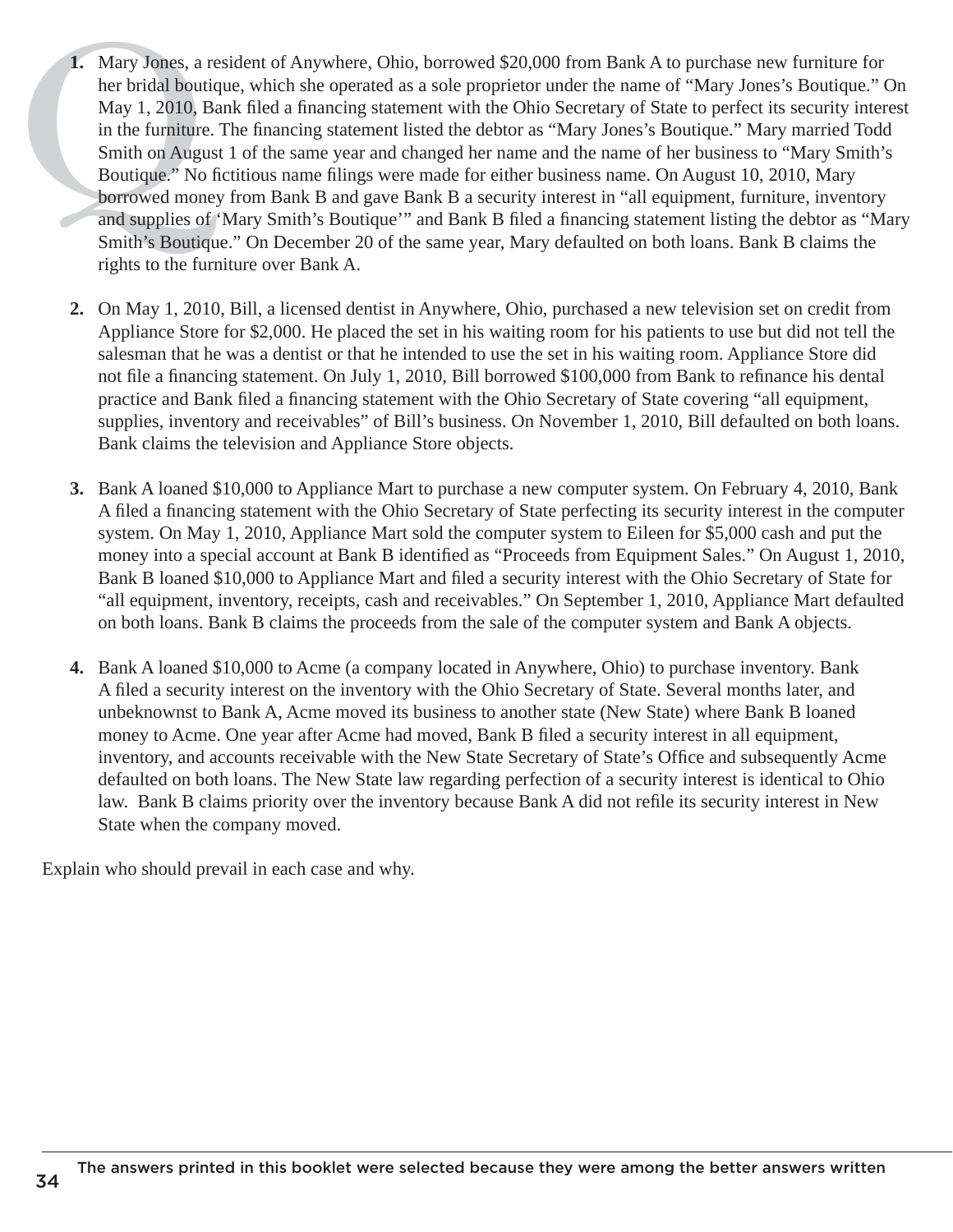- 1. Bank B pre<br>perfect a sex<br>Secretary of<br>perfected, u<br>the debtor's<br>name. Index<br>not be serio<br>in a filing sex<br>remains per **1.** Bank B prevails. Article 9 of the Uniform Commercial Code (UCC) governs secured transactions. To perfect a security interest against third parties, a secured party may file a financing statement with the Ohio Secretary of State. Priority of perfection is determined by which party's security interest is first filed or perfected, unless a special rule applies. The financing statement must include the debtor's correct name. If the debtor's name is a corporation or partnership, the debtor's name must be the corporate or partnership name. Indexing of financing statements is performed according to debtor name. The debtor's name must not be seriously misleading. A name is seriously misleading if the financing statement could not be found in a filing search under the debtor's correct name. If a debtor changes his name, the secured party's interest remains perfected for 4 months. If the debtor name on the financing statement is still seriously misleading after 4 months and the secured party has not filed a new financing statement, the secured party loses perfection. Here, Bank A filed under Mary Jones. When Mary married Todd, she changed the business name to Mary Smith. This change is seriously misleading. Bank A failed to file a new financing statement under Mary Smith within 4 months. Bank B's interest prevails.
	- 2. Bank prevails. Priority of perfection among competing creditors is determined by which party is first to file or perfect a security interest. A purchase money security interest (PMSI) in consumer goods perfects automatically. A PMSI in equipment (goods used for business) takes priority of perfection only if the secured party files a financing statement within 20 days of the debtor's receipt of the goods. Here, Appliance store sold Bill a TV on credit. Appliance would have a PMSI in consumer goods if the TV was used for personal or family purposes, but the TV is used as equipment for Bill's dentist office. To perfect, Appliance would have had to have filed a financing statement within 20 days from Bill's receipt of the TV, which Appliance failed to do. Bank filed before Appliance store, and the first to file or perfect rule controls. Bank's security interest prevails.
	- **3.** Bank A prevails. Proceeds include cash or other collateral that the secured party received upon sale or other disposition over the collateral to which the secured party has sought attachment (through an authenticated security agreement) and perfection. When a secured party perfects its security interest in collateral or the goods used to secure the debtor's payment obligation, the secured party's interest in proceeds may also be perfected. If the debtor receives proceeds in exchange for collateral, the secured party's interest in proceeds is perfected automatically for 20 days. Further action, such as filing a financing statement, is required for perfection unless the proceeds are identifiable cash. No further action is needed to perfect. Here, Bank A filed a financing statement for the computer as collateral. When Appliance Mart sold the computer for cash, the \$5,000 served as proceeds. Because the proceeds were cash, Bank A's security interest automatically remained perfected in the cash. The first to file or perfect rule applies. Appliance Mart's security interest prevails over Banks.
	- **4.** Bank B prevails. A financing statement must be filed where the debtor is located. If the debtor moves, a secured party's security interest remains perfected for 4 months. After 4 months, the secured party must file a new financing statement in the place where the debtor has moved. By failing to do so, a secured party loses its priority of perfection over other secured claims. Here, Bank A filed its financing statement in Ohio, Acme's original location. Acme moved to New State. Bank A filed a new financing statement 1 year after (beyond the 4 month limit). Bank  $B$ 's filing wins.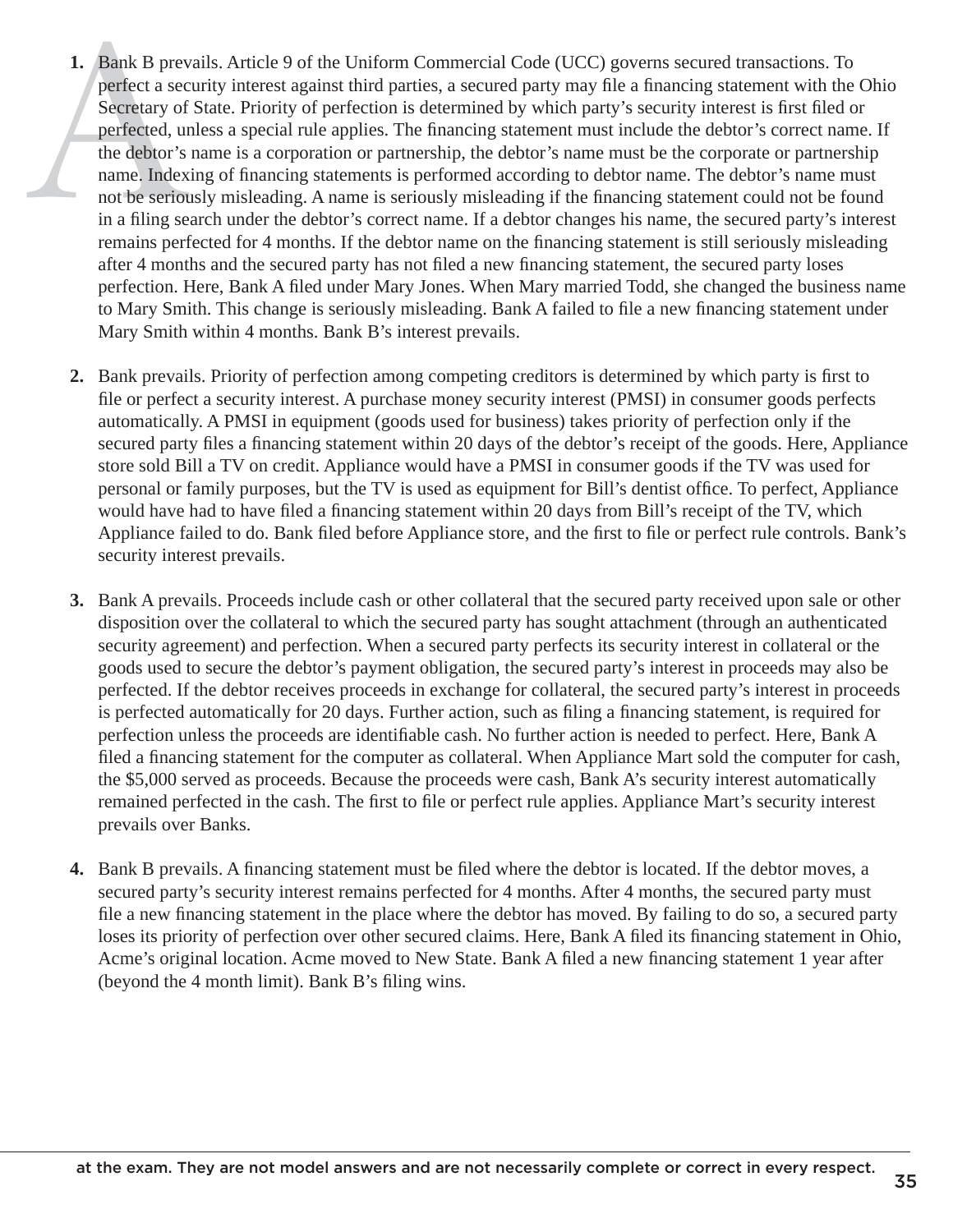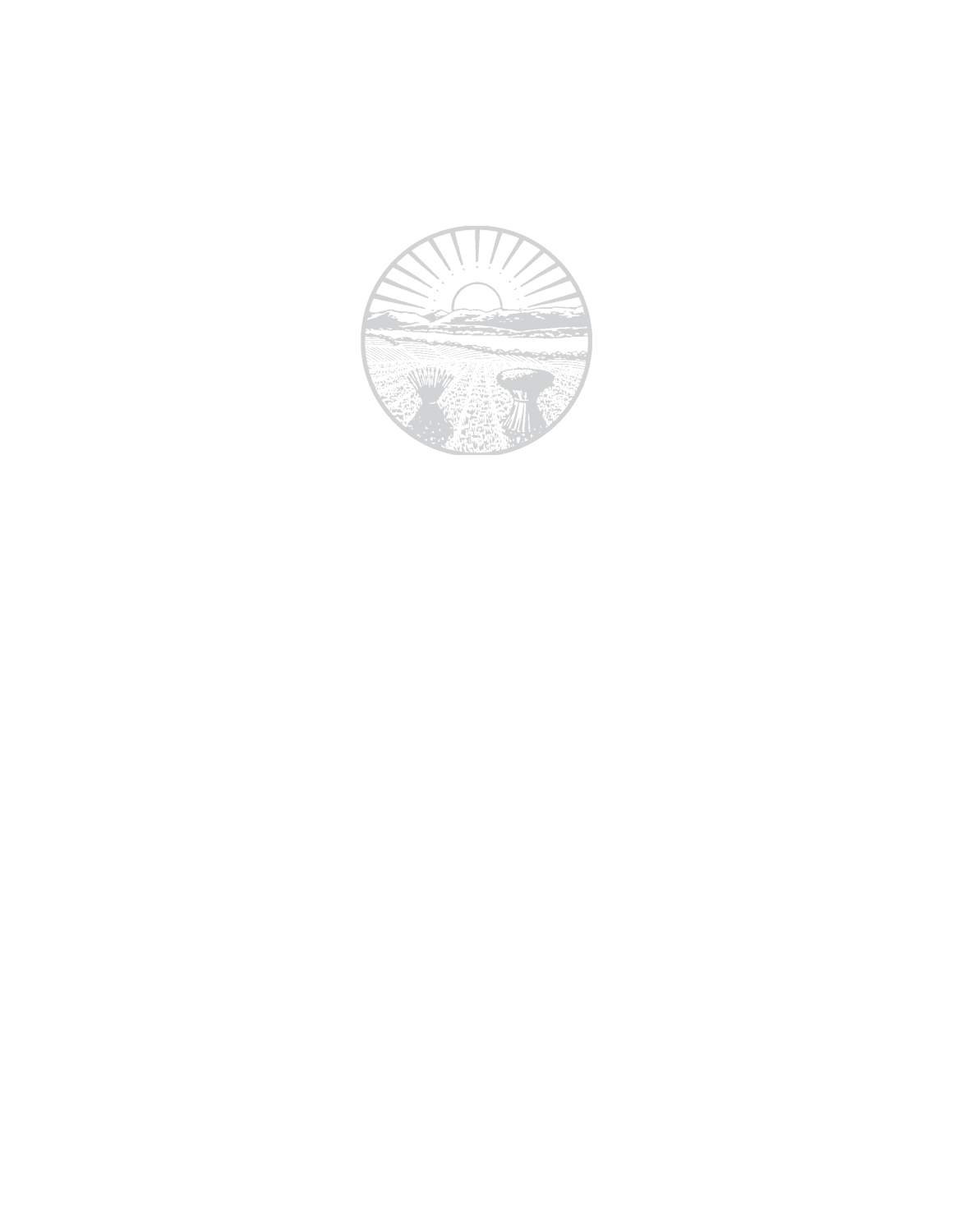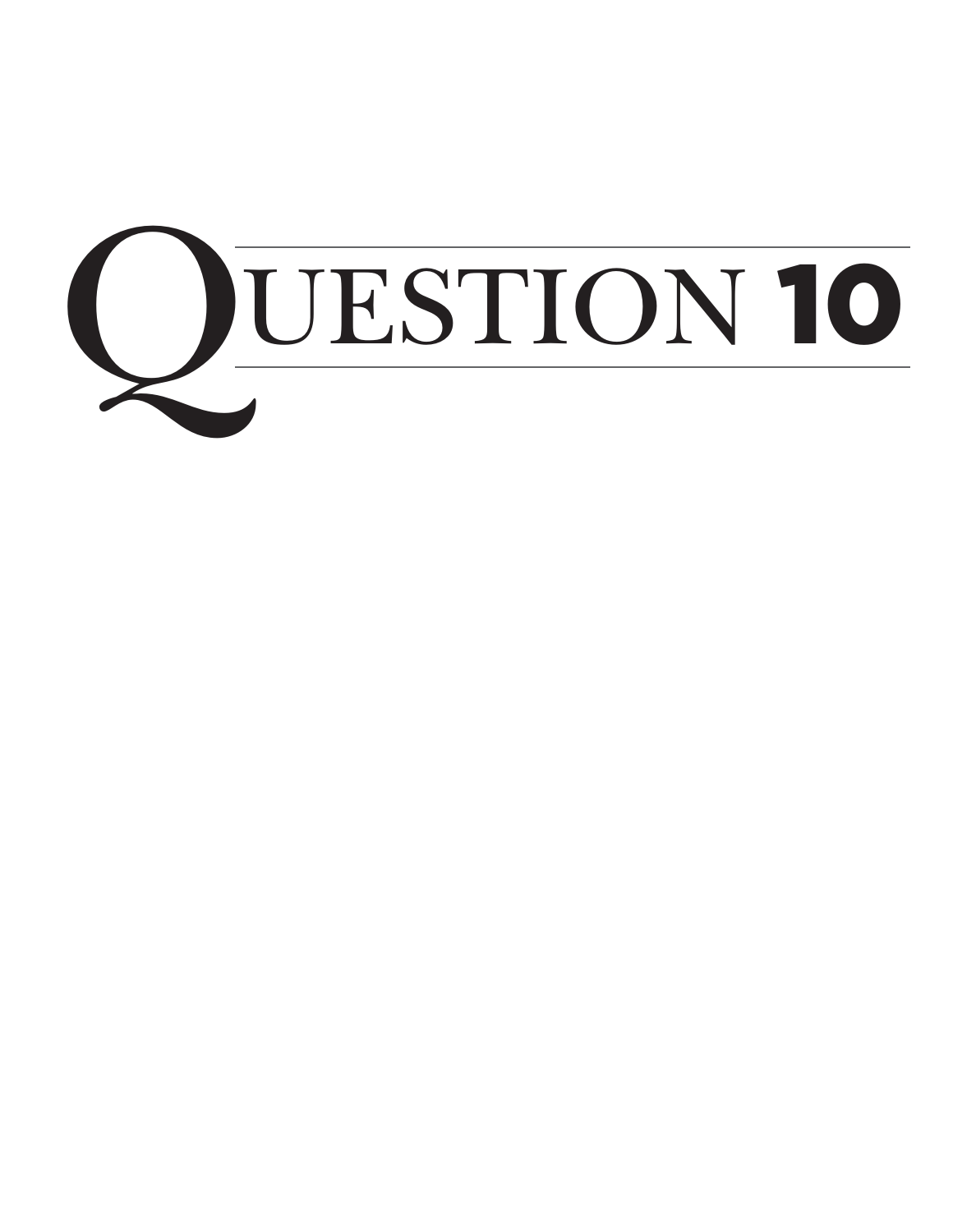Heath and Wendi man<br>in divorce while Wen<br>Gail. Wendi had one<br>subsequently adopted<br>In 2005, Heath decide<br>he should prepare a w<br>to be handled. Heath,<br>following instrument Heath and Wendi married in Franklin, Ohio, in 1995. Both were previously married. Heath's first marriage ended in divorce while Wendi's first husband is deceased. Heath had two children from his first marriage, Brian and Gail. Wendi had one child, Adam, who was seven years old at the time of Heath and Wendi's marriage. Heath subsequently adopted Adam in 1998.

In 2005, Heath decided he would give Brian \$20,000 to pursue a graduate degree in college. Heath also decided that he should prepare a will to provide for disposition of his estate and to explain how he wanted the payment to Brian to be handled. Heath, a very thrifty individual, located a legal form website and used one of the forms to create the following instrument:

I intend this instrument to be my Last Will and Testament. Contemporaneous with the execution of this instrument, I am giving \$20,000 to my son, Brian, as part of his inheritance to complete his graduate degree. Upon my death, I wish to give an additional \$20,000 to my son, Brian. I give \$40,000 to my daughter, Gail, so as to even out the distribution between Brian and Gail. I give all of the rest of my property to my spouse, Wendi. I give nothing to my adopted son Adam since I expect Wendi will utilize her own assets to make provisions for him.

The legal form website suggested that Ohio law requires two witnesses. As a result, Heath took the instrument to his next-door neighbor's house. In the presence of his neighbor Jim, and Jim's 16-year-old son, Paul, Heath signed the instrument at the bottom of the document and had Jim and Paul sign the document as witnesses. Satisfied with what he had done, Heath gave Brian a copy of the 2005 Instrument and made the \$20,000 payment to Brian.

While returning from a business trip on February 2, 2011, Heath was involved in an automobile accident. Heath died at the scene of the accident. Upon hearing of Heath's accident, Wendi was extremely distraught. On February 4, 2011, Wendi took her own life. Heath and Wendi were survived by Brian, Gail, and Adam.

At the time of his death, Heath's property consisted of \$200,000 in a brokerage account and \$20,000 in a bank account titled solely in Heath's name, with a payable on death designation to Wendi. Brian, Gail, Adam, and the executor of Wendi's estate ("Executor") have all asserted claims to Heath's estate.

To whom and in what amounts should Heath's property be distributed? Explain your answer fully.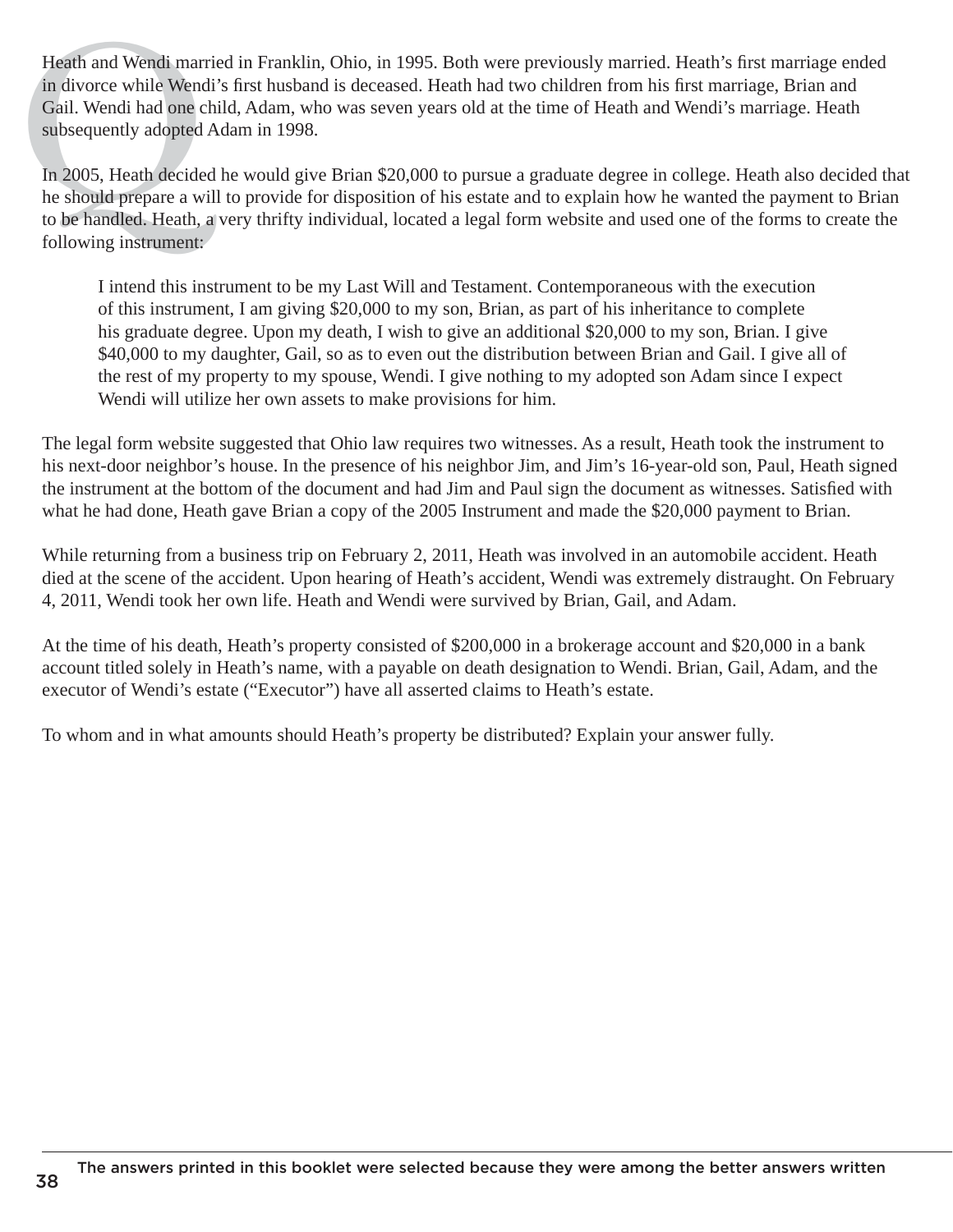Under Ohio law, a<br>18 years of age to b<br>not comply with the<br>the decedent's estat<br>surviving spouse, the<br>basis. Here, for the<br>his estate, because<br>1. Executor/W Under Ohio law, a will must be witnessed by two competent witnesses to be effective. Witnesses must be at least 18 years of age to be competent. Here, one of the witnesses to Heath's will was only 16 years old, so the will did not comply with the two competent witness requirement. Heath's will is therefore invalid. When a will is invalid, the decedent's estate will pass by intestate succession. Under Ohio's intestate succession laws, where there is no surviving spouse, the estate passes in equal shares to the decedent's children on a per capita with representation basis. Here, for the reasons discussed below, Heath has no surviving spouse. He has three children who will share in his estate, because adopted children like Adam are treated the same as biological children under Ohio law.

- **1.** Executor/Wendi's estate: Executor will take nothing. For the reasons stated above, any devise in Heath's will to Wendi fails because the will itself is invalid for lack of a competent witness. Further, Ohio law requires a devisee to have survived by 120 hours to take under the will, which Wendi did not. She is therefore treated as predeceased, and any gift under the will would lapse. Wendi also would not take under intestate succession as a surviving spouse, because as stated, she did not survive by 120 hours. Wendi's estate also will not take the \$20,000 bank account because she is deemed to have predeceased Heath. Any gift to a pre-deceased beneficiary lapses, unless the antilapse statute applies. The antilapse statute only applies if the devisee or beneficiary is a blood relative of the decedent. Here, the antilapse statute does not apply because Wendi is not a blood relative of Heath. The bank account proceeds therefore lapse and are paid into Heath's estate to be distributed under the intestacy rules. Heath's estate therefore consists of \$220,000 total (200,000 brokerage  $account + 20,000$  bank  $account$ ).
- **2.** Brian: as one of Heath's three children, Brian will take 1/3 of Heath's estate under Ohio's intestacy rules. However, Heath made an advancement to Brian during his life that will be counted against Brian's share. An advancement is valid if a contemporaneous writing evidencing the advancement was made by the decedent, as was done here when Heath wrote his will. (Although the will is not effective as a will, it may be effective to demonstrate the advancement). The advancement is therefore effective. Any advancement is added into "hotchpot," which is the total of the decedent's estate. The hotchpot is then divided among the decedent's heirs, with the amount of the advancement subtracted from the share of the heir receiving it. Here, adding the \$2,000 advancement to the \$22,000 estate creates a hotchpot of \$240K. Divided by 3 creates a share of \$80K per child. Brian therefore takes 80K, minus his 20K advancement, for a total of 60K.
- **3.** Gail: Based on the calculation above, Gail takes a share of \$80K from the estate. This comports with Heath's testamentary intent that his children should inherit from him equally.
- **4.** Adam: Based on the calculation above, Adam also takes a share of \$80K from the estate. Although Adam is adopted, adopted children are treated like biological children under Ohio law. Further, the provision in Heath's will does not divest Adam of his ability to take under the intestacy laws, because it does not amount to a negative will. It does not expressly state Heath's intent that Adam not inherit at all from him, only that Wendi. Further, Heath only did not provide for Adam in his will because he assumed Wendi would care for Adam. However, Wendi is deceased, so Heath's testamentary intent can only be carried about by allowing Adam to inherit under intestacy.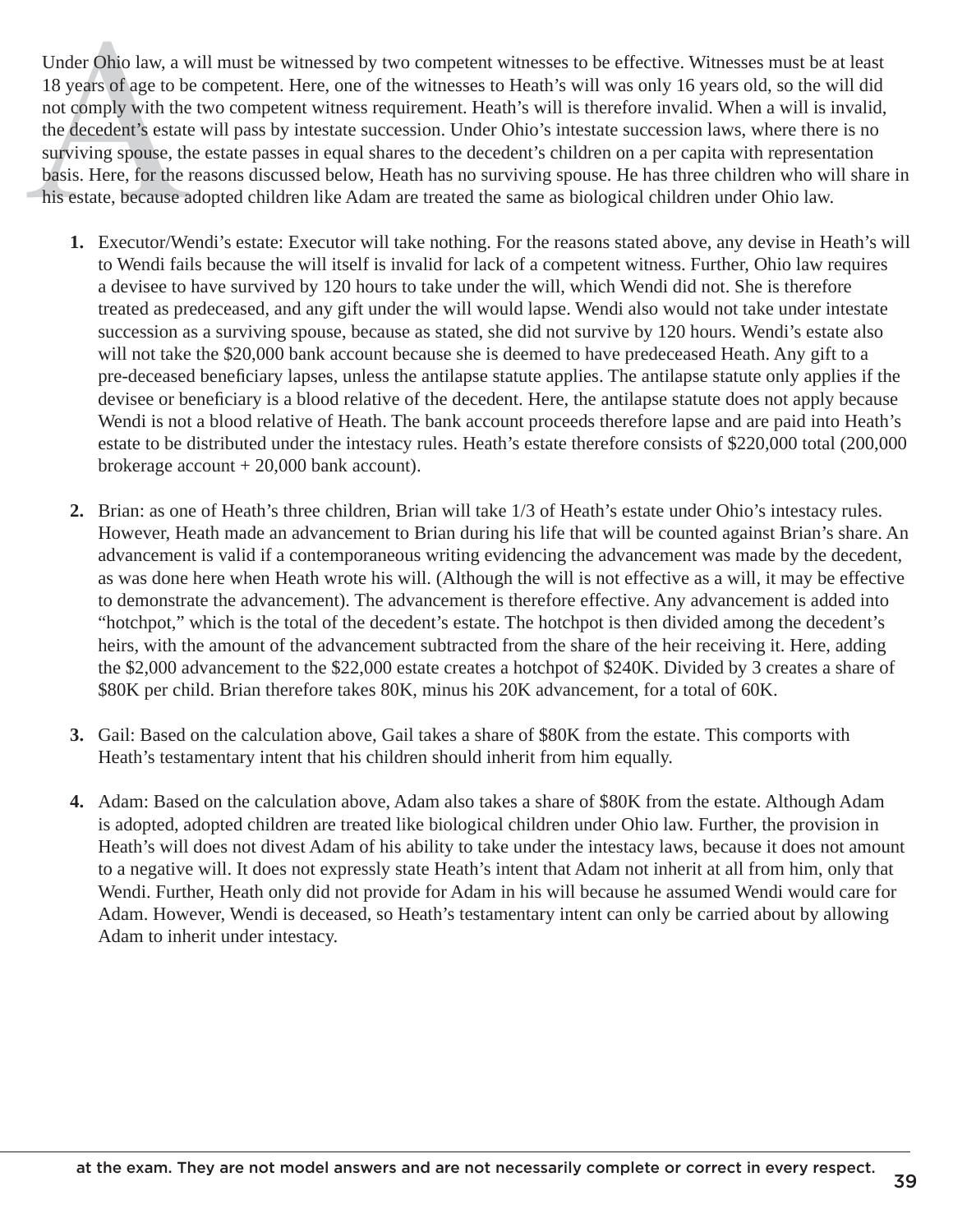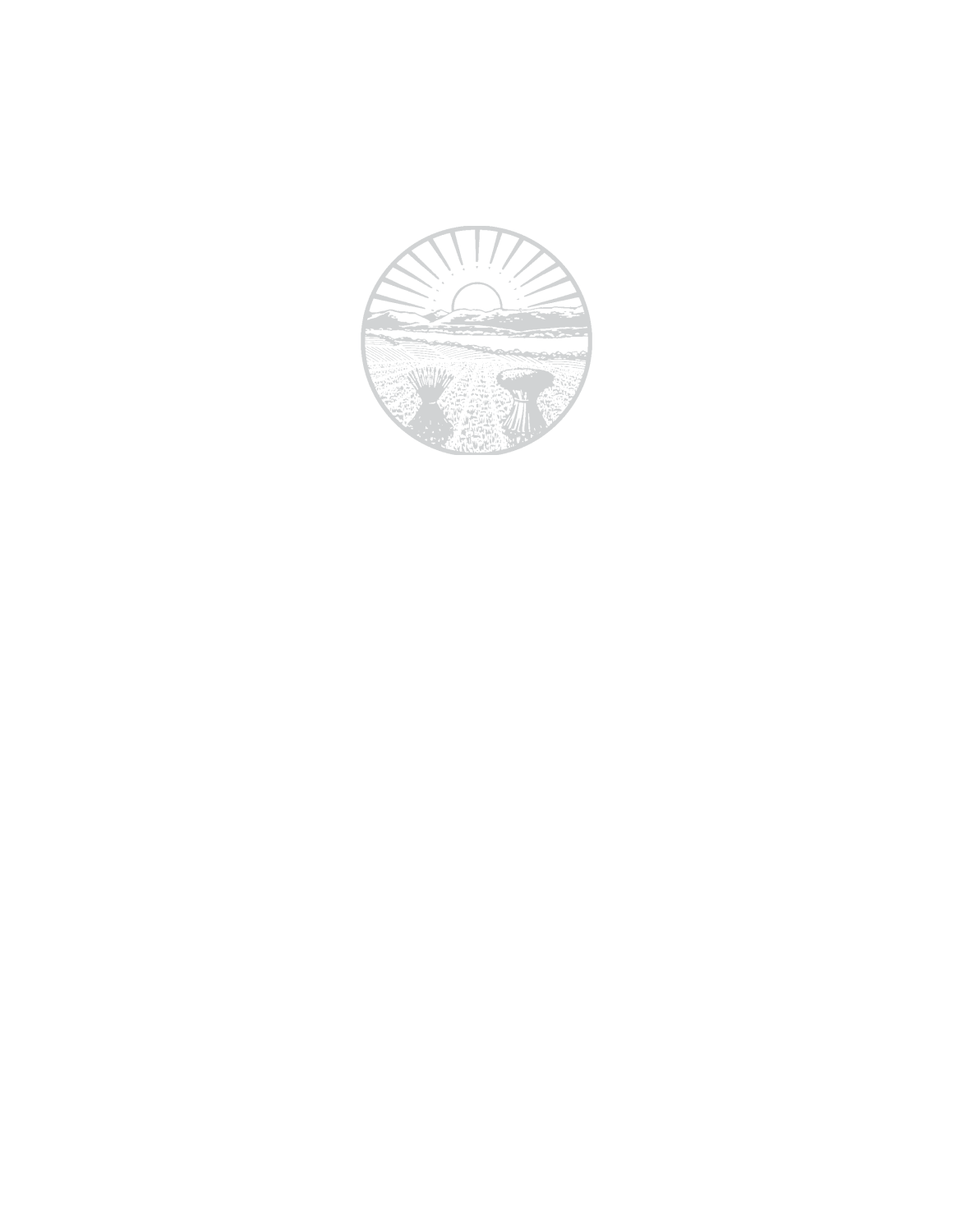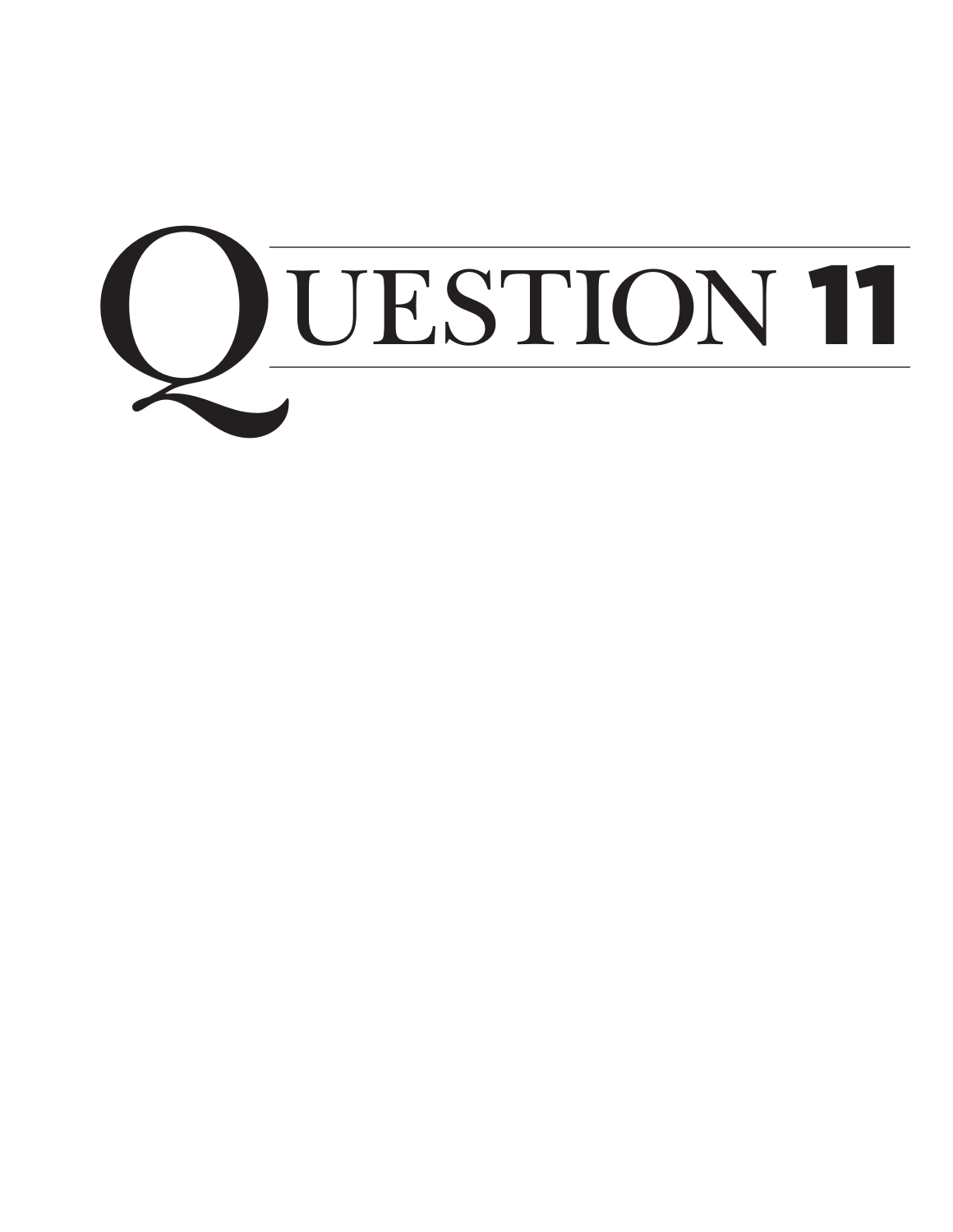Chef, employed as a complement and his homomorphical and his homomorphical and him \$3,000 to pot Chef the money, but all the employer loaned Chef the money of the employer loaned Chef the money of the employer loaned Chef Chef, employed as a cook at Employer's restaurant in Anywhere, Ohio, owned two properties in Anywhere: Blackacre and his home (Home). Bank was the holder of a promissory note and a properly recorded mortgage on Blackacre. Chef owned Home free and clear.

In March 2008, Chef was arrested and jailed for theft. Chef telephoned Employer from jail and asked Employer to lend him \$3,000 to post his bond and another \$3,000 to pay his attorney to defend him. Employer agreed to lend Chef the money, but only on the condition that Chef give Employer a deed to Chef's Home as collateral.

Employer loaned Chef the \$6,000, and Chef signed the following agreement:

I, Chef, hereby agree with Employer that on or before April 1, 2009, I will pay out of my wages the sum of \$6,000 to repay Employer the bond money and attorney fees necessary to obtain my release from jail and defend me against the charge of theft. If I default, Employer may sue me for the balance due.

At the same time, Chef delivered to Employer a general warranty deed on Home. Employer accepted the deed but never filed it with the County Recorder.

Eventually, Chef was found not guilty on the theft charge, and the case against him was dismissed. He returned to work and resumed living in Home. By October 2008, Chef had fully repaid the \$6,000 recited in the agreement. Despite repeated requests by Chef, Employer refused to return the deed to Home.

Chef continued to periodically borrow additional money from Employer to pay other debts. Employer continued to deduct money from Chef's paychecks to recover those additional loans. Chef continued working and paying Employer through May 2010, when he quit out of frustration with Employer's refusal to return his deed. At the time he quit, Chef owed Employer about \$4,000 on the additional loans.

Employer, claiming that he owned Home, ordered Chef to vacate and, when Chef refused, Employer filed an action to evict Chef.

Unfortunately, Chef could not find other work and he got further behind on his debts. In fact, Chef defaulted on his note and mortgage with Bank on Blackacre.

Bank filed an action in the proper Court of Common Pleas against Chef to foreclose on the mortgage of Blackacre. On January 11, 2011, judgment was rendered against Chef and by decree of foreclosure, Chef was granted three days to pay the judgment or Blackacre would be sold at Sheriff's sale on January 24, 2011. Chef was unable to pay the money due within the 3-day period. On January 24, Bank purchased Blackacre at Sheriff's sale.

On January 28, Chef was able to obtain enough money so that he deposited the full amount of the judgment and court costs with the appropriate Clerk of the Court. On January 31, the Court, nevertheless, entered final judgment confirming the sale to Bank.

Chef appealed, assigning the following as errors:

- i. the lower court's January 11 decree of foreclosure that allowed him only three days to pay the judgment and
- ii. the lower court's January 31 entry confirming the sale to Bank.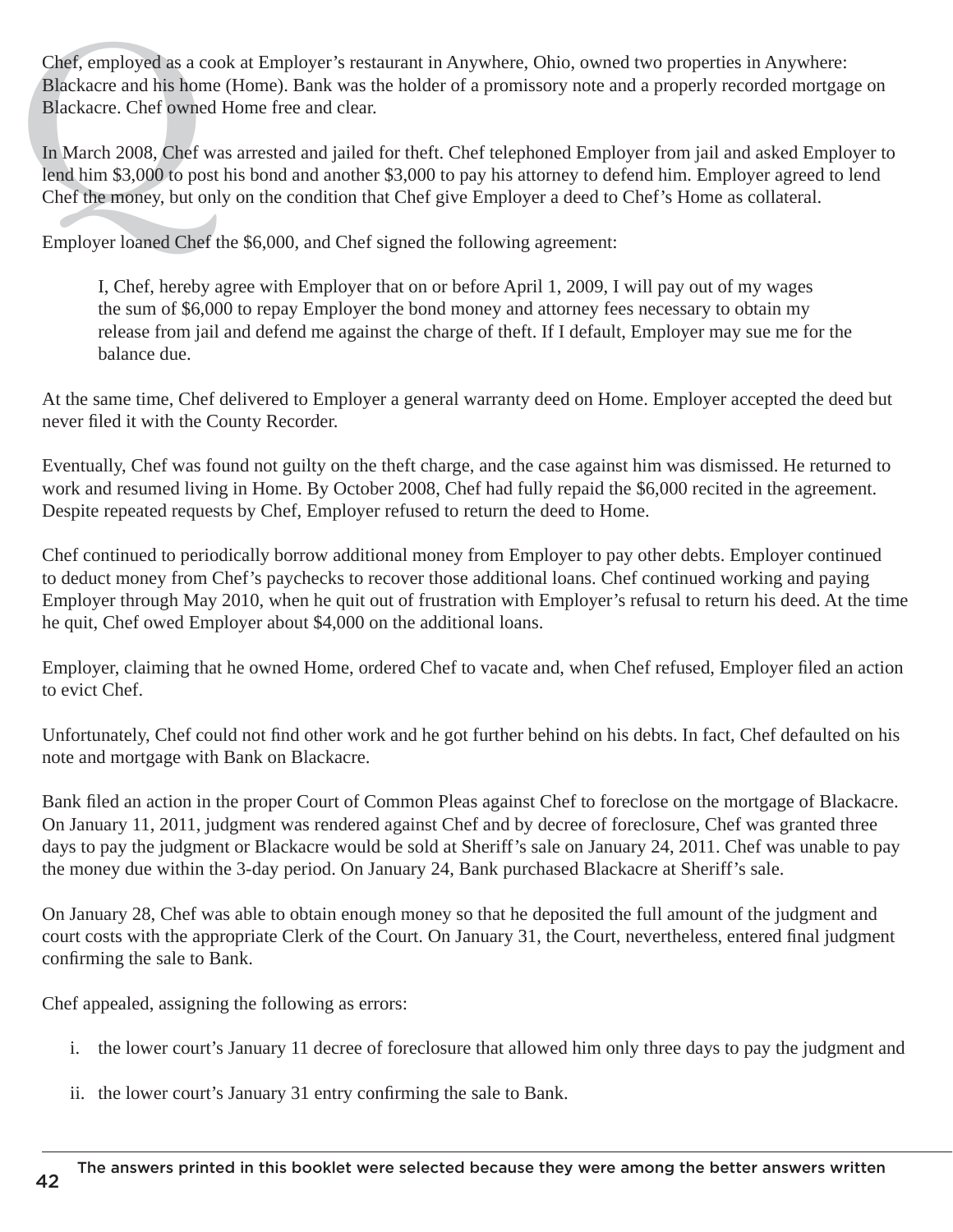- **1.** What defenses, if any, might Chef assert against Employer's claim of ownership of Home in the eviction action, and what is the likely outcome?
- **2.** How should the appellate court rule on each of Chef's assignments of error in the Blackacre action?

Explain your answers fully. Do not discuss any employment law issues.

- 1. Chef may d<br>equitable m<br>Employer n<br>between the<br>property when<br>Chef money<br>note that Ch<br>Employer n<br>a mortgage **1.** Chef may defend against Employer's claim of ownership in Home by arguing that Employer had an equitable mortgage in the Home, and because Chef paid off the debts that constituted this mortgage Employer must return the deed. An equitable mortgage will be found where, even though the agreement between the parties does not explicitly provide a mortgage relationship, one party gives a deed to his real property while simultaneously making and giving a promissory note. Here, Employer orally agreed to give Chef money if Chef would provide his deed to Home as collateral for the loan. Although the promissory note that Chef wrote Employer only described the promise to pay back money, and that upon default Employer may sue for the balance, Chef should argue that the situation as a whole is substantially similar to a mortgage on real property. The court in Employer's eviction action will likely rule in favor of Chef. Under a typical mortgage agreement, the mortgagee is contractually obligated to return a deed upon repayment of loan proceeds. Here, Chef properly and timely repaid the loan (it was due April 1, 2009, and he paid it back by October 2008). Because the doctrine of equitable mortgage applies here (Chef gave his deed to Employer while simultaneously also giving him a promissory note to repay a loan), the court will likely not permit Employer to evict Chef.
	- **2.** The appellate court should rule in favor of Chef on each of his assignments of error in the Blackacre action. While a foreclosure sale is permitted upon default of a debtor, the equitable rule of redemption permits a debtor to satisfy his debts at any time prior to the sale. If the debtor does this, he can re-take the property. Here, Chef owed money to Bank pursuant to the mortgage agreement existing between them. Chef defaulted on these payments, and the trial court properly ruled in favor of Bank's foreclosure request. The foreclosure sale was set for January 24, but the trial court declared that Chef must make good on his debt before January 14 in order to get back the property. Such ruling improperly conflicts with Chef's equitable right of redemption, and thus for Chef's first assignment of error the appellate court should rule for him.

The appellate court should also rule for Chef on his second assignment of error. Ohio has a statutory right of redemption, which permits a debtor to make good on his mortgage debt within 6 months of a foreclosure sale. If the debtor is able to do this, he can retake possession of the property. Here, the foreclosure sale of Blackacre occurred on January 24. On January 28 (only 4 days later), Chef was able to satisfy his mortgage debt. However, he was not prohibited to do so by the clerk of court. This denial conflicted with Chef's statutory right of redemption, and the appellate court should rule in favor of Chef on his assignment of error for this.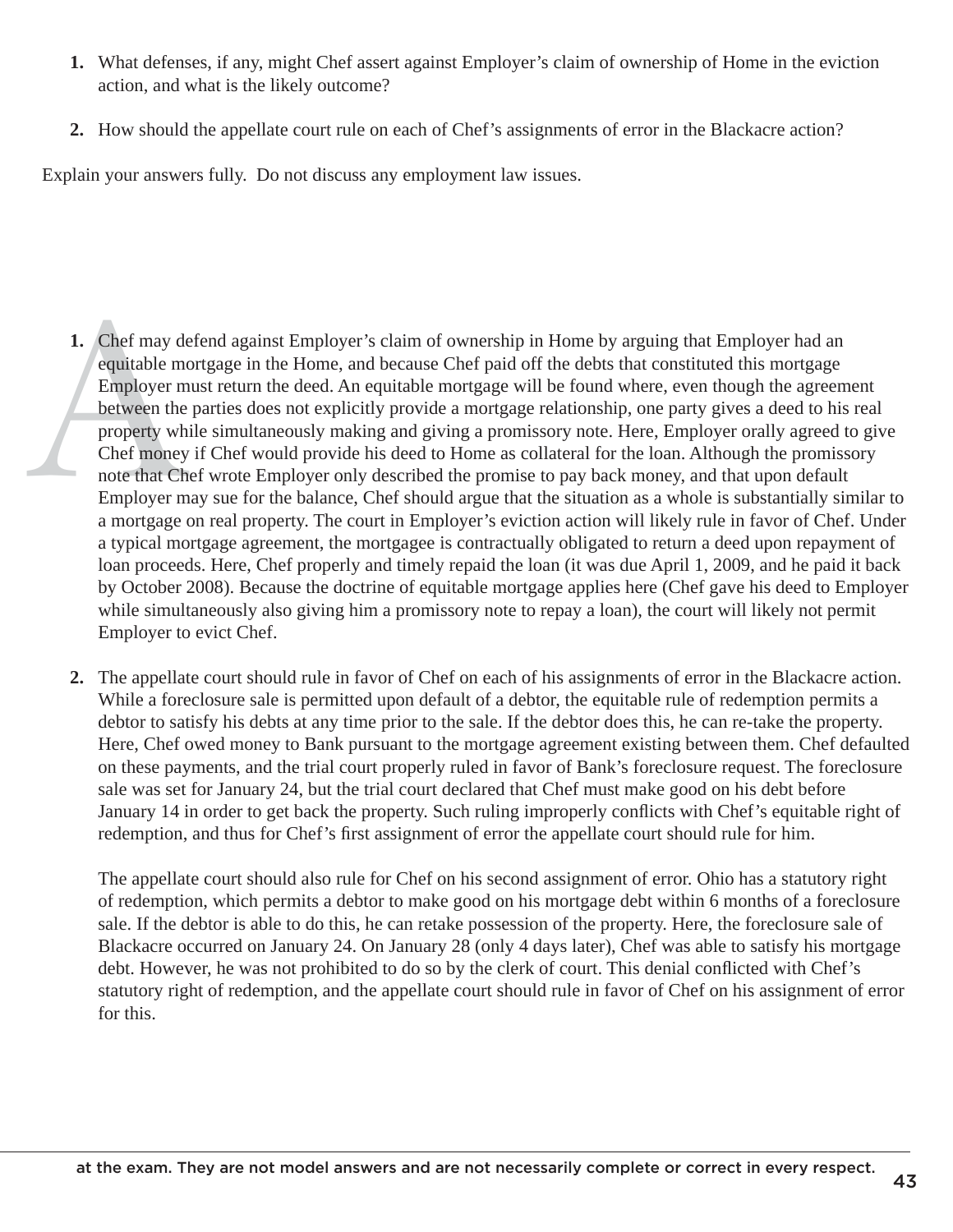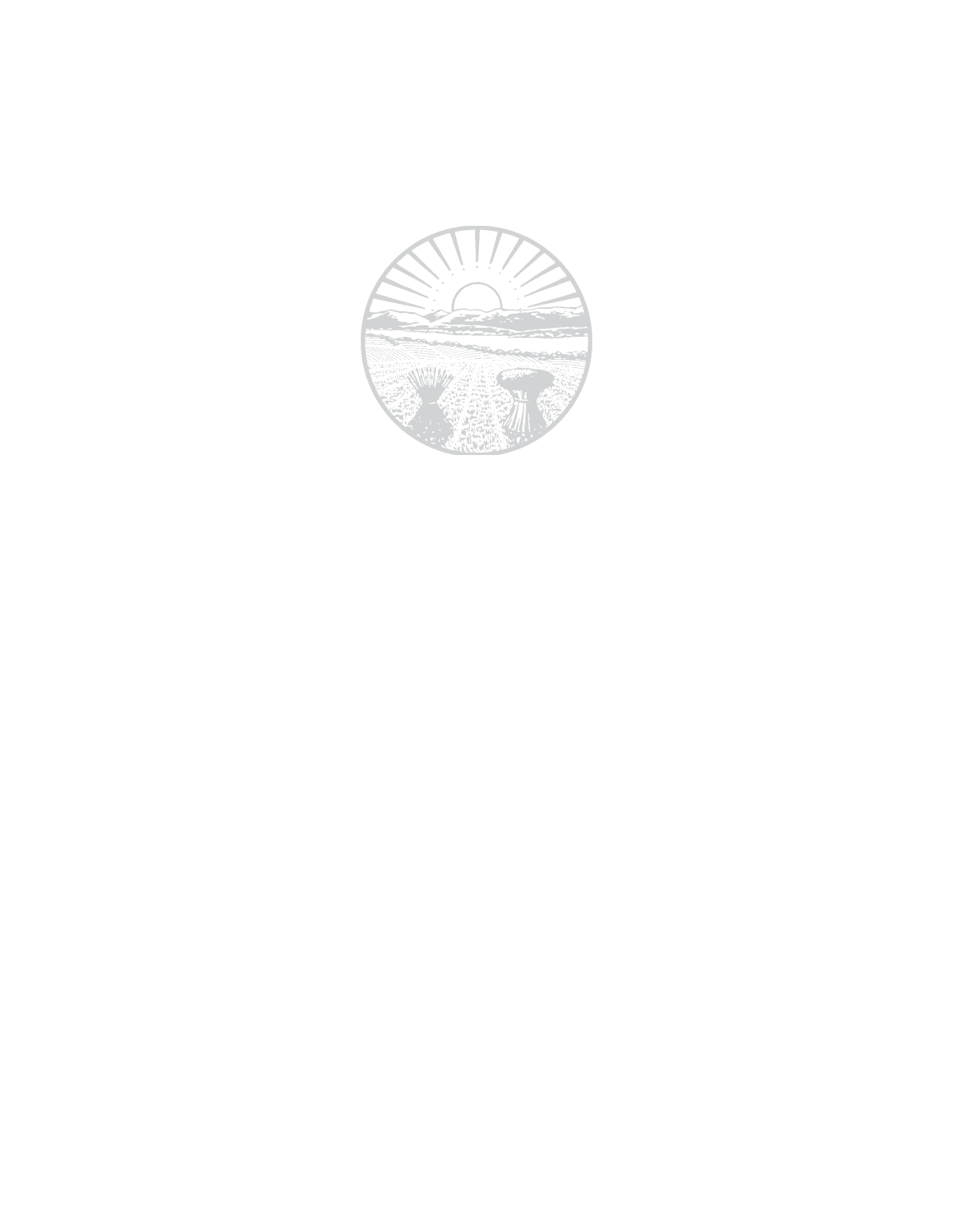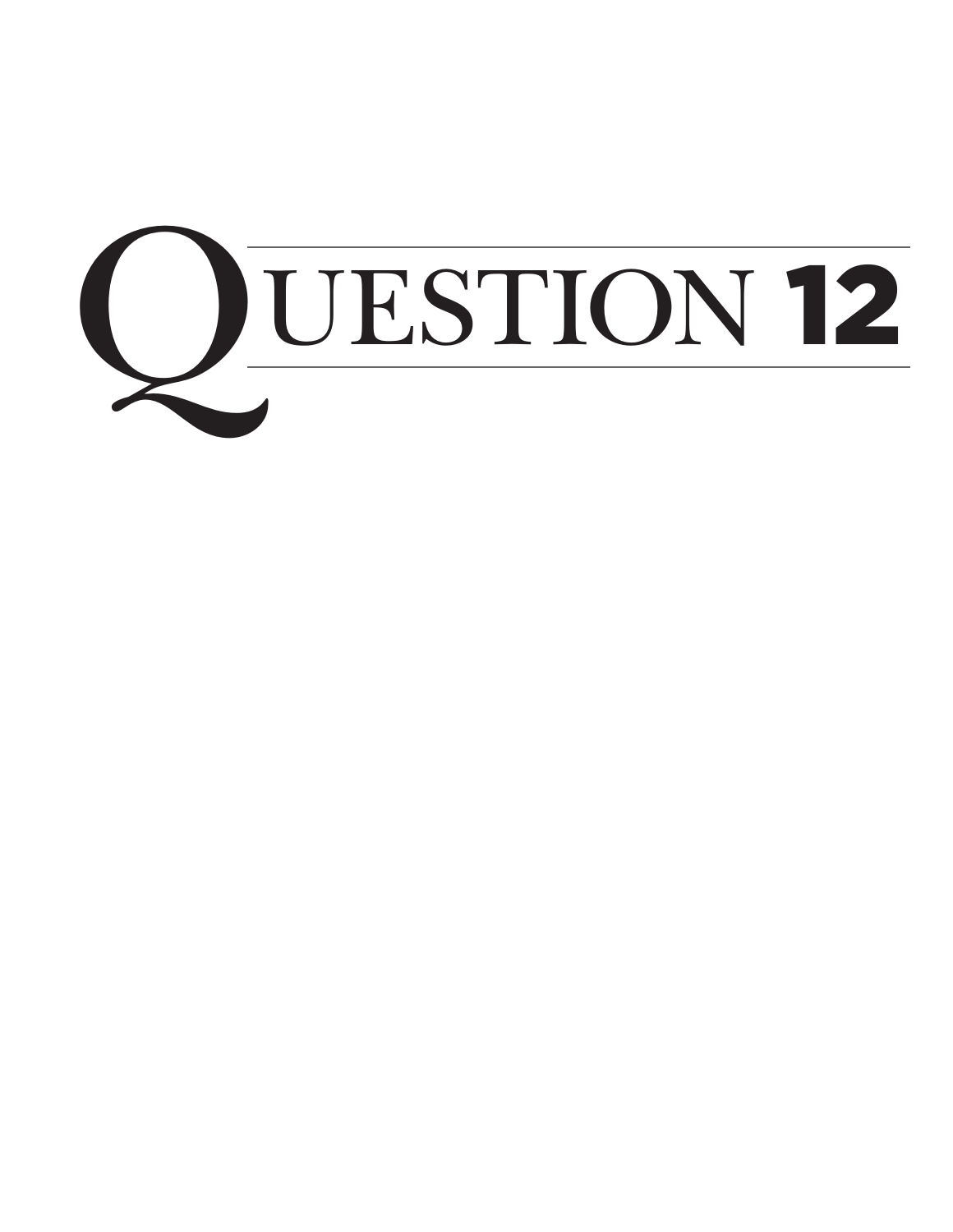Attorney, a lawyer licensed and practicing in Ohio, received the following items in the ordinary course of his practice:

- Attorney, a lawyer lic<br>practice:<br>1. Check #1: Th<br>claim of Injur<br>Injured's appr<br>Injured's outs<br>sufficient to p<br>Although not **1. Check #1**: This check, received from an insurance company, was in full settlement of a personal injury claim of Injured, one of Attorney's clients. The check was payable jointly to Attorney and Injured. With Injured's approval, Attorney had previously sent letters to Injured's medical providers promising to pay Injured's outstanding medical bills if and when a settlement was obtained. The amount of the check was sufficient to pay the medical providers, Attorney's contingent fee, and a reasonable amount to Injured. Although not contemplated by the written fee agreement, Attorney believes that he can persuade the medical providers to accept a fraction of what they are owed and wants to split the "savings" with Injured, thereby increasing both Injured's share and Attorney's fee.
	- **2. Check #2**: Attorney had agreed to represent Divorcee but, in the engagement letter, required her to pay a retainer before he would enter an appearance in her case. Check #2, payable to Attorney, was from Divorcee to cover the full amount of the retainer. Under the terms of the engagement letter, the check was in an amount equal to the first 10 hours of Attorney's time at his standard domestic relations hourly rate.
	- **3. Check #3**: One of Attorney's clients is Creditor, for whom Attorney regularly collects debts owed to Creditor by delinquent debtors. Check #3, payable to Creditor, was for partial payment of a debt Attorney had been engaged to collect. Attorney had established a special trust account at the bank into which, pursuant to instructions from Creditor, Attorney deposits funds collected.
	- **4. Check #4:** This check is payable to Elderly, a client who entrusts all of her financial matters to Attorney. The check is the net proceeds from the sale of Elderly's automobile.
	- **5. Check #5**: This check, payable jointly to Attorney and his client, Hurt, is from another insurance company for payment in full of a settlement of Hurt's personal injury claim. Because Hurt did not have the cash to pay uninsured medical expenses, Attorney had promised the medical providers, with Hurt's authorization, that they would be paid from the settlement. However, Hurt called Attorney and told him not to pay the medical providers when the settlement check arrived. He told Attorney instead to deduct the contingent fee and send the entire balance to Hurt, and that Hurt would deal with the medical providers.
	- **6. A gold watch**: Attorney's client, Vanity, has an uncle (Uncle) who owns a valuable gold watch. Uncle sent the watch to Attorney for safekeeping, stating that he wanted to give Vanity the watch as a gift.

What obligations does Attorney have under the Ohio Rules of Professional Conduct upon receipt of each of these items? Explain your answers fully. You are not required to cite the rules by number.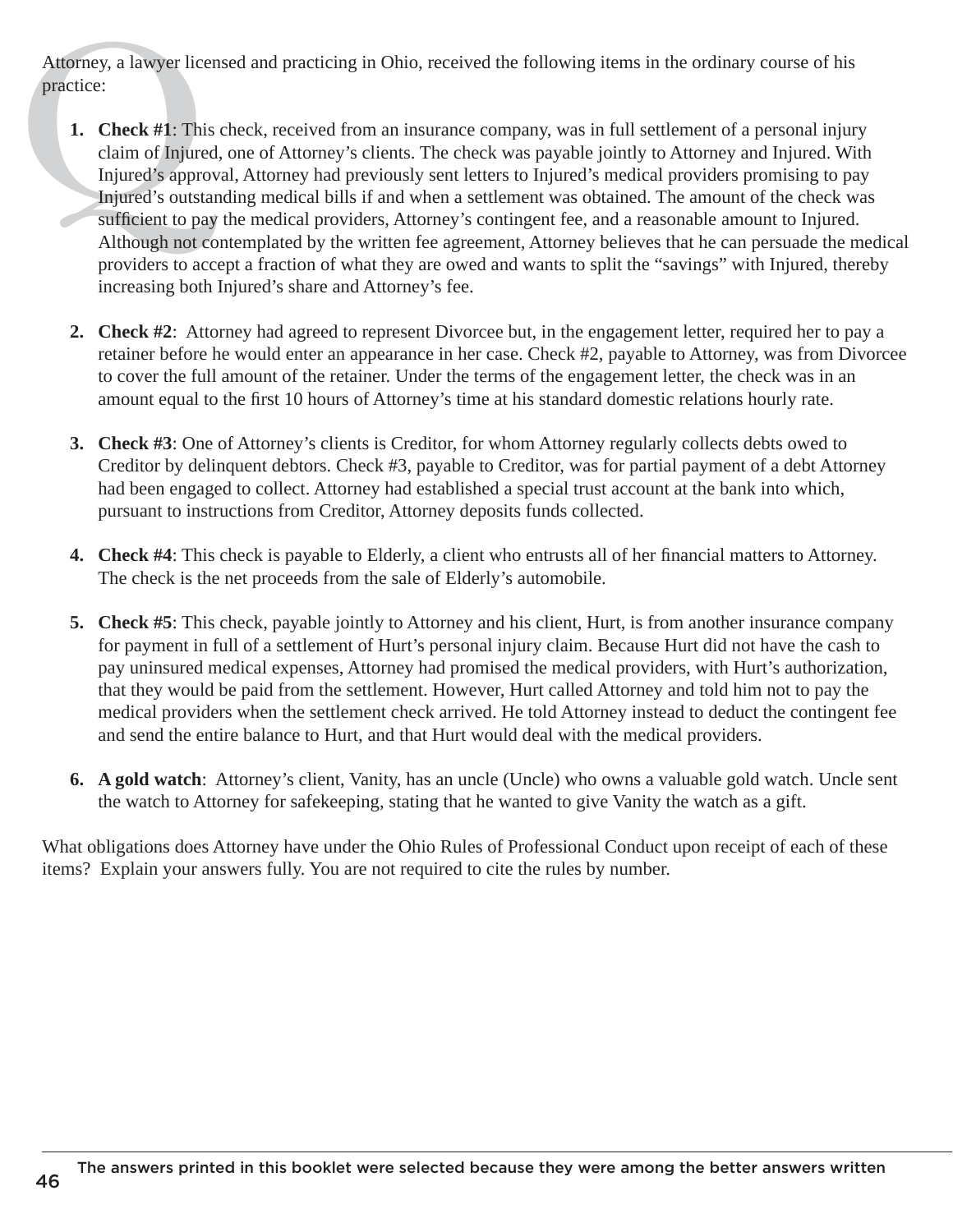- 1. Check #1.<br>deposit this<br>money has<br>detail the ar<br>In negotiati<br>A lawyer ca<br>money abov<br>will be calc<br>the lawyer a **1. Check #1**. When a lawyer receives a settlement check payable to both the attorney and client he must deposit this money in a separate interest-bearing account. Lawyer must immediately notify the client that money has been received. Prior to paying out any proceeds a settlement letter must be issued. This must detail the amount of money received, who is entitled to any part of the money, and how it is to be paid out. In negotiating any expenses claimed by parties to a matter a lawyer must act in good faith with third-parties. A lawyer cannot circumvent any prior fee agreements, nor can he or she claim a right to any amount of money above what he or she has earned. A contingent fee agreement must be in writing, set forth how fees will be calculated, state what expenses and cost a client will be responsible for, and it must be signed by the lawyer and the client. Contingent fees are not allowed in criminal matters or most domestic relations matters. Here, Attorney must put the settlement check, that is payable jointly, in a trust account. Prior to making any disbursements of this money, Attorney must draft a settlement letter addressing how the money will be disbursed. Attorney had previously made a written promise to Injured's medical provider promising to pay expenses. These costs need to be satisfied first. Further, Attorney should not attempt to reduce any medical provider's obligations in bad faith. Finally, Attorney will only be able to recover his percentage of the fees as set forth in the contingent fee agreement.
	- **2. Check #2**. Any money provided as a retainer from client must be deposited in client's trust account. A lawyer cannot withdraw any money until earned. There must be a writing evidencing how fees will be calculated. If a portion of the money is not earned then it must be returned to the client. Also, the lawyer must not commingle his funds with the client's funds. The only exception is that a lawyer may put some of his or her money in to a client's account in order to pay bank costs or fees. In this matter, Divorcee paid Attorney a retainer that was meant to cover the first 10 hours of Attorney's time that may occur. Attorney has no right to any of this money until any portion of it has been earned.
	- **3. Check #3**. Please incorporate the discussion of client funds and fees from above. Here, Attorney established a special trust account and deposited the funds. He never commingled the funds or took possession of any portion. Attorney acted properly.
	- **4. Check #4**. Please incorporate the discussion of client funds and fees. In this matter, Attorney must immediately notify Elderly that the check has been received. Also, Attorney must deposit it into a trust account.
	- **5. Check #5**. Incorporate the discussion of client funds and fees. When there is a dispute as to money received, the lawyer may pay out any portion of the money that is not in dispute. The lawyer must then retain any portion of the fees that are in dispute until the matter is resolved. A lawyer cannot engage in misconduct or assist another in doing so. Here, Attorney had promised to pay the medical provider from the settlement. Attorney must inform the providers that a settlement has been received. Attorney should then satisfy any obligations from this settlement. Attorney must not pay out any money because there is a dispute with Hurt. Further, Attorney must not comply with Hurt's request to only pay the two of them and not the providers because this would be misconduct. Attorney would have to keep the settlement in a trust account until the matter is resolved.
	- **6. A gold watch**. When a lawyer receives client fees or property he has a duty to safekeep such items and keep them separate from his or her own property. Lawyer must notify client of receipt.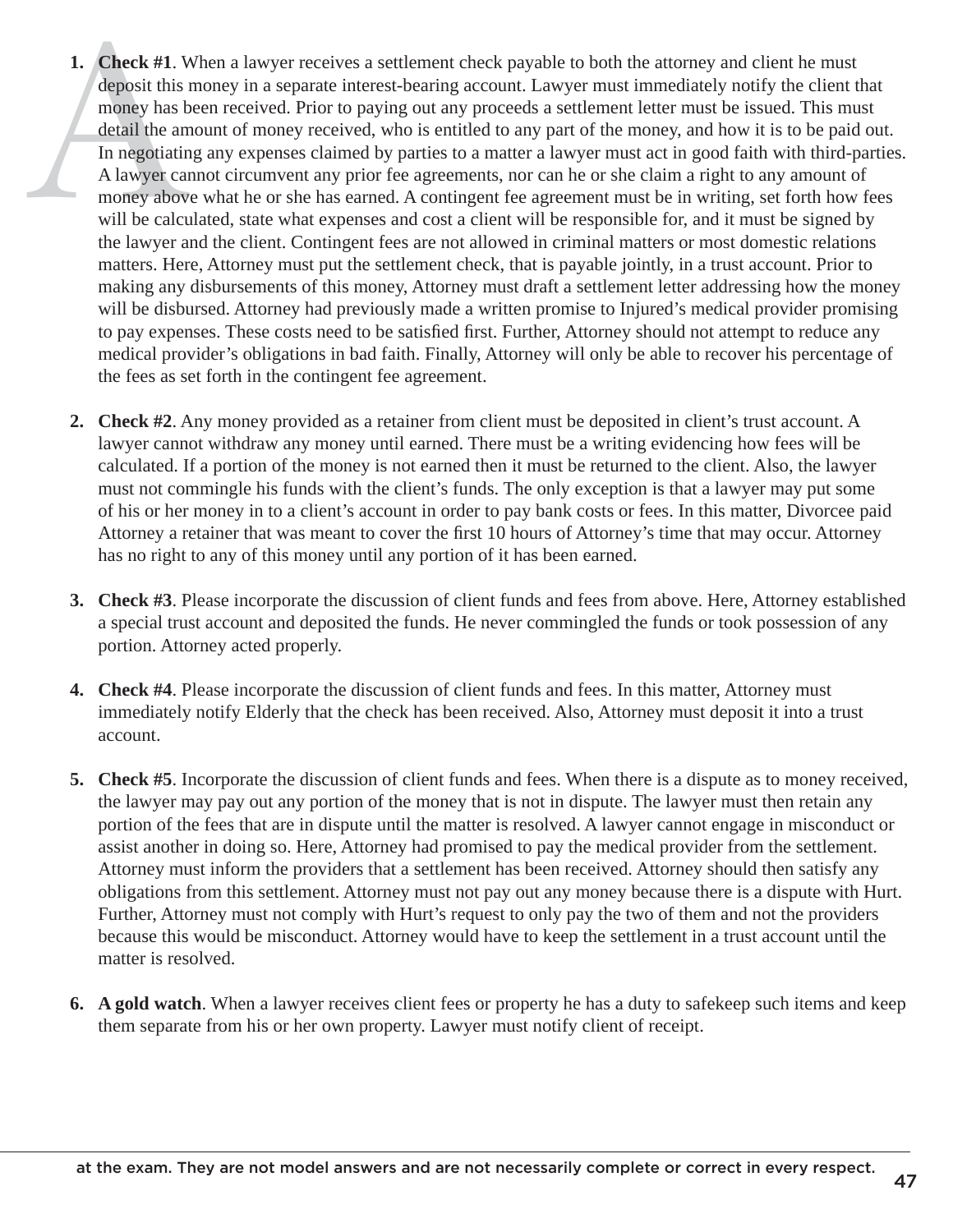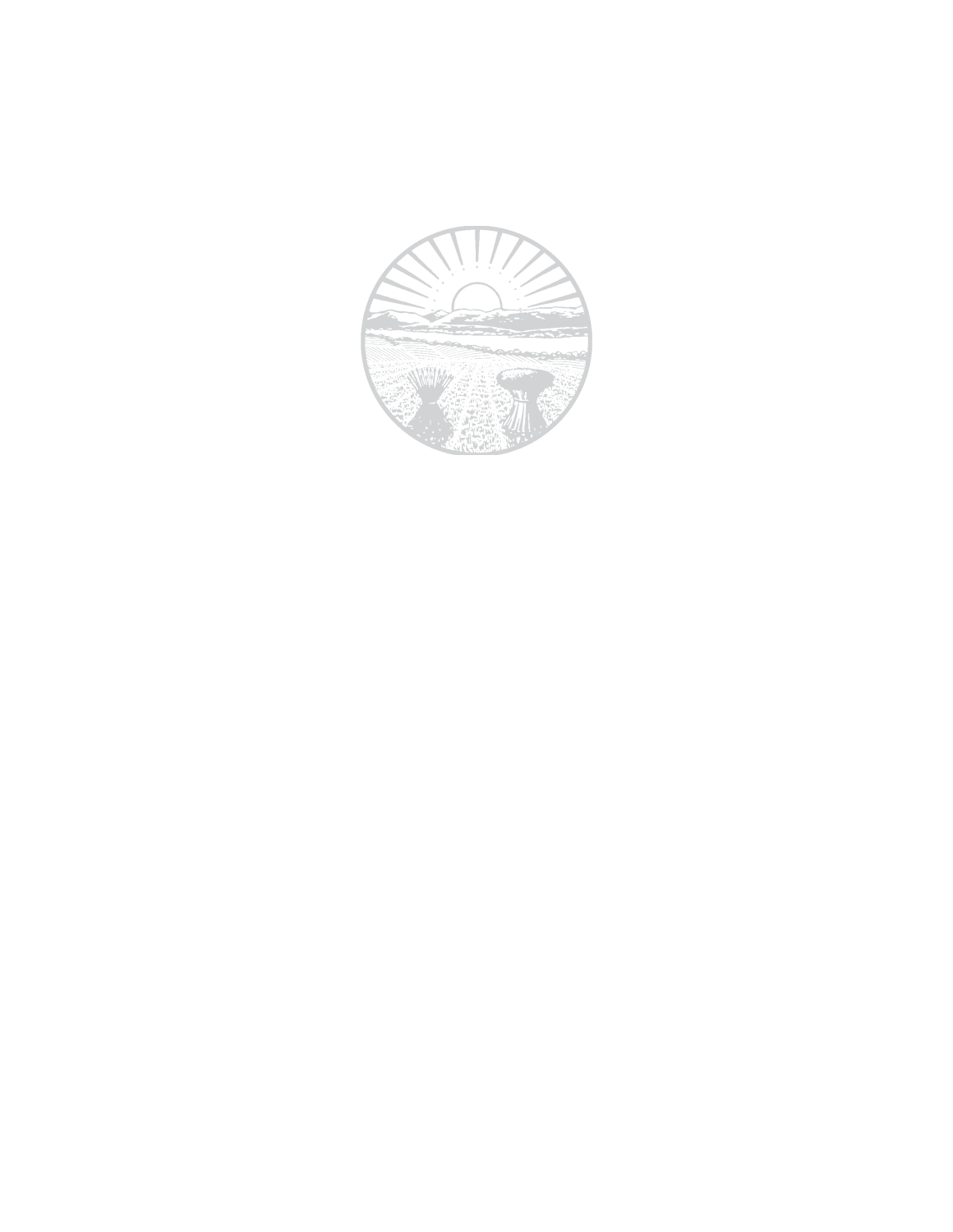# MPT 1

#### *In re Field Hogs, Inc.*

In this performance test, examinees are employed by the law firm that represents Field Hogs, Inc., a manufacturer of heavy lawn and field equipment for consumer use. The company has been sued four times on various products liability and tort theories; the firm successfully defended two of these cases, but two others resulted in substantial jury awards for the plaintiffs. Field Hogs wants to limit its costs and any unwanted publicity in future litigation. To address these concerns, Field Hogs has asked the law firm to draft an arbitration clause to be added to its sales contracts. Examinees' task is to draft an objective memorandum analyzing whether the proposed arbitration clause would cover tort claims against Field Hogs and whether the allocation of arbitration costs would affect the clause's enforceability. In addition, examinees are asked to draft an arbitration clause that is likely to be enforceable in court and that addresses the client's priorities. The File contains the instructional memorandum from the supervising attorney, a summary of the client interview, a memorandum summarizing Fields Hogs's litigation history, a copy of the law firm's standard commercial arbitration clause, and the Consumer Procedures of the National Arbitration Organization. The Library contains two cases discussing the standards for enforceable arbitration clauses.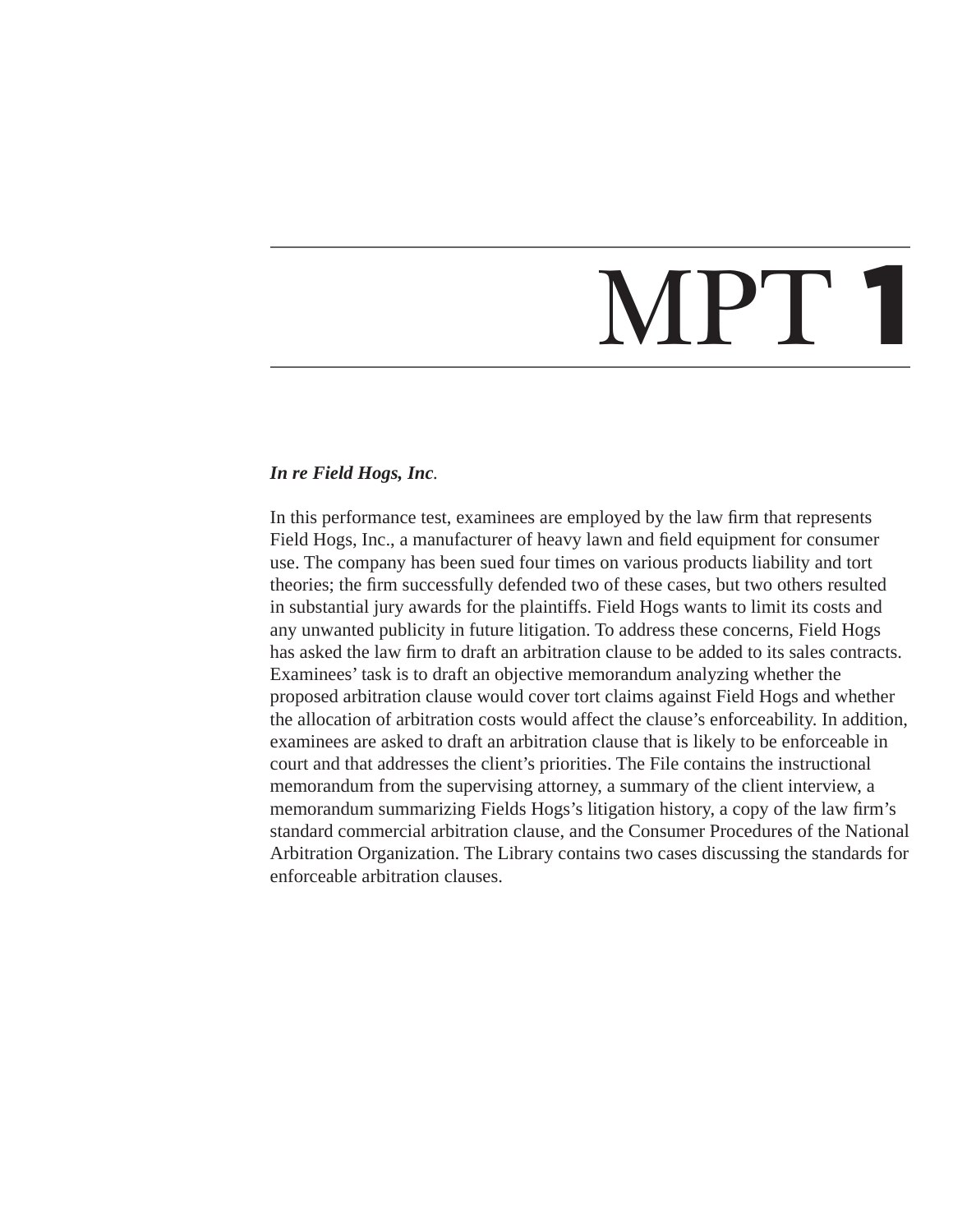*Delmore, DeFranco, and Whitfield, LLC* Attorneys at Law 1800 Hinman Avenue Windsor, Franklin 33732

To: Carlotta De<br>From: Examinee<br>Date: July 26, 20.<br>Re: Arbitration To: Carlotta DeFranco From: Examinee Date: July 26, 2011 Re: Arbitration Clause for Field Hogs, Inc.

**Questions**: The questions this memo answers are as follows.

- **(1)(a)** Would Field Hogs, Inc.'s (FH's) commercial arbitration clause cover arbitration of all potential claims by consumers against FH under Franklin law? Why or why not?
- **(1)(b)** Would the commercial arbitration clause's allocation of arbitration costs be enforceable against consumers under Franklin law? Why or why not?
	- **(2)** What would an ideal arbitration clause look like, explaining how the draft language addresses FH's needs and priorities.

This memo takes each question in turn.

**Question (1)(a).** FH's commercial arbitration clause does not cover arbitration of all potential claims by consumers against FH under Franklin law. The arbitration clause reads as follows: "Any claim or controversy arising out of or relating to this contract or the breach thereof shall be settled by arbitration. Arbitration shall occur in accordance with the rules and procedures for arbitration promulgated by the National Arbitration Organization [NAO]." It is clear from your discussions with FH that it is seriously concerned with tort based claims—i.e. claims which arise from physical injuries caused by or related to the operation of FH equipment. Given how important quietly and cheaply dealing with torts claims is for FH, it will need to draft an arbitration agreement which specifically addresses tort claims. This is important because as drafted, the arbitration clause does not govern tort claims which arise from the use or operation of FH equipment.

In Franklin, arbitration clauses are generally favored. *LeBlanc* (Fr. Ct. App. 2003) and *Howard* (Fr. 2004). Thus, "all disputes between contracting parties should be arbitrated according to the arbitration clause in the contract unless it can be said with positive assurance that the arbitration clause does not cover the dispute." *LeBlanc*. This means that "only the most forceful evidence of purpose to exclude a claim from arbitration can prevail over a broad contractual arbitration clause." Id. The *LeBlanc* court went on to say that when an arbitration clause applies to claims which "arise out of or relate to" a contract, any tort claims which arise under the contract are not governed by the arbitration clause because the arbitration clause's language clearly only applies to contract related claims like breach, and not to claims which arise out a general duty either party owes the public at large. All in all then, *LeBlanc* stands for the preposition that unless an arbitration clause specifically lists causes arising in tort as causes of action to which it applies, courts should not order the arbitration of tort claims. While the court did not explicitly rule on the interpretation of an arbitration clause specifically mentioning torts, it did state that "[w]e note that parties should clearly and explicitly express and intent to require the arbitration of claims sounding in tort" and that "courts should strictly construe any clause that purports to compel arbitration of tort claims."

This law makes it clear that FH's commercial arbitration clause is insufficient. If FH wants to arbitrate tort claims, which makes sense given that arbitration can be confidential and thus reducing the publicity FH would receive, it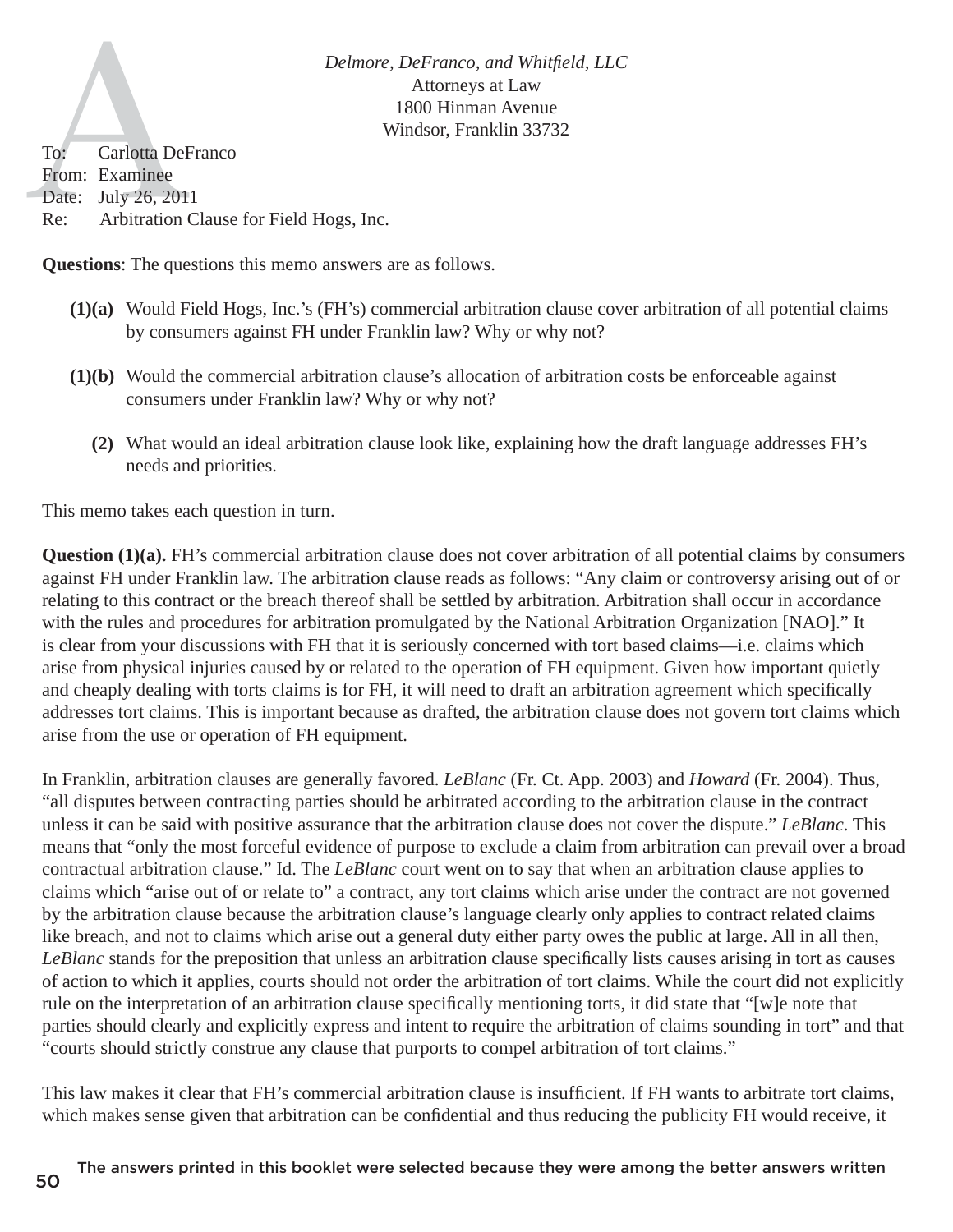must clearly and ex<br>the following stater<br>controversy arising<br>result from the purc<br>decrease publicity,<br>sealed from public<br>**Question 1(b).** FH<sup>2</sup><br>potentially unaccep must clearly and explicitly express that intent in its arbitration clause. Therefore, it is recommended that FH include the following statement in its arbitration clause, which is reproduced below in its full, edited form: "Any claim or controversy arising out of or relating to this contract, or any claims for physical or emotional injury which may result from the purchase, use, or operation of FH equipment, shall be settled by confidential arbitration." In order to decrease publicity, FH should then define "confidential arbitration" as arbitration whose proceedings and results are sealed from public or private disclosure.

**Question 1(b).** FH's commercial arbitration clause's distribution of costs is unacceptable in Franklin, at least potentially unacceptable enough under the case law to merit massive litigation surrounding it, something which FH wants to avoid. Currently, the clause apportions costs per NAO rules. These rules state that (1) if claims and counterclaims are less than \$75,000, the consumer must pay 1/2 of the arbitrator's fees, up to \$750; and (2) if claims and counterclaims exceed \$75,000, the consumer may pay half of the arbitrator's costs, with a 1/2 estimate of costs deposited up front. In Franklin, in order for such fees to be proper, they and the arbitration clause supporting them must be conscionable.

To be conscionable, an agreement must be procedurally conscionable and its fees must be substantively conscionable. To be procedurally conscionable, the proponent of the arbitration clause most prove that (1) the consumer, the less powerful party, had a reasonable opportunity to negotiate the terms of the agreement and (2) that the consumer had a fair opportunity to be informed of the clause's terms. To be substantively conscionable, the proponent must prove that the terms of the agreement were neither oppressive nor one-sided. Procedural unconscionability has not been heavily litigated per the materials provided. Thus, an estimated guess believes that FH's arbitration clause is procedurally conscionable—as long as FH has given consumers a reasonable chance to read, understand, and speak to FH about it.

Turning to substantive unconscionability, four court of appeals cases provided help. In *Georges*, the court held that asking the consumer to pay a small initial fee with the seller paying the rest of the arbitration's fees was substantively conscionable. In *Ready Cash*, the court held that an agreement forcing the consumer to pay 25% of the arbitrations fees was too much—it chilled a consumer's willingness to go to arbitration because it would be impossible for the consumer to know how high that 25% could get. The court held as much in *Athens* where it held that an agreement substantively unconscionable when it allowed the arbitrators to assigns fees as they saw fit, fees accumulated by a \$3,500 filing fee, a \$1,500 service fee, and a \$1,200 per day per arbitrator fee. Finally, in *Scotburg*, the court held an arbitration agreement that was completely silent about fees substantively unconscionable because given how fees can spiral, it was unfair to ask a consumer to enter into a type of dispute resolution about which it knew little and could not reasonably anticipate costs. The Franklin Supreme Court took all of these cases and in *Howard* ordered that where a court reasonably believes arbitration fees will exceed litigation fees, a court should hold the arbitration agreement authorizing the fees unconscionable where it is up to the arbitrator to determine who pays the fees.

With this case law digested, we know the following about FH's current fee structure. First, it is likely problematic because it asks the consumer to pay, in every case, at least half of the fees. While for claims under \$75,000 those costs only go to \$750, for any claims over \$75,000, which as FH history has proven will be all of its torts claims, the consumer will have to pay half the costs, no matter what they are. Second, because in the later case those costs must be anticipated up front, under the current clause that may work a substantial hardship on consumers who might not be able to afford the fee. Courts in Franklin will likely look down upon this fact, especially when confronted by a plaintiff whose entire fortune is going to pay medical expenses. Third, under NAO rules, the consumer will have to pay a one-time \$2,000 administrative fee and split arbitrator costs of \$1,000 per day plus \$200 per hour for preand post-hearing matters. This seems to buck the *Athens* case.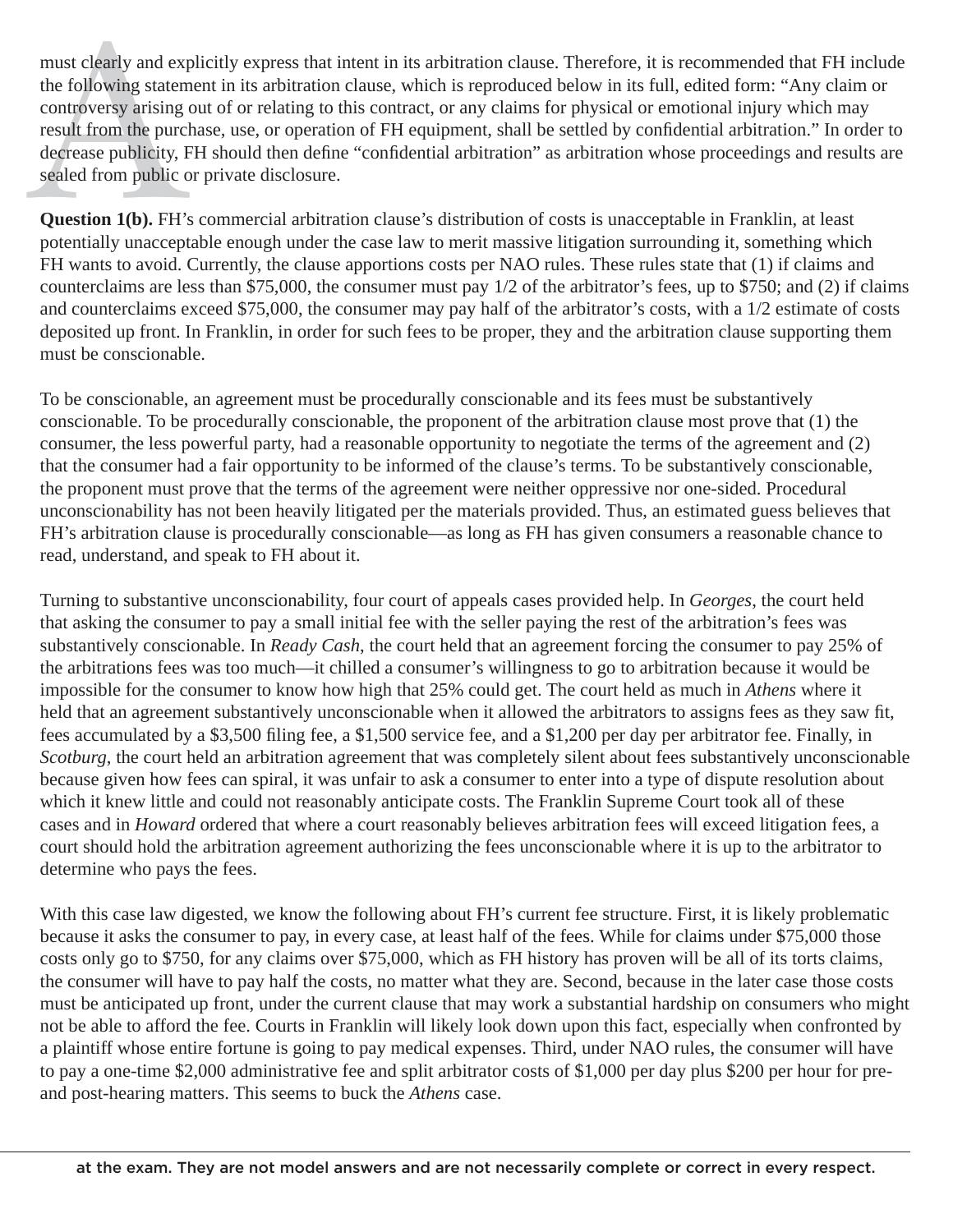To be safe, FH should<br>
FH pays the rest of the<br>
guarantee that FH's a<br>
eview, understand, a<br>
eceived, particular the<br>
redibility. Plus, give<br>
cost compared to pote<br>
Question (2). Below To be safe, FH should draft and arbitration cost in which the consumer pays, at most, a small filing fee and where FH pays the rest of the cost of arbitration. While this seems daunting, it accomplishes two things. First, it will guarantee that FH's arbitration clause as it related to fee is conscionable (assuming that it allows consumers to review, understand, and negotiate the arbitration clause to some extent). Second, given the bad press that FH has received, particular thanks to three piece "Costs of Justice" article, this step will give FH a lot of community credibility. Plus, given that it has been successful in its claims in the past, paying for the arbitration might be a small cost compared to potential payouts it might have to make in court.

**Question (2).** Below is an arbitration clause which meets FH's needs.

- *1. Any claim or controversy arising out of or relating to this contract, including breach, or any claims for physical or emotional injury or any other torts which may result from the purchase, use, or operation of FH equipment, shall be settled by confidential arbitration. "Confidential arbitration" is an arbitration whose discovery, facts and circumstances, causes of actions, proceedings, and results are sealed from public or private disclosure and will remain confidential upon settlement of a final claim.*
- 2. All fees relating to this arbitration shall be paid, except for a SMALL filing fee of \$\_\_\_ [to be determined by *FH], by FH, including arbitrator costs, hearing costs, and expenses.*
- *3. Three arbitrators shall hear and decide all claims and controversies. Each party shall select one expert and the two selected experts shall chose the third expert. The third expert shall be President and control the proceedings. Each party shall select its experts from the list provided by the NAO.*
- *4. The NAO's Procedures for Consumer Related Disputes shall govern all other elements and procedures of the arbitration.*

This arbitration clause addresses a number of FH's needs and priorities. For example, paragraph 1 assures that tort claims are addressed and that arbitration proceedings and the cases which lead to them remain confidential, something important to a company that has experienced bad press. Paragraph 2 assures, at a minimum, substantive conscionability because it makes the terms of the fee apportionment perfectly fair for the consumer in a manner that would not chill consumer use of arbitration. Paragraph 3 addresses FH's desire for professional arbitrators who are predictable by making sure that they have access to decision-makers with a professional background in arbitration. If FH would like, it might be possible to change the experts from NAO experts to experts in FH-like equipment. However, to do that, we would need the name of an organization which could provide those experts. Three arbitrators were suggested because it would give the consumer the opportunity to select an arbitrator for itself and have that arbitrator influence the proceedings through its own vote and by the selection of the third arbitrator. Finally, the last paragraph was added so that any arbitration proceeding has rules to govern it.

This clause does not address FH's concern about lower award yields and decreased costs because (1) arbitration naturally accomplishes both and (2) to place any restrictions on either, particularly the size of awards, might greatly chill a consumer's desire to enter arbitration, a key factor giving rise to substantive unconscionability.

Conclusion: As it is written, there are serious problems with FH's clause—it needs an explicit mention of torts and it must be reworked to assure conscionability. Assuming that FH meets its procedural conscionability requirements in the offering and negotiation of its contracts, if it adheres to the clause above, it should succeed. This suggests imputed into the draft clause above should reduce consumer actions litigating the appropriateness of the arbitration clause itself.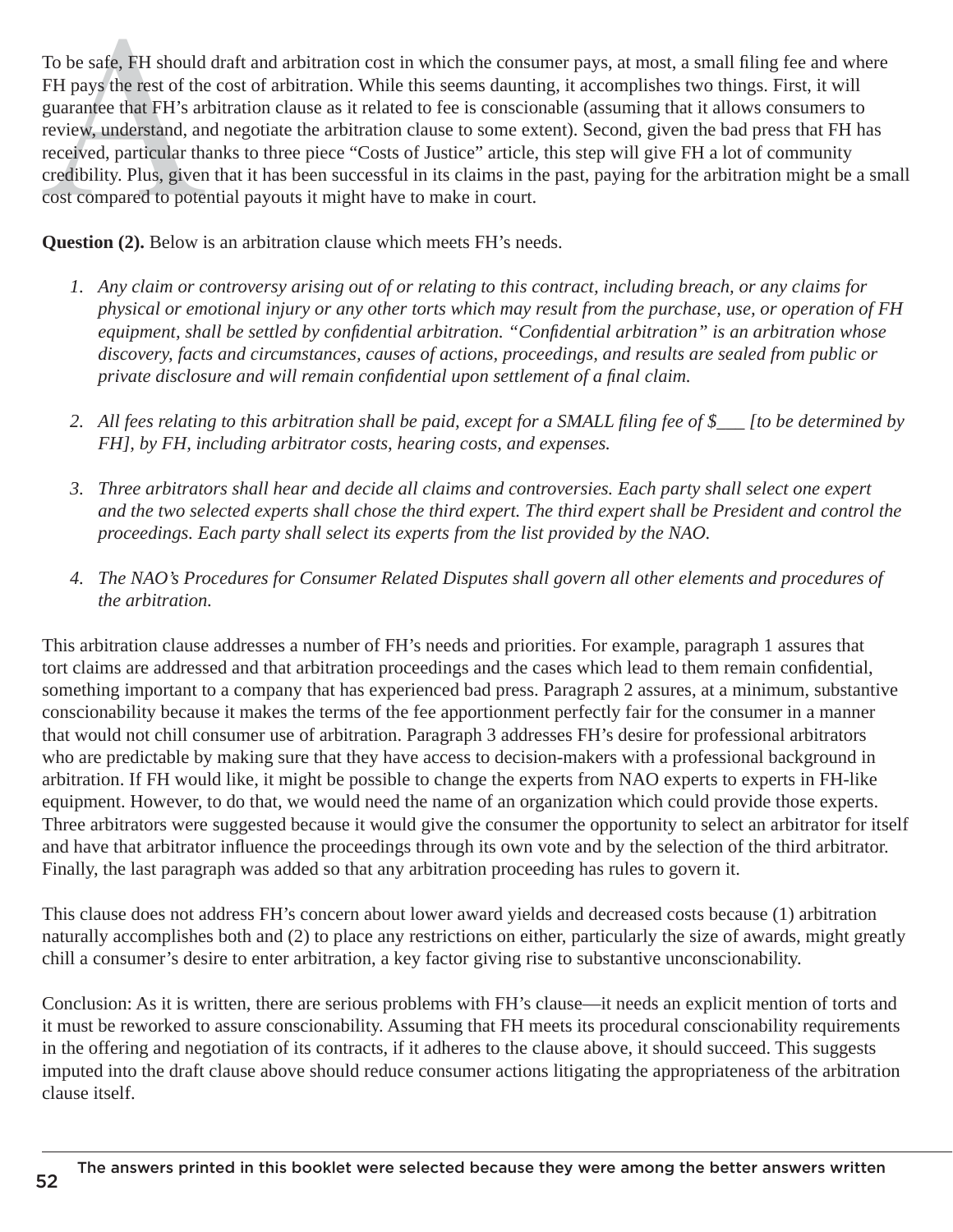# MPT 2

#### *In re Social Networking Inquiry*

Examinees' supervising partner is the chairman of the Franklin State Bar Association Professional Guidance Committee. The committee issues advisory opinions in response to inquiries from Franklin attorneys concerning the ethical propriety of contemplated actions under the Franklin Rules of Professional Conduct. The committee has received an inquiry from a Franklin attorney asking whether an investigation using the social networking pages (such as Facebook or MySpace) of a nonparty, unrepresented witness in a personal injury lawsuit would violate the Rules. The supervising partner has reviewed the matter and believes that the attorney's proposed course of conduct would be contrary to the Rules. Examinees' task is to prepare a memorandum analyzing the issue with the object of persuading the other committee members that the proposed course of conduct would violate the Rules. This is an issue of first impression in Franklin. Examinees must therefore discern the relevance of, and guidance to be derived from, the three differing applications of those Rules in other states and then apply those differing approaches to the proposed course of conduct. The File contains the instructional memorandum, the letter from the Franklin attorney making the inquiry to the committee, and notes of the committee meeting. The Library contains the applicable Rules of Professional Conduct (including commentary on the Rules) and two cases—one from Olympia and one from Columbia—bearing on the legal issues.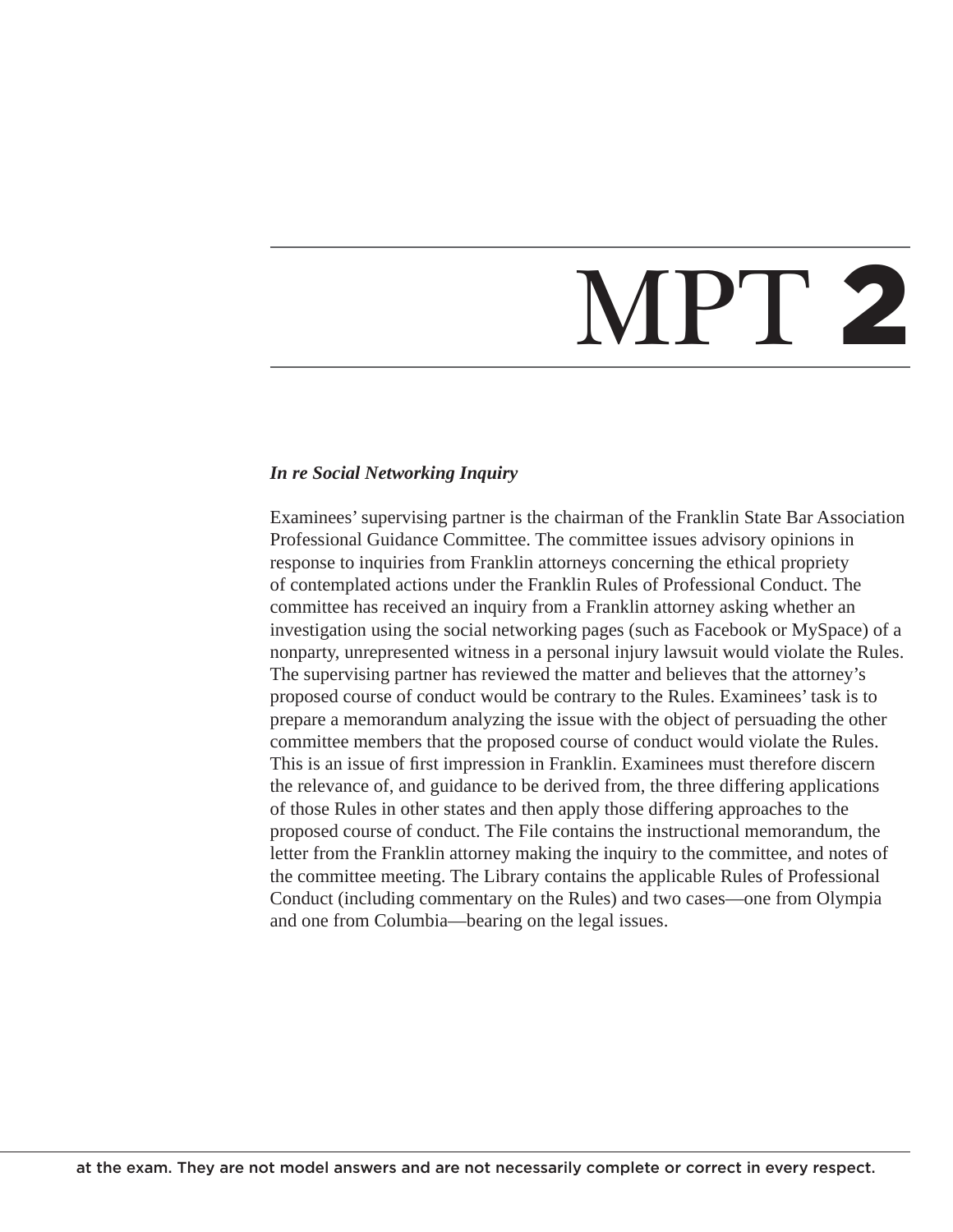MEMORANDUM<br>To: Bert H. Bal<br>From: Examinee<br>Date: July 26, 201<br>Re: Social Netw<br>The issue brought l<br>whether it would be<br>networking site and MEMORANDUM To: Bert H. Ballentine From: Examinee Date: July 26, 2011 Re: Social Networking Inquiry

The issue brought by Melinda Nelson is a case of first impression in Franklin. Nelson seeks advice regarding whether it would be an ethical violation if she asks one of her assistants, who is not an attorney, to go onto a social networking site and seek to "friend" a witness to gain access to the information on her pages. Under any of the three approaches followed by Olympia, Columbia, and elsewhere, Nelson's proposed conduct would indeed violate the Franklin Rules of Professional Conduct (FRPC) for the reasons stated below.

1. FRPC applies even if the proposed conduct will be carried out by a non-lawyer.

FRPC Rule 5.3(c)(1) state that with respect to a nonlawyer employed or retained by or associated with a lawyer: ... (c) a lawyer shall be responsible for conduct of such a person that would be a violation of the Rules if engaged in by a lawyer if:  $(1)$  the lawyer orders or, with knowledge of the specific conduct, ratifies the conduct involved." In *In re Hartson Brant* (*Brant*), the court said that the fact that non-attorneys actually carried out a sting involving misrepresentation and deceit did not exempt Brant, the attorney, from liability. Here, Nelson is proposing to have her assistant carry out a misrepresentation by engaging with an adverse witness for the purpose of providing Nelson with information to impeach the witness. Under FRPC  $5.3(c)(1)$ , Nelson will be liable for this misconduct even if her assistant is the one seeking the "friend" request.

2. Under any of the three approaches to resolving this issue, Nelson's proposed conduct will violate the FRPC.

(a) Strictly Applying the Rules

The Olympia Supreme Court applied its Rules of Professional Conduct in the case: *In the Matter of Devonia Rose* (*Rose*). The court there approved sanctions of Rose because she violated Rule 8.4(c), even though it mitigated her punishment because her motive was in no way selfish or selfserving, and she sincerely believed she was protecting the public. In coming to this conclusion, the court applied its rules strictly because members of our profession must adhere to the highest moral and ethical standards, which apply regardless of motive. Rose, the chief deputy district attorney, offered to impersonate a public defender in order to get a criminal to surrender his hostages. Patrick, the criminal, made three demands to surrender, including that his lawyer would be present, and Rose agreed to all three while impersonating a public defender. Patrick believed Rose was his attorney and he asked for her, but Rose made no subsequent effort to correct the misrepresentation she created. In applying Olympia Rule of Professional Conduct 8.4(c), which states that "It is professional misconduct for a lawyer to ... (c) engage in conduct involving dishonesty, fraud, deceit, or misrepresentation," the court stated that there were no exceptions to this rule. Rose asked for an exception to the rules for cases involving the possibility of "imminent public harm," but the court was not convinced that such was the case here. Rose had other options rather than acting deceptively, including telling Patrick that a public defender would be provided as soon as he surrendered.

Here, Nelson's proposed conduct would violate the FRPC as strictly applied. The plain language of the rules deems any misrepresentation, no matter the motivation, improper. Nelson's proposed action seeks for her to engage in dishonesty, fraud, deceit, and misrepresentation by using her assistant to gain access to the witness's information. Nelson seeks to use her assistant to gain access to an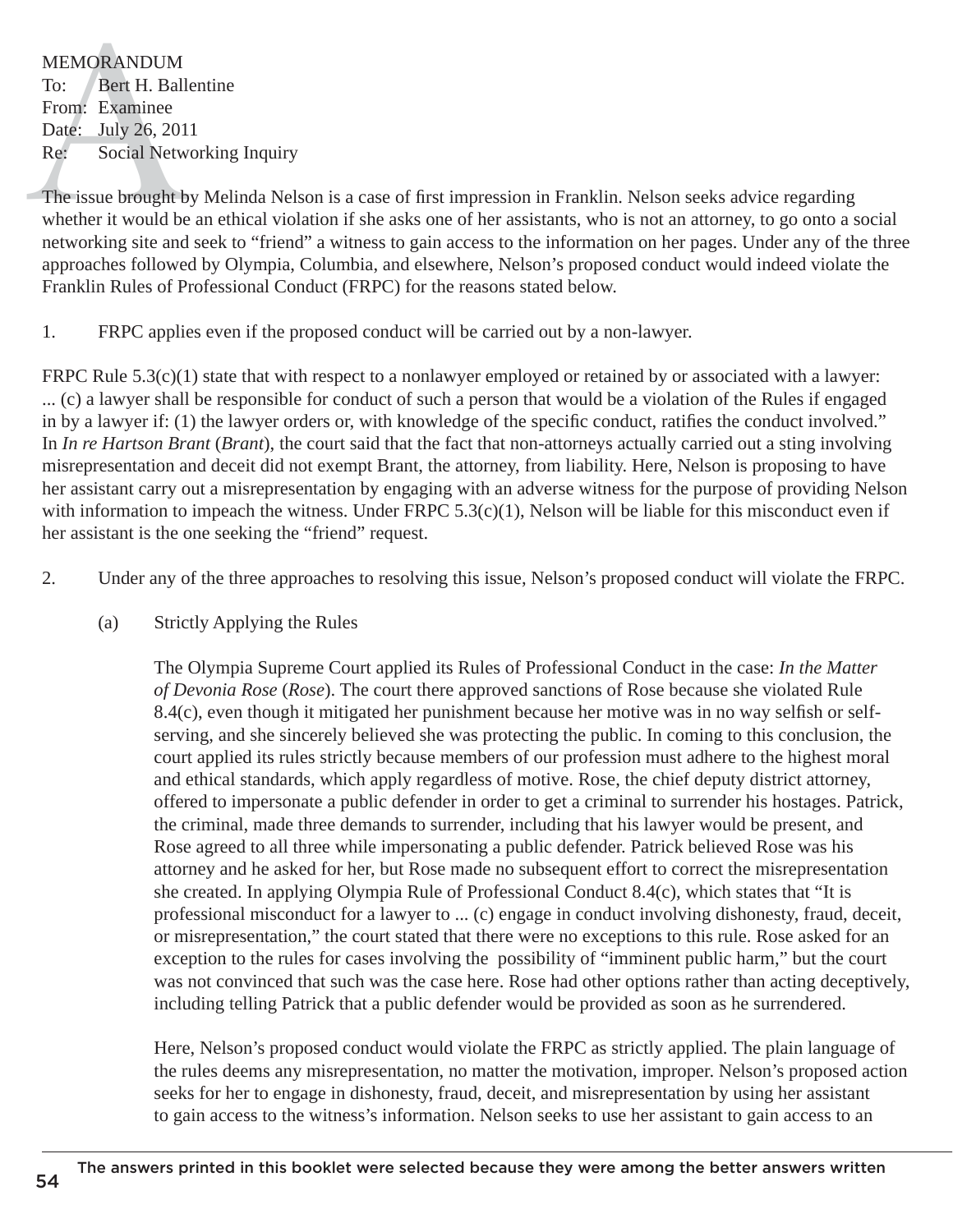adve acce<br>
with<br>
wou<br>
cons<br>
as M<br>
appl<br>
(b) Con adverse witness's social media site because Nelson believes the witness would not allow Nelson access herself. Furthermore, she intends to engage in this deceit to seek information to impeach this witness. The fact that Ms. Piel claims that misrepresenting Nelson's identity through her assistant would be harmless, or that Mr. Hamm believes it is worthwhile to expose a lying witness, are of no consequence under the method that strictly applies the rules. Even if the sites are open to the public, as Ms. Piel asserts, this witness would not allow Nelson access, so it's not open to her. Thus, strictly applying the rules to Nelson's conduct would result in a violation.

#### (b) Conduct-Based Analysis

This approach examines four factors in determining whether conduct is a violation of the rules. The factors are: (1) The directness of the lawyer's involvement in the deception, (2) the significance and depth of the deception, (3) the necessity of the deception and the existence of alternative means to discover the evidence, and (4) the relationship with any other of the rules, that is, whether the conduct is illegal or unethical. Goldring & Bass, *Brant*. Here, Nelson is directly involved in the proposed deception. She is the one who created this plan and its execution. Second, the significance and depth of the deception is high because it goes to the heart of the rules of discovery. In *Rose*, for example, Rose's conduct went to the heart of the attorney-client relationship and was significant. Third, Nelson's deception is not necessary and there are alternative means to discover this evidence. The *Brant* court stated that misrepresentation used to obtain information that could be obtained through standard discovery is more likely to constitute an ethical violation. Here, Nelson could seek this information through a subpoena, or could first attempt to "friend" the witness herself. Just because Nelson believes the witness would not allow her access does not mean she should not try. Finally, this conduct is unethical. Under FRPC 4.1(a) "in the course of representing a client a lawyer shall not knowingly: (a) make a false statement of material fact or law to a third person." Nelson is making a false statement of identity through her assistant. In addition, as stated above, the conduct directly violates FRPC 8.4(c).

Ms. Piel, Mr. Hamm, and Mr. Haig may argue that there are no alternative means to discover this information, but Ms. Nelson has not even attempted any other less intrusive method at this point. Furthermore, they may assert that this deception is harmless and is not significant, but this matter involves a crucial misrepresentation and the witness's testimony may be critical to the case. Thus, based on the content-based approach, Nelson's conduct is unethical.

#### (c) Status-Based Analysis

The status-based approach focuses on the importance and nature of the role that the attorney plays in advancing the interests of justice. The spirit of the rules is to see that justice is done. Thus, the test is whether the conduct goes to the core of the integrity of the profession and adversely reflects on the fitness to practice law. *Brant* involved a sting operation in which Brant, an attorney for Columbia Fair Housing Association, instructed his minority assistants to engage in a sting operation of a discriminatory condo seller. Brant was accused of violating Rules 4.1(a) and 8.4(c). In *Brant*, the type of misrepresentation at issue was one common to cases which seek to root out violations of civil rights. The court found it was not one that goes to the core of the integrity of the profession and adversely reflects on the fitness to practice law. The court held that misrepresentations that do not go to the core of the integrity of the profession, and that are necessary to ensure justice in cases of civil rights violations, intellectual property infringement, or crime prevention, do not violate Columbia's Rules of Professional Conduct. The court examined the commentary to 8.4, which states that many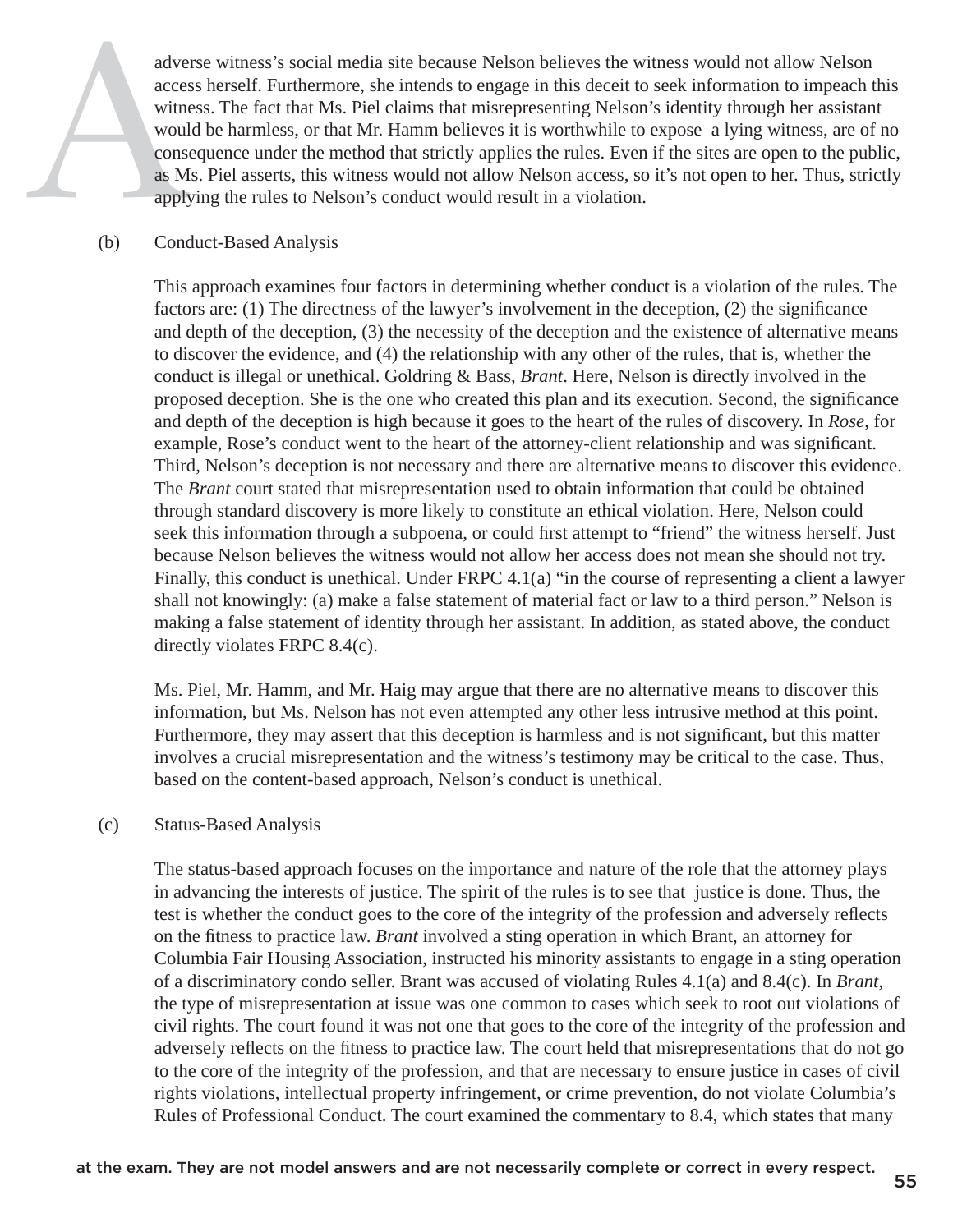kinds of illegal conduct reflect adversely on fitness to practice law ... and some offenses carry no such implication. A lawyer should be professionally answerable only for offenses that indicate a lack of those characteristics relevant to law practice.

kinds<br>such if<br>of those<br>of those<br>Here,<br>and ac<br>that see<br>prever<br>identif Here, the conduct Nelson seeks to engage in goes to the core of the integrity of the profession and adversely reflects on her fitness to practice law. Her misrepresentation of identity is not one that seeks justice for civil rights, involves intellectual property infringement, or involves crime prevention. Instead, Nelson's case is a trip-and-fall case. Her conduct of misrepresenting her identity through her assistance to gain information to impeach the witness is in direct contravention to the characteristics of honesty and truthfulness, which are essential to the practice of law. Mr. Hamm may claim that this does not reflect adversely on Nelson's fitness because she is seeking to expose a liar, but the status-based approach does not account for motive of the attorney. Even if this is a misrepresentation in the pursuit of justice, as Ms. Piel claims, Nelson's conduct is still in contravention of the integrity and fitness to practice law.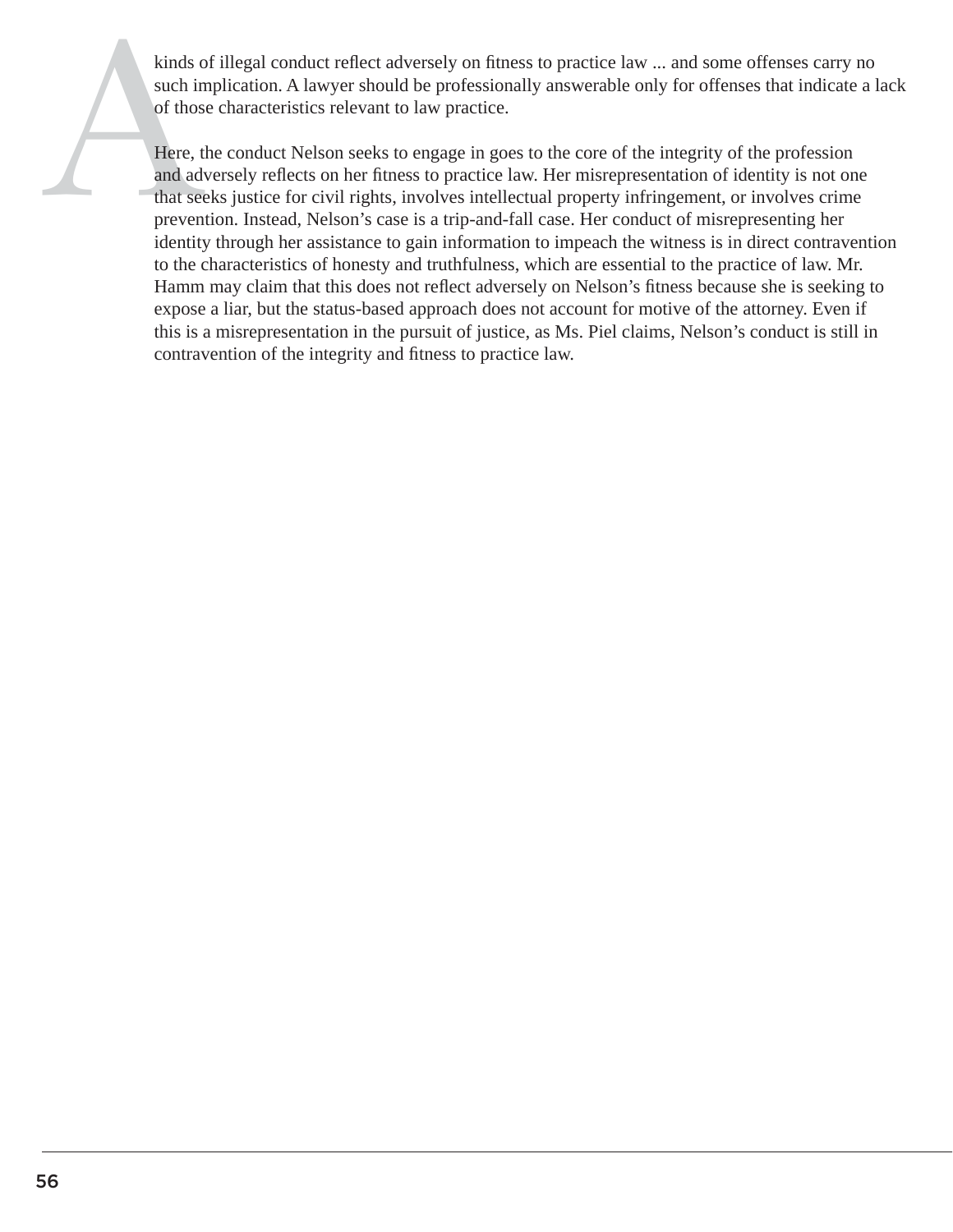Published by The Supreme Court *of* Ohio Office of Bar Admissions www.supremecourt.ohio.gov December 2011